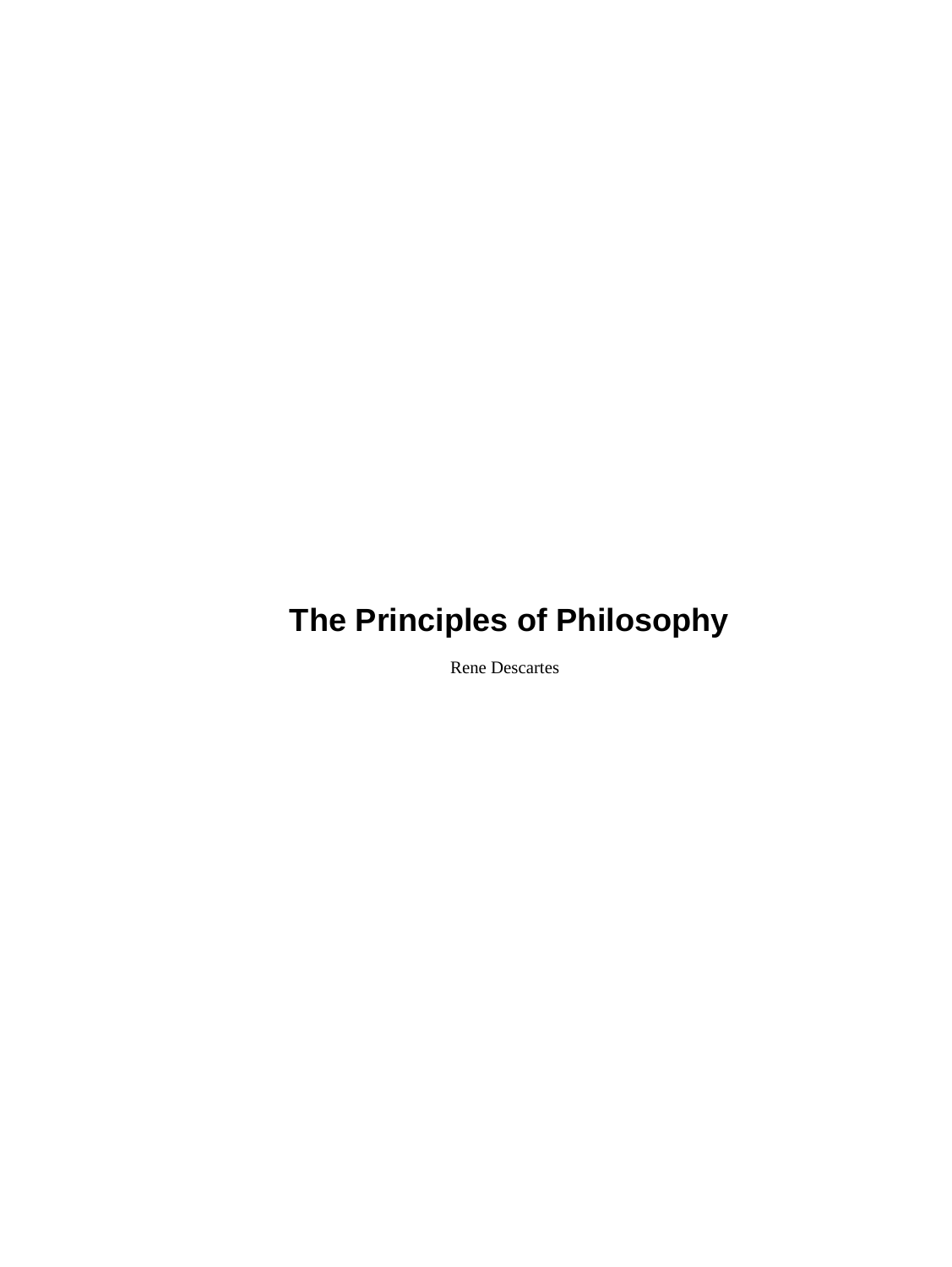# **Table of Contents**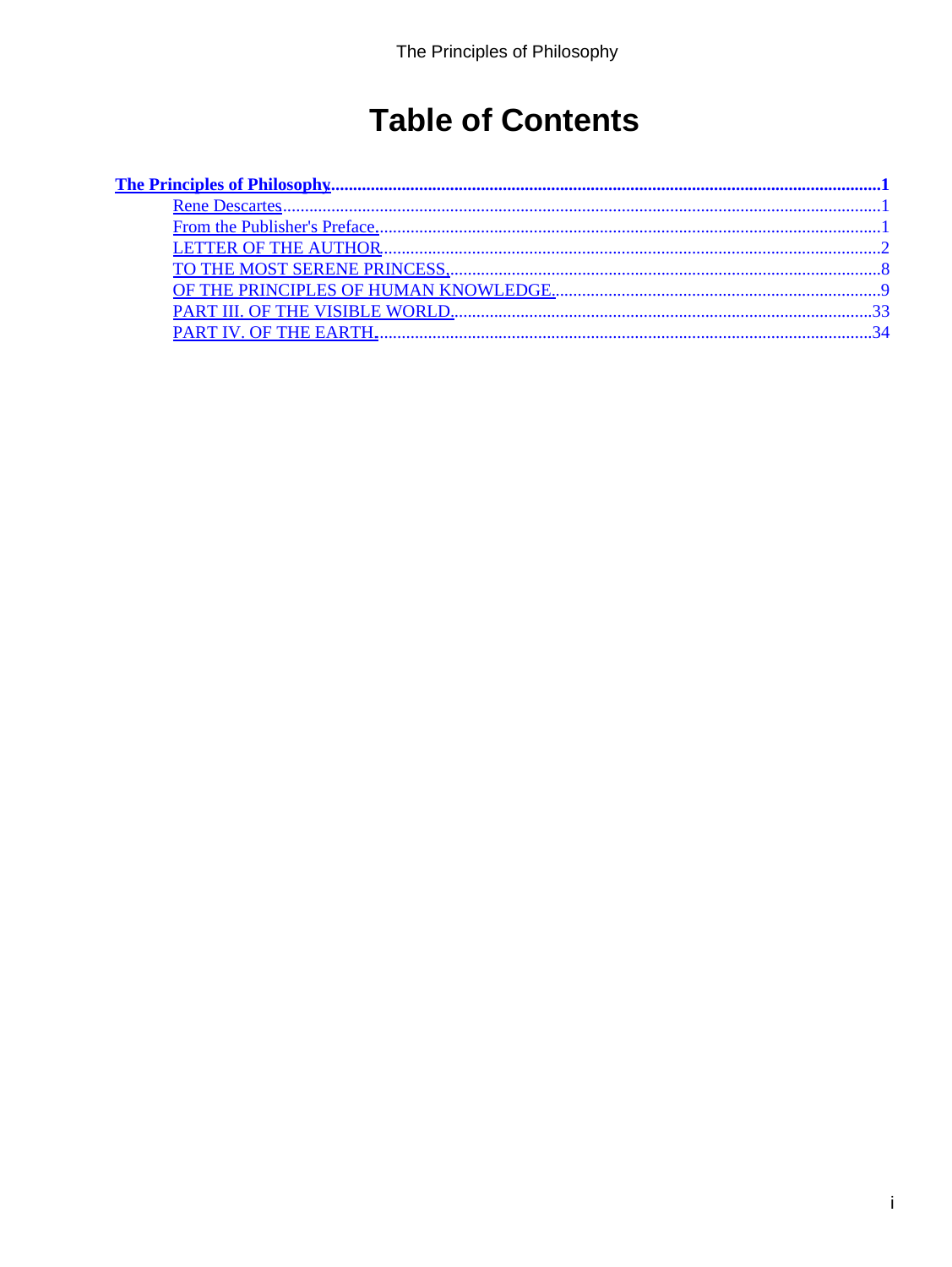# **Rene Descartes**

#### <span id="page-2-0"></span>**TRANSLATED BY JOHN VEITCH, LL. D.**

This page copyright © 2002 Blackmask Online.

http://www.blackmask.com

- From the Publisher's Preface.
- [LETTER OF THE AUTHOR](#page-3-0)
- [TO THE MOST SERENE PRINCESS,](#page-9-0)
- [OF THE PRINCIPLES OF HUMAN KNOWLEDGE.](#page-10-0)
- [PART III. OF THE VISIBLE WORLD.](#page-34-0)
- [PART IV. OF THE EARTH.](#page-35-0)

Produced by Steve Harris, Charles Franks and the Online Distributed Proofreading Team.

SELECTIONS FROM THE PRINCIPLES OF PHILOSOPHY OF RENE DESCARTES (1596−1650)

# **From the Publisher's Preface.**

The present volume contains a reprint of the preface and the first part of the Principles of Philosophy, together with selections from the second, third and fourth parts of that work, corresponding to the extracts in the French edition of Gamier, are also given, as well as an appendix containing part of Descartes' reply to the Second Objections (viz., his formal demonstrations of the existence of Deity). The translation is based on the original Latin edition of the Principles, published in 1644.

The work had been translated into French during Descartes' lifetime, and personally revised and corrected by him, the French text is evidently deserving of the same consideration as the Latin originals, and consequently, the additions and variations of the French version have also been giventhe additions being put in square brackets in the text and the variations in the footnotes.

A copy of the title−page of the original edition, as given in Dr. C. Guttler's work (Munich: C. H. Beck. 1901), are also reproduced in the present volume.

SELECTIONS FROM THE PRINCIPLES OF PHILOSOPHY

OF DESCARTES

TRANSLATED FROM THE LATIN AND COLLATED WITH THE FRENCH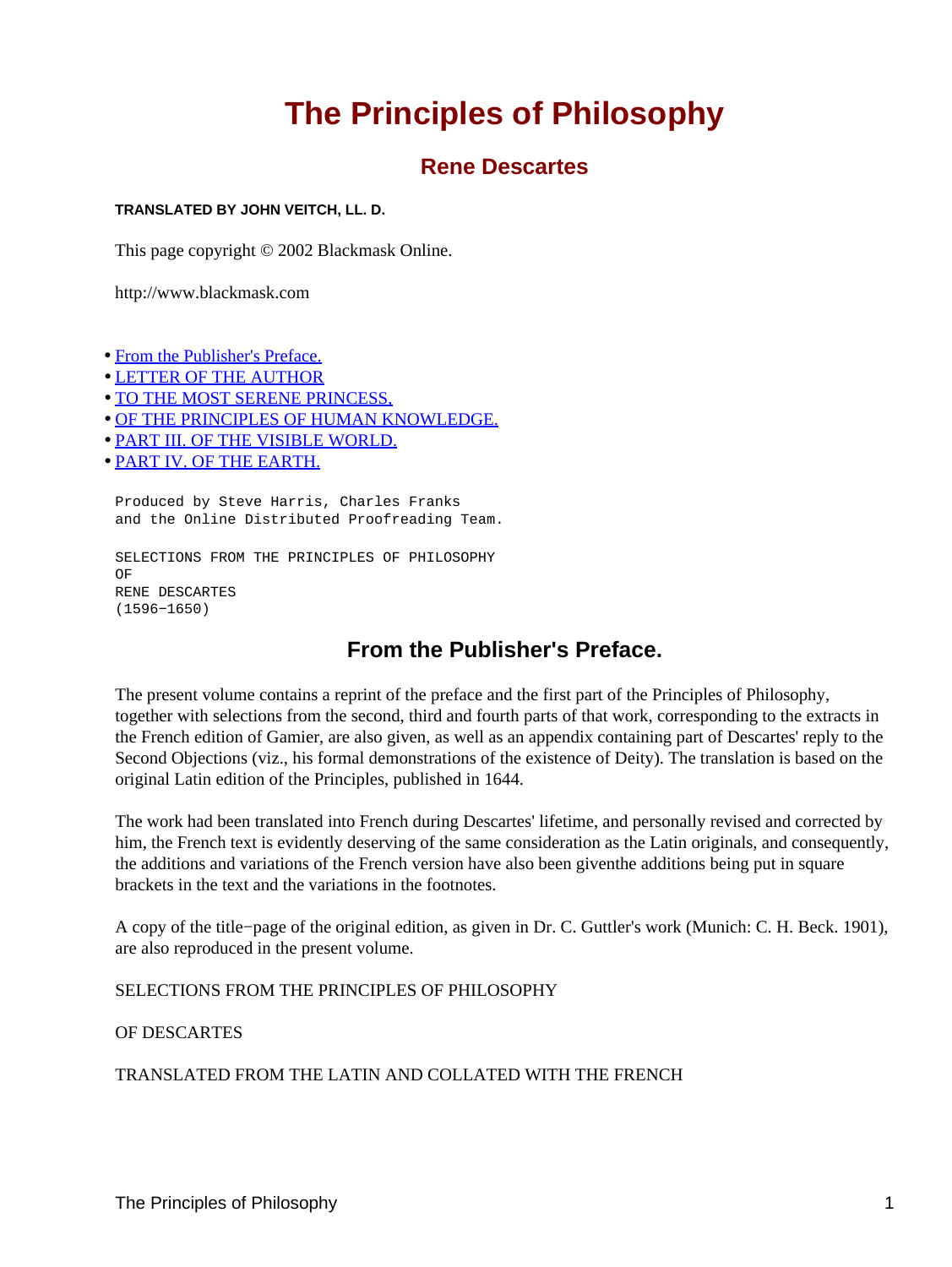# **LETTER OF THE AUTHOR**

#### <span id="page-3-0"></span>TO THE FRENCH TRANSLATOR OF THE PRINCIPLES OF PHILOSOPHY SERVING FOR A PREFACE.

Sir,The version of my principles which you have been at pains to make, is so elegant and finished as to lead me to expect that the work will be more generally read in French than in Latin, and better understood. The only apprehension I entertain is lest the title should deter some who have not been brought up to letters, or with whom philosophy is in bad repute, because the kind they were taught has proved unsatisfactory; and this makes me think that it will be useful to add a preface to it for the purpose of showing what the MATTER of the work is, what END I had in view in writing it, and what UTILITY may be derived from it. But although it might be my part to write a preface of this nature, seeing I ought to know those particulars better than any other person, I cannot nevertheless prevail upon myself to do anything more than merely to give a summary of the chief points that fall, as I think, to be discussed in it: and I leave it to your discretion to present to the public such part of them as you shall judge proper.

I should have desired, in the first place, to explain in it what philosophy is, by commencing with the most common matters, as, for example, that the word PHILOSOPHY signifies the study of wisdom, and that by wisdom is to be understood not merely prudence in the management of affairs, but a perfect knowledge of all that man can know, as well for the conduct of his life as for the preservation of his health and the discovery of all the arts, and that knowledge to subserve these ends must necessarily be deduced from first causes; so that in order to study the acquisition of it (which is properly called philosophizing), we must commence with the investigation of those first causes which are called PRINCIPLES. Now these principles must possess TWO CONDITIONS: in the first place, they must be so clear and evident that the human mind, when it attentively considers them, cannot doubt of their truth; in the second place, the knowledge of other things must be so dependent on them as that though the principles themselves may indeed be known apart from what depends on them, the latter cannot nevertheless be known apart from the former. It will accordingly be necessary thereafter to endeavour so to deduce from those principles the knowledge of the things that depend on them, as that there may be nothing in the whole series of deductions which is not perfectly manifest. God is in truth the only being who is absolutely wise, that is, who possesses a perfect knowledge of all things; but we may say that men are more or less wise as their knowledge of the most important truths is greater or less. And I am confident that there is nothing, in what I have now said, in which all the learned do not concur.

I should, in the next place, have proposed to consider the utility of philosophy, and at the same time have shown that, since it embraces all that the human mind can know, we ought to believe that it is by it we are distinguished from savages and barbarians, and that the civilisation and culture of a nation is regulated by the degree in which true philosophy nourishes in it, and, accordingly, that to contain true philosophers is the highest privilege a state can enjoy. Besides this, I should have shown that, as regards individuals, it is not only useful for each man to have intercourse with those who apply themselves to this study, but that it is incomparably better he should himself direct his attention to it; just as it is doubtless to be preferred that a man should make use of his own eyes to direct his steps, and enjoy by means of the same the beauties of colour and light, than that he should blindly follow the guidance of another; though the latter course is certainly better than to have the eyes closed with no guide except one's self. But to live without philosophizing is in truth the same as keeping the eyes closed without attempting to open them; and the pleasure of seeing all that sight discloses is not to be compared with the satisfaction afforded by the discoveries of philosophy. And, finally, this study is more imperatively requisite for the regulation of our manners, and for conducting us through life, than is the use of our eyes for directing our steps. The brutes, which have only their bodies to conserve, are continually occupied in seeking sources of nourishment; but men, of whom the chief part is the mind, ought to make the search after wisdom their principal care, for wisdom is the true nourishment of the mind; and I feel assured, moreover, that there are very many who would not fail in the search, if they would but hope for success in it, and knew the degree of their capabilities

#### LETTER OF THE AUTHOR 2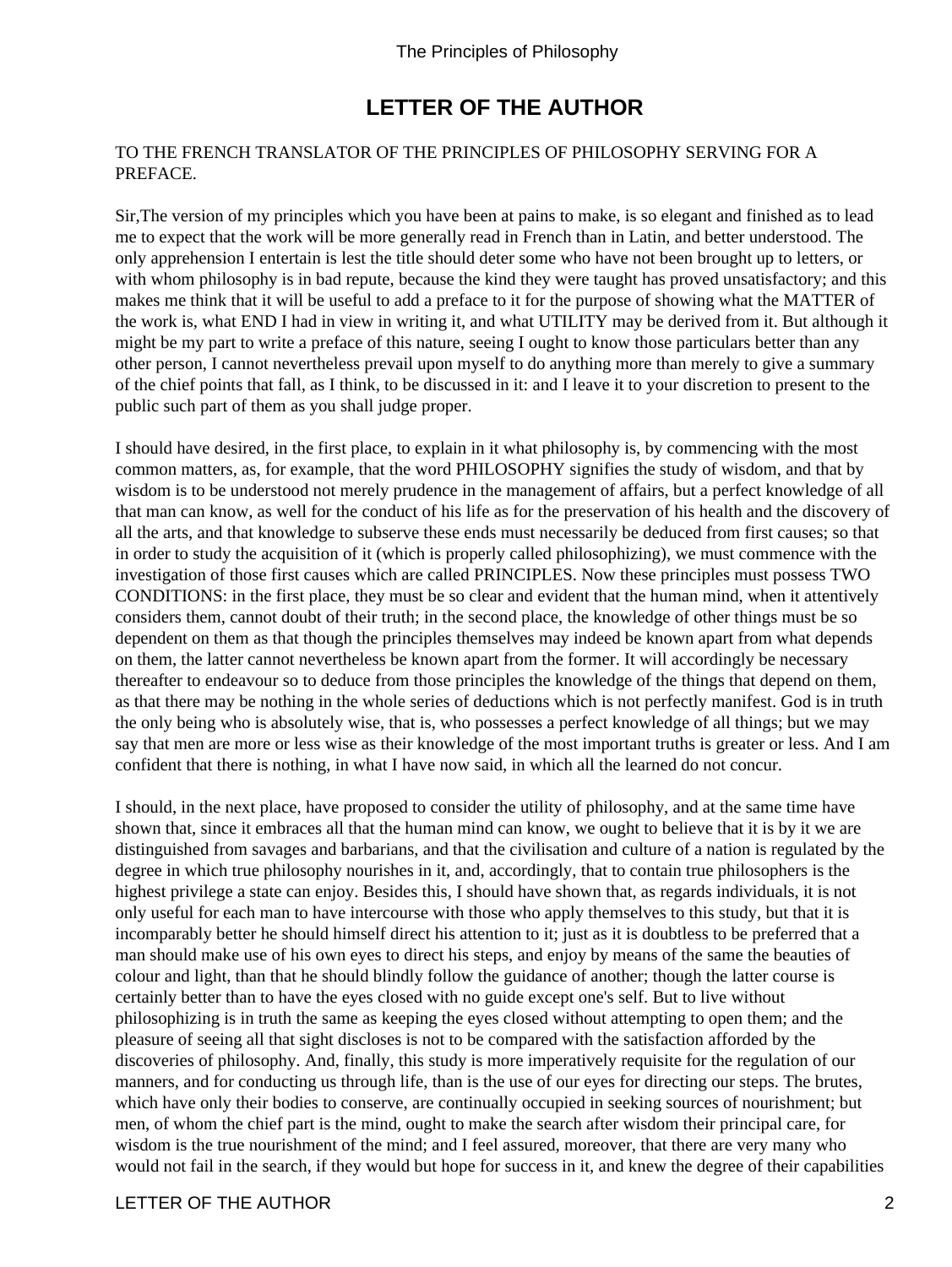for it. There is no mind, how ignoble soever it be, which remains so firmly bound up in the objects of the senses, as not sometime or other to turn itself away from them in the aspiration after some higher good, although not knowing frequently wherein that good consists. The greatest favourites of fortune those who have health, honours, and riches in abundance are not more exempt from aspirations of this nature than others; nay, I am persuaded that these are the persons who sigh the most deeply after another good greater and more perfect still than any they already possess. But the supreme good, considered by natural reason without the light of faith, is nothing more than the knowledge of truth through its first causes, in other words, the wisdom of which philosophy is the study. And, as all these particulars are indisputably true, all that is required to gain assent to their truth is that they be well stated.

But as one is restrained from assenting to these doctrines by experience, which shows that they who make pretensions to philosophy are often less wise and reasonable than others who never applied themselves to the study, I should have here shortly explained wherein consists all the science we now possess, and what are the degrees of wisdom at which we have arrived. The first degree contains only notions so clear of themselves that they can be acquired without meditation; the second comprehends all that the experience of the senses dictates; the third, that which the conversation of other men teaches us; to which may be added as the fourth, the reading, not of all books, but especially of such as have been written by persons capable of conveying proper instruction, for it is a species of conversation we hold with their authors. And it seems to me that all the wisdom we in ordinary possess is acquired only in these four ways; for I do not class divine revelation among them, because it does not conduct us by degrees, but elevates us at once to an infallible faith.

There have been, indeed, in all ages great minds who endeavoured to find a fifth road to wisdom, incomparably more sure and elevated than the other four. The path they essayed was the search of first causes and true principles, from which might be deduced the reasons of all that can be known by man; and it is to them the appellation of philosophers has been more especially accorded. I am not aware that there is any one of them up to the present who has succeeded in this enterprise. The first and chief whose writings we possess are Plato and Aristotle, between whom there was no difference, except that the former, following in the footsteps of his master, Socrates, ingenuously confessed that he had never yet been able to find anything certain, and that he was contented to write what seemed to him probable, imagining, for this end, certain principles by which he endeavoured to account for the other things. Aristotle, on the other hand, characterised by less candour, although for twenty years the disciple of Plato, and with no principles beyond those of his master, completely reversed his mode of putting them, and proposed as true and certain what it is probable he himself never esteemed as such. But these two men had acquired much judgment and wisdom by the four preceding means, qualities which raised their authority very high, so much so that those who succeeded them were willing rather to acquiesce in their opinions, than to seek better for themselves. The chief question among their disciples, however, was as to whether we ought to doubt of all things or hold some as certain, a dispute which led them on both sides into extravagant errors; for a part of those who were for doubt, extended it even to the actions of life, to the neglect of the most ordinary rules required for its conduct; those, on the other hand, who maintained the doctrine of certainty, supposing that it must depend upon the senses, trusted entirely to them. To such an extent was this carried by Epicurus, that it is said he ventured to affirm, contrary to all the reasonings of the astronomers, that the sun is no larger than it appears.

It is a fault we may remark in most disputes, that, as truth is the mean between the two opinions that are upheld, each disputant departs from it in proportion to the degree in which he possesses the spirit of contradiction. But the error of those who leant too much to the side of doubt, was not followed for any length of time, and that of the opposite party has been to some extent corrected by the doctrine that the senses are deceitful in many instances. Nevertheless, I do not know that this error was wholly removed by showing that certitude is not in the senses, but in the understanding alone when it has clear perceptions; and that while we only possess the knowledge which is acquired in the first four grades of wisdom, we ought not to doubt of the things that appear to be true in what regards the conduct of life, nor esteem them as so certain that we cannot change our opinions regarding them, even though constrained by the evidence of reason.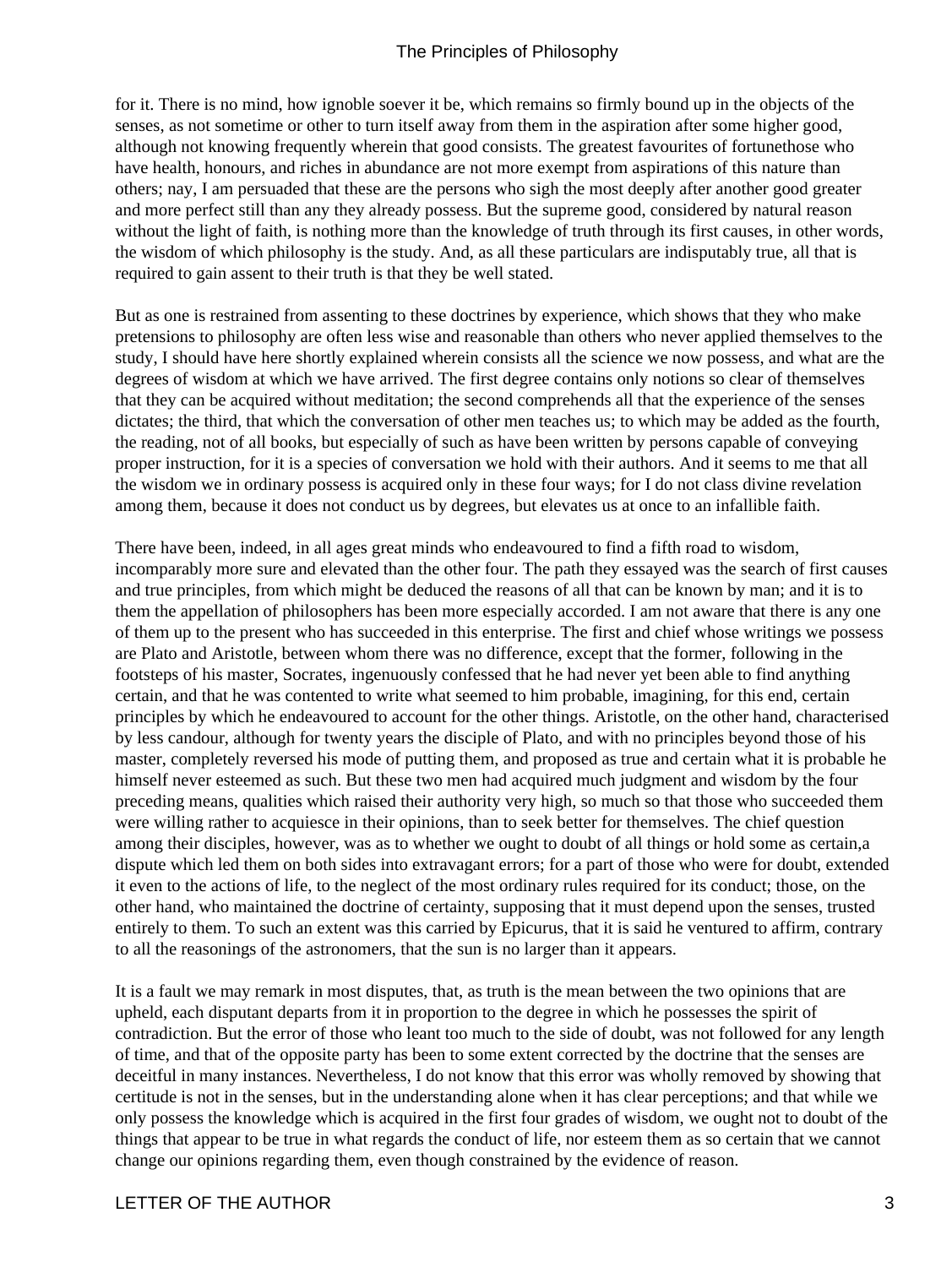From ignorance of this truth, or, if there was any one to whom it was known, from neglect of it, the majority of those who in these later ages aspired to be philosophers, blindly followed Aristotle, so that they frequently corrupted the sense of his writings, and attributed to him various opinions which he would not recognise as his own were he now to return to the world; and those who did not follow him, among whom are to be found many of the greatest minds, did yet not escape being imbued with his opinions in their youth, as these form the staple of instruction in the schools; and thus their minds were so preoccupied that they could not rise to the knowledge of true principles. And though I hold all the philosophers in esteem, and am unwilling to incur odium by my censure, I can adduce a proof of my assertion, which I do not think any of them will gainsay, which is, that they all laid down as a principle what they did not perfectly know. For example, I know none of them who did not suppose that there was gravity in terrestrial bodies; but although experience shows us very clearly that bodies we call heavy descend towards the center of the earth, we do not, therefore, know the nature of gravity, that is, the cause or principle in virtue of which bodies descend, and we must derive our knowledge of it from some other source. The same may be said of a vacuum and atoms, of heat and cold, of dryness and humidity, and of salt, sulphur, and mercury, and the other things of this sort which some have adopted as their principles. But no conclusion deduced from a principle which is not clear can be evident, even although the deduction be formally valid; and hence it follows that no reasonings based on such principles could lead them to the certain knowledge of any one thing, nor consequently advance them one step in the search after wisdom. And if they did discover any truth, this was due to one or other of the four means above mentioned. Notwithstanding this, I am in no degree desirous to lessen the honour which each of them can justly claim; I am only constrained to say, for the consolation of those who have not given their attention to study, that just as in travelling, when we turn our back upon the place to which we were going, we recede the farther from it in proportion as we proceed in the new direction for a greater length of time and with greater speed, so that, though we may be afterwards brought back to the right way, we cannot nevertheless arrive at the destined place as soon as if we had not moved backwards at all; so in philosophy, when we make use of false principles, we depart the farther from the knowledge of truth and wisdom exactly in proportion to the care with which we cultivate them, and apply ourselves to the deduction of diverse consequences from them, thinking that we are philosophizing well, while we are only departing the farther from the truth; from which it must be inferred that they who have learned the least of all that has been hitherto distinguished by the name of philosophy are the most fitted for the apprehension of truth.

After making those matters clear, I should, in the next place, have desired to set forth the grounds for holding that the true principles by which we may reach that highest degree of wisdom wherein consists the sovereign good of human life, are those I have proposed in this work; and two considerations alone are sufficient to establish this the first of which is, that these principles are very clear, and the second, that we can deduce all other truths from them; for it is only these two conditions that are required in true principles. But I easily prove that they are very clear; firstly, by a reference to the manner in which I found them, namely, by rejecting all propositions that were in the least doubtful, for it is certain that such as could not be rejected by this test when they were attentively considered, are the most evident and clear which the human mind can know. Thus by considering that he who strives to doubt of all is unable nevertheless to doubt that he is while he doubts, and that what reasons thus, in not being able to doubt of itself and doubting nevertheless of everything else, is not that which we call our body, but what we name our mind or thought, I have taken the existence of this thought for the first principle, from which I very clearly deduced the following truths, namely, that there is a God who is the author of all that is in the world, and who, being the source of all truth, cannot have created our understanding of such a nature as to be deceived in the judgments it forms of the things of which it possesses a very clear and distinct perception. Those are all the principles of which I avail myself touching immaterial or metaphysical objects, from which I most clearly deduce these other principles of physical or corporeal things, namely, that there are bodies extended in length, breadth, and depth, which are of diverse figures and are moved in a variety of ways. Such are in sum the principles from which I deduce all other truths. The second circumstance that proves the clearness of these principles is, that they have been known in all ages, and even received as true and indubitable by all men, with the exception only of the existence of God, which has been doubted by some, because they attributed too much to the perceptions of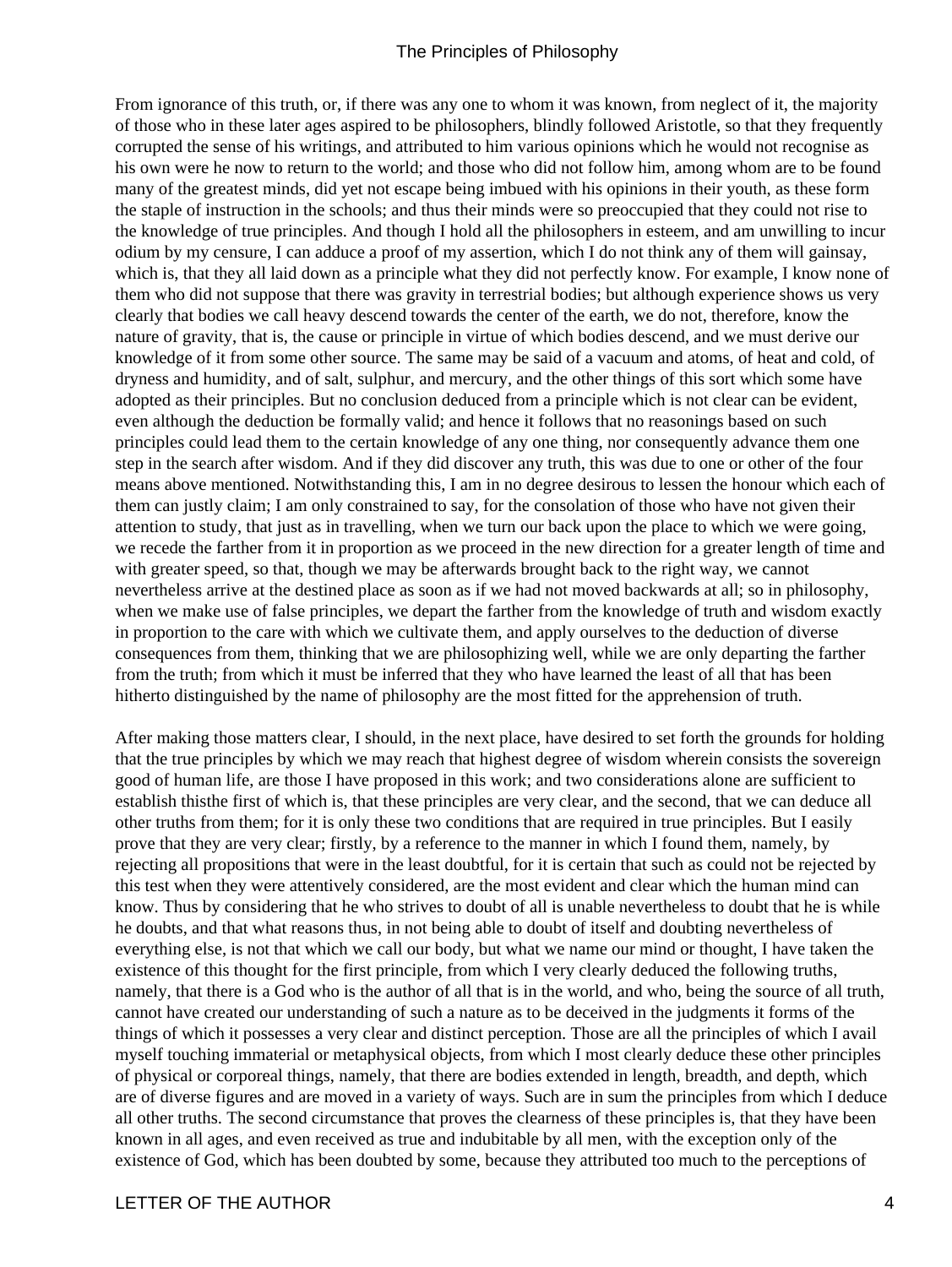the senses, and God can neither be seen nor touched.

But, though all the truths which I class among my principles were known at all times, and by all men, nevertheless, there has been no one up to the present, who, so far as I know, has adopted them as principles of philosophy: in other words, as such that we can deduce from them the knowledge of whatever else is in the world. It accordingly now remains for me to prove that they are such; and it appears to me that I cannot better establish this than by the test of experience: in other words, by inviting readers to peruse the following work. For, though I have not treated in it of all matters− −that being impossibleI think I have so explained all of which I had occasion to treat, that they who read it attentively will have ground for the persuasion that it is unnecessary to seek for any other principles than those I have given, in order to arrive at the most exalted knowledge of which the mind of man is capable; especially if, after the perusal of my writings, they take the trouble to consider how many diverse questions are therein discussed and explained, and, referring to the writings of others, they see how little probability there is in the reasons that are adduced in explanation of the same questions by principles different from mine. And that they may the more easily undertake this, I might have said that those imbued with my doctrines have much less difficulty in comprehending the writings of others, and estimating their true value, than those who have not been so imbued; and this is precisely the opposite of what I before said of such as commenced with the ancient philosophy, namely, that the more they have studied it the less fit are they for rightly apprehending the truth.

I should also have added a word of advice regarding the manner of reading this work, which is, that I should wish the reader at first to go over the whole of it, as he would a romance, without greatly straining his attention, or tarrying at the difficulties he may perhaps meet with in it, with the view simply of knowing in general the matters of which I treat; and that afterwards, if they seem to him to merit a more careful examination, and he feel a desire to know their causes, he may read it a second time, in order to observe the connection of my reasonings; but that he must not then give it up in despair, although he may not everywhere sufficiently discover the connection of the proof, or understand all the reasonings it being only necessary to mark with a pen the places where the difficulties occur, and continue to read without interruption to the end; then, if he does not grudge to take up the book a third time, I am confident he will find in a fresh perusal the solution of most of the difficulties he will have marked before; and that, if any still remain, their solution will in the end be found in another reading.

I have observed, on examining the natural constitutions of different minds, that there are hardly any so dull or slow of understanding as to be incapable of apprehending good opinions, or even of acquiring all the highest sciences, if they be but conducted along the right road. And this can also be proved by reason; for, as the principles are clear, and as nothing ought to be deduced from them, unless most manifest inferences, no one is so devoid of intelligence as to be unable to comprehend the conclusions that flow from them. But, besides the entanglement of prejudices, from which no one is entirely exempt, although it is they who have been the most ardent students of the false sciences that receive the greatest detriment from them, it happens very generally that people of ordinary capacity neglect to study from a conviction that they want ability, and that others, who are more ardent, press on too rapidly: whence it comes to pass that they frequently admit principles far from evident, and draw doubtful inferences from them. For this reason, I should wish to assure those who are too distrustful of their own ability that there is nothing in my writings which they may not entirely understand, if they only take the trouble to examine them; and I should wish, at the same time, to warn those of an opposite tendency that even the most superior minds will have need of much time and attention to remark all I designed to embrace therein.

After this, that I might lead men to understand the real design I had in publishing them, I should have wished here to explain the order which it seems to me one ought to follow with the view of instructing himself. In the first place, a man who has merely the vulgar and imperfect knowledge which can be acquired by the four means above explained, ought, before all else, to endeavour to form for himself a code of morals, sufficient to regulate the actions of his life, as well for the reason that this does not admit of delay as because it ought to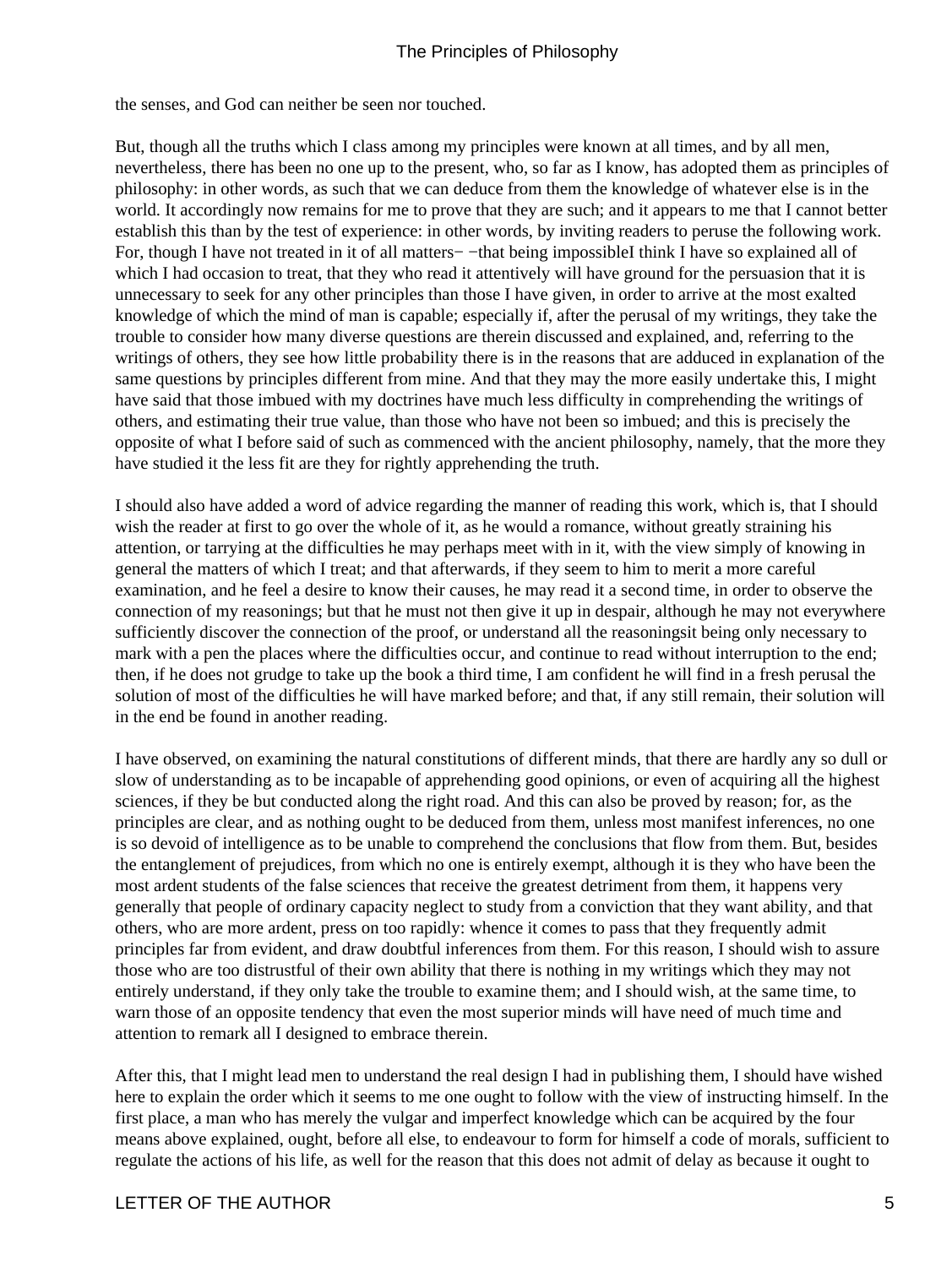be our first care to live well. In the next place, he ought to study Logic, not that of the schools, for it is only, properly speaking, a dialectic which teaches the mode of expounding to others what we already know, or even of speaking much, without judgment, of what we do not know, by which means it corrupts rather than increases good sense but the logic which teaches the right conduct of the reason with the view of discovering the truths of which we are ignorant; and, because it greatly depends on usage, it is desirable he should exercise himself for a length of time in practising its rules on easy and simple questions, as those of the mathematics. Then, when he has acquired some skill in discovering the truth in these questions, he should commence to apply himself in earnest to true philosophy, of which the first part is Metaphysics, containing the principles of knowledge, among which is the explication of the principal attributes of God, of the immateriality of the soul, and of all the clear and simple notions that are in us; the second is Physics, in which, after finding the true principles of material things, we examine, in general, how the whole universe has been framed; in the next place, we consider, in particular, the nature of the earth, and of all the bodies that are most generally found upon it, as air, water, fire, the loadstone and other minerals. In the next place it is necessary also to examine singly the nature of plants, of animals, and above all of man, in order that we may thereafter be able to discover the other sciences that are useful to us. Thus, all Philosophy is like a tree, of which Metaphysics is the root, Physics the trunk, and all the other sciences the branches that grow out of this trunk, which are reduced to three principal, namely, Medicine, Mechanics, and Ethics. By the science of Morals, I understand the highest and most perfect which, presupposing an entire knowledge of the other sciences, is the last degree of wisdom.

But as it is not from the roots or the trunks of trees that we gather the fruit, but only from the extremities of their branches, so the principal utility of philosophy depends on the separate uses of its parts, which we can only learn last of all. But, though I am ignorant of almost all these, the zeal I have always felt in endeavouring to be of service to the public, was the reason why I published, some ten or twelve years ago, certain Essays on the doctrines I thought I had acquired. The first part of these Essays was a "Discourse on the Method of rightly conducting the Reason, and seeking Truth in the Sciences," in which I gave a summary of the principal rules of logic, and also of an imperfect ethic, which a person may follow provisionally so long as he does not know any better. The other parts were three treatises: the first of Dioptrics, the second of Meteors, and the third of Geometry. In the Dioptrics, I designed to show that we might proceed far enough in philosophy as to arrive, by its means, at the knowledge of the arts that are useful to life, because the invention of the telescope, of which I there gave an explanation, is one of the most difficult that has ever been made. In the treatise of Meteors, I desired to exhibit the difference that subsists between the philosophy I cultivate and that taught in the schools, in which the same matters are usually discussed. In fine, in the Geometry, I professed to demonstrate that I had discovered many things that were before unknown, and thus afford ground for believing that we may still discover many others, with the view of thus stimulating all to the investigation of truth. Since that period, anticipating the difficulty which many would experience in apprehending the foundations of the Metaphysics, I endeavoured to explain the chief points of them in a book of Meditations, which is not in itself large, but the size of which has been increased, and the matter greatly illustrated, by the Objections which several very learned persons sent to me on occasion of it, and by the Replies which I made to them. At length, after it appeared to me that those preceding treatises had sufficiently prepared the minds of my readers for the Principles of Philosophy, I also published it; and I have divided this work into four parts, the first of which contains the principles of human knowledge, and which may be called the First Philosophy, or Metaphysics. That this part, accordingly, may be properly understood, it will be necessary to read beforehand the book of Meditations I wrote on the same subject. The other three parts contain all that is most general in Physics, namely, the explication of the first laws or principles of nature, and the way in which the heavens, the fixed stars, the planets, comets, and generally the whole universe, were composed; in the next place, the explication, in particular, of the nature of this earth, the air, water, fire, the magnet, which are the bodies we most commonly find everywhere around it, and of all the qualities we observe in these bodies, as light, heat, gravity, and the like. In this way, it seems to me, I have commenced the orderly explanation of the whole of philosophy, without omitting any of the matters that ought to precede the last which I discussed. But to bring this undertaking to its conclusion, I ought hereafter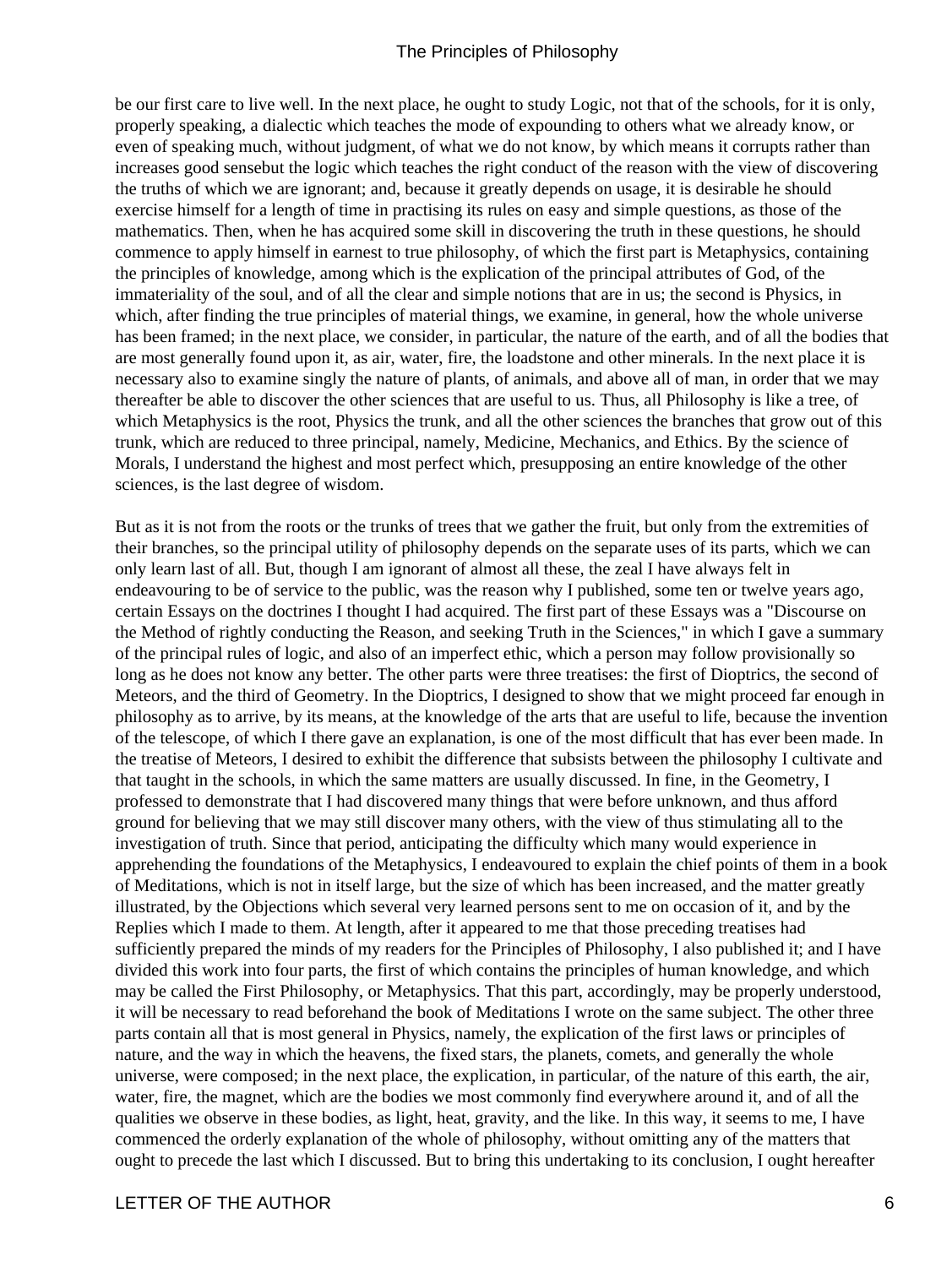to explain, in the same manner, the nature of the other more particular bodies that are on the earth, namely, minerals, plants, animals, and especially man; finally, to treat thereafter with accuracy of Medicine, Ethics, and Mechanics. I should require to do this in order to give to the world a complete body of philosophy; and I do not yet feel myself so old,− −I do not so much distrust my strength, nor do I find myself so far removed from the knowledge of what remains, as that I should not dare to undertake to complete this design, provided I were in a position to make all the experiments which I should require for the basis and verification of my reasonings. But seeing that would demand a great expenditure, to which the resources of a private individual like myself would not be adequate, unless aided by the public, and as I have no ground to expect this aid, I believe that I ought for the future to content myself with studying for my own instruction, and posterity will excuse me if I fail hereafter to labour for them.

Meanwhile, that it may be seen wherein I think I have already promoted the general good, I will here mention the fruits that may be gathered from my Principles. The first is the satisfaction which the mind will experience on finding in the work many truths before unknown; for although frequently truth does not so greatly affect our imagination as falsity and fiction, because it seems less wonderful and is more simple, yet the gratification it affords is always more durable and solid. The second fruit is, that in studying these principles we will become accustomed by degrees to judge better of all the things we come in contact with, and thus be made wiser, in which respect the effect will be quite the opposite of the common philosophy, for we may easily remark in those we call pedants that it renders them less capable of rightly exercising their reason than they would have been if they had never known it. The third is, that the truths which they contain, being highly clear and certain, will take away all ground of dispute, and thus dispose men's minds to gentleness and concord; whereas the contrary is the effect of the controversies of the schools, which, as they insensibly render those who are exercised in them more wrangling and opinionative, are perhaps the prime cause of the heresies and dissensions that now harass the world. The last and chief fruit of these Principles is, that one will be able, by cultivating them, to discover many truths I myself have not unfolded, and thus passing by degrees from one to another, to acquire in course of time a perfect knowledge of the whole of philosophy, and to rise to the highest degree of wisdom. For just as all the arts, though in their beginnings they are rude and imperfect, are yet gradually perfected by practice, from their containing at first something true, and whose effect experience evinces; so in philosophy, when we have true principles, we cannot fail by following them to meet sometimes with other truths; and we could not better prove the falsity of those of Aristotle, than by saying that men made no progress in knowledge by their means during the many ages they prosecuted them.

I well know that there are some men so precipitate and accustomed to use so little circumspection in what they do, that, even with the most solid foundations, they could not rear a firm superstructure; and as it is usually those who are the readiest to make books, they would in a short time mar all that I have done, and introduce uncertainty and doubt into my manner of philosophizing, from which I have carefully endeavoured to banish them, if people were to receive their writings as mine, or as representing my opinions. I had, not long ago, some experience of this in one of those who were believed desirous of following me the most closely, [Footnote: Regius; see La Vie de M. Descartes, reduite en abrege (Baillet). Liv. vii., chap. vii.T.] and one too of whom I had somewhere said that I had such confidence in his genius as to believe that he adhered to no opinions which I should not be ready to avow as mine; for he last year published a book entitled "Fundamental Physics," in which, although he seems to have written nothing on the subject of Physics and Medicine which he did not take from my writings, as well from those I have published as from another still imperfect on the nature of animals, which fell into his hands; nevertheless, because he has copied them badly, and changed the order, and denied certain metaphysical truths upon which all Physics ought to be based, I am obliged wholly to disavow his work, and here to request readers not to attribute to me any opinion unless they find it expressly stated in my own writings, and to receive no opinion as true, whether in my writings or elsewhere, unless they see that it is very clearly deduced from true principles. I well know, likewise, that many ages may elapse ere all the truths deducible from these principles are evolved out of them, as well because the greater number of such as remain to be discovered depend on certain particular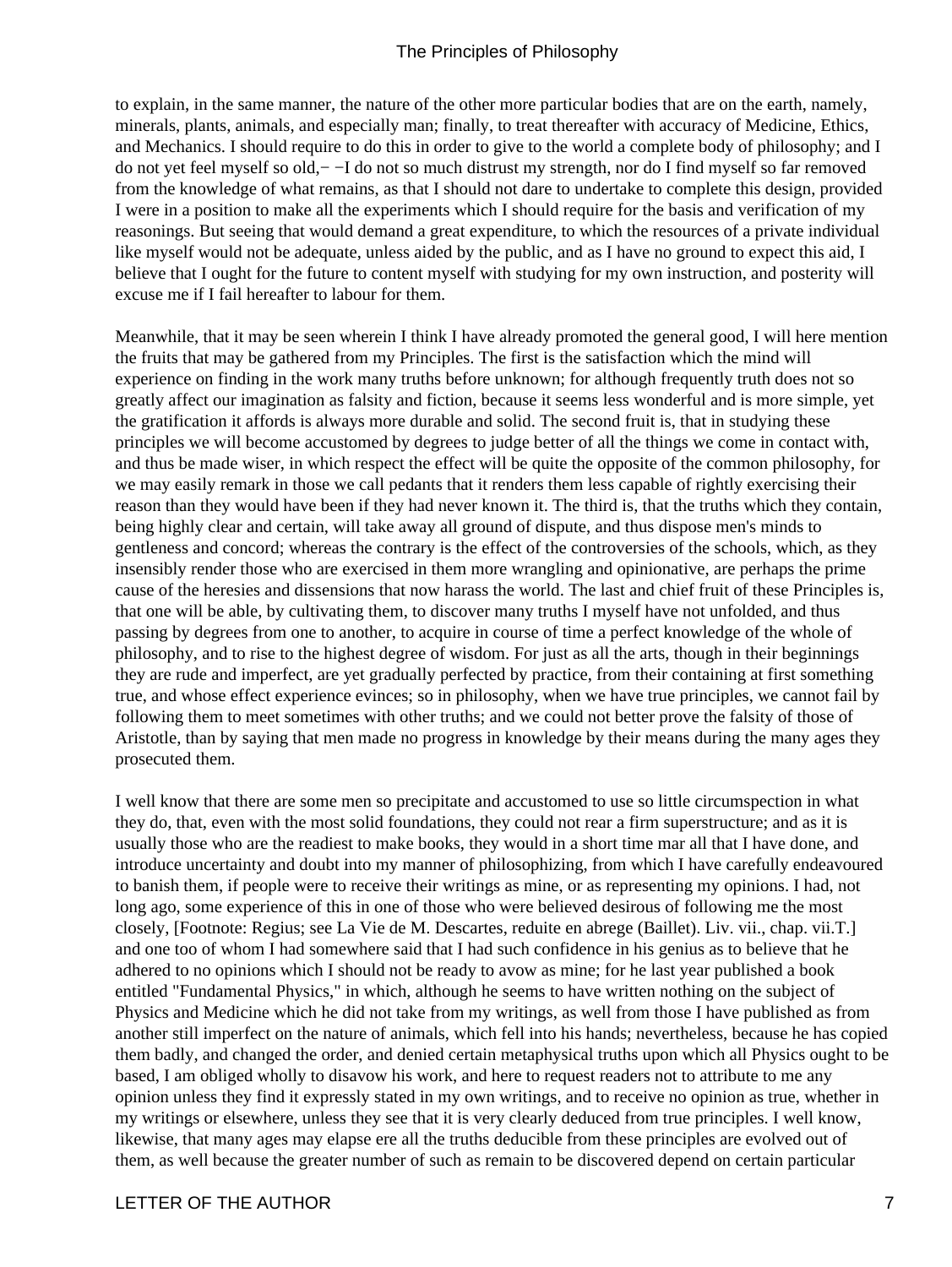<span id="page-9-0"></span>experiments that never occur by chance, but which require to be investigated with care and expense by men of the highest intelligence, as because it will hardly happen that the same persons who have the sagacity to make a right use of them, will possess also the means of making them, and also because the majority of the best minds have formed so low an estimate of philosophy in general, from the imperfections they have remarked in the kind in vogue up to the present time, that they cannot apply themselves to the search after truth.

But, in conclusion, if the difference discernible between the principles in question and those of every other system, and the great array of truths deducible from them, lead them to discern the importance of continuing the search after these truths, and to observe the degree of wisdom, the perfection and felicity of life, to which they are fitted to conduct us, I venture to believe that there will not be found one who is not ready to labour hard in so profitable a study, or at least to favour and aid with all his might those who shall devote themselves to it with success.

The height of my wishes is, that posterity may sometime behold the happy issue of it, etc.

# **TO THE MOST SERENE PRINCESS,**

#### ELIZABETH, ELDEST DAUGHTER OF FREDERICK, KING OF BOHEMIA, COUNT PALATINE, AND ELECTOR OF THE SACRED ROMAN EMPIRE.

MADAM,The greatest advantage I have derived from the writings which I have already published, has arisen from my having, through means of them, become known to your Highness, and thus been privileged to hold occasional converse with one in whom so many rare and estimable qualities are united, as to lead me to believe I should do service to the public by proposing them as an example to posterity. It would ill become me to flatter, or to give expression to anything of which I had no certain knowledge, especially in the first pages of a work in which I aim at laying down the principles of truth. And the generous modesty that is conspicuous in all your actions, assures me that the frank and simple judgment of a man who only writes what he believes will be more agreeable to you than the ornate laudations of those who have studied the art of compliment. For this reason, I will give insertion to nothing in this letter for which I have not the certainty both of experience and reason; and in the exordium, as in the rest of the work, I will write only as becomes a philosopher. There is a vast difference between real and apparent virtues; and there is also a great discrepancy between those real virtues that proceed from an accurate knowledge of the truth, and such as are accompanied with ignorance or error. The virtues I call apparent are only, properly speaking, vices, which, as they are less frequent than the vices that are opposed to them, and are farther removed from them than the intermediate virtues, are usually held in higher esteem than those virtues. Thus, because those who fear dangers too much are more numerous than they who fear them too little, temerity is frequently opposed to the vice of timidity, and taken for a virtue, and is commonly more highly esteemed than true fortitude. Thus, also, the prodigal are in ordinary more praised than the liberal; and none more easily acquire a great reputation for piety than the superstitious and hypocritical. With regard to true virtues, these do not all proceed from true knowledge, for there are some that likewise spring from defect or error; thus, simplicity is frequently the source of goodness, fear of devotion, and despair of courage. The virtues that are thus accompanied with some imperfections differ from each other, and have received diverse appellations. But those pure and perfect virtues that arise from the knowledge of good alone are all of the same nature, and may be comprised under the single term wisdom. For, whoever owns the firm and constant resolution of always using his reason as well as lies in his power, and in all his actions of doing what he judges to be best, is truly wise, as far as his nature permits; and by this alone he is just, courageous, temperate, and possesses all the other virtues, but so well balanced as that none of them appears more prominent than another: and for this reason, although they are much more perfect than the virtues that blaze forth through the mixture of some defect, yet, because the crowd thus observes them less, they are not usually extolled so highly. Besides, of the two things that are requisite for the wisdom thus described, namely, the perception of the understanding and the disposition of the will, it is only that

#### TO THE MOST SERENE PRINCESS. A SAME RESERVE TO THE MOST SERENE PRINCESS, A SAME RESERVE TO A SAME RESERVE TO A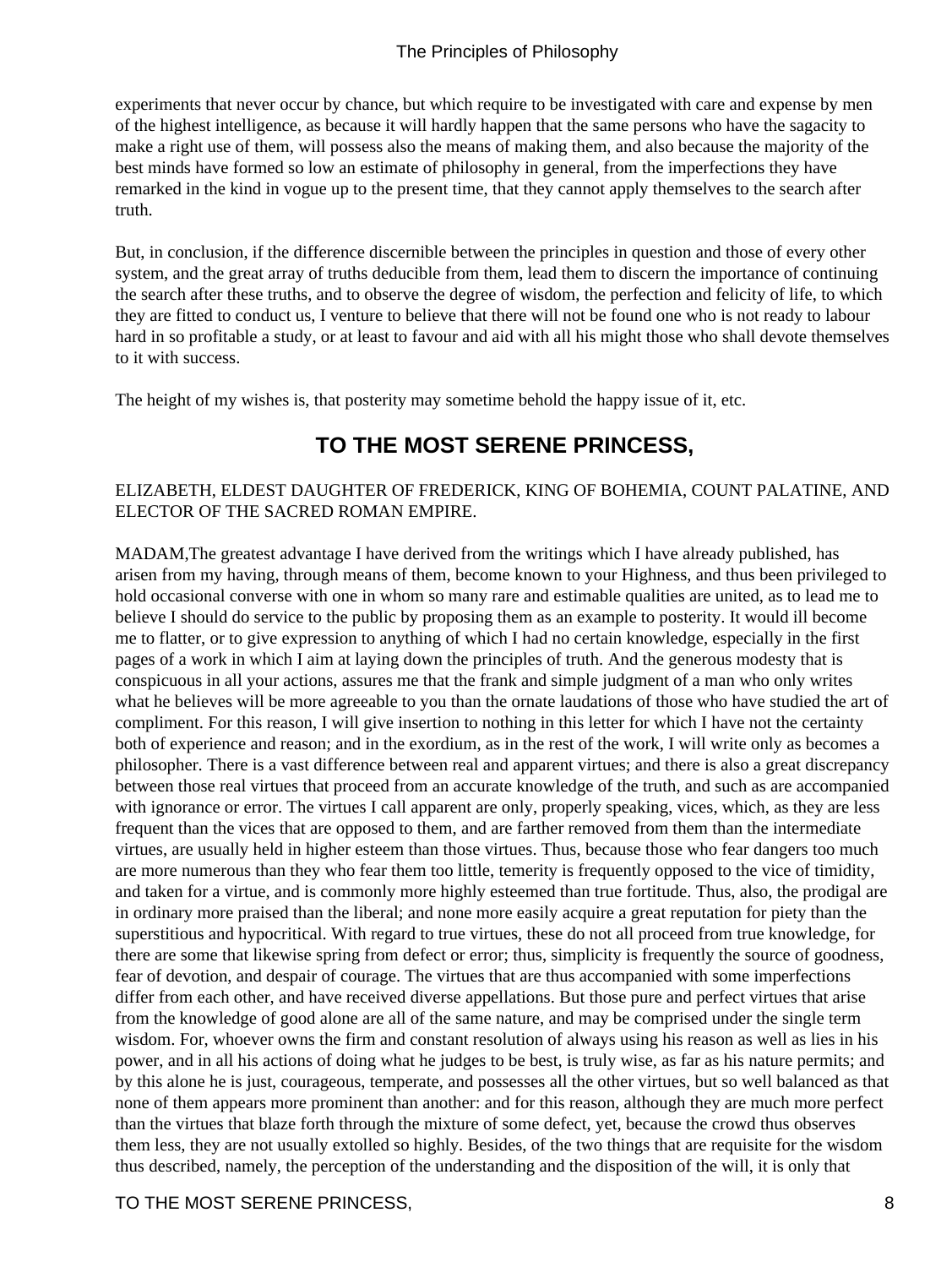<span id="page-10-0"></span>which lies in the will which all men can possess equally, inasmuch as the understanding of some is inferior to that of others. But although those who have only an inferior understanding may be as perfectly wise as their nature permits, and may render themselves highly acceptable to God by their virtue, provided they preserve always a firm and constant resolution to do all that they shall judge to be right, and to omit nothing that may lead them to the knowledge of the duties of which they are ignorant; nevertheless, those who preserve a constant resolution of performing the right, and are especially careful in instructing themselves, and who possess also a highly perspicacious intellect, arrive doubtless at a higher degree of wisdom than others; and I see that these three particulars are found in great perfection in your Highness. For, in the first place, your desire of self−instruction is manifest, from the circumstance that neither the amusements of the court, nor the accustomed mode of educating ladies, which ordinarily condemns them to ignorance, have been sufficient to prevent you from studying with much care all that is best in the arts and sciences; and the incomparable perspicacity of your intellect is evinced by this, that you penetrated the secrets of the sciences and acquired an accurate knowledge of them in a very short period. But of the vigour of your intellect I have a still stronger proof, and one peculiar to myself, in that I have never yet met any one who understood so generally and so well as yourself all that is contained in my writings. For there are several, even among men of the highest intellect and learning, who find them very obscure. And I remark, in almost all those who are versant in Metaphysics, that they are wholly disinclined from Geometry; and, on the other hand, that the cultivators of Geometry have no ability for the investigations of the First Philosophy: insomuch that I can say with truth I know but one mind, and that is your own, to which both studies are alike congenial, and which I therefore, with propriety, designate incomparable. But what most of all enhances my admiration is, that so accurate and varied an acquaintance with the whole circle of the sciences is not found in some aged doctor who has employed many years in contemplation, but in a Princess still young, and whose countenance and years would more fitly represent one of the Graces than a Muse or the sage Minerva. In conclusion, I not only remark in your Highness all that is requisite on the part of the mind to perfect and sublime wisdom, but also all that can be required on the part of the will or the manners, in which benignity and gentleness are so conjoined with majesty that, though fortune has attacked you with continued injustice, it has failed either to irritate or crush you. And this constrains me to such veneration that I not only think this work due to you, since it treats of philosophy which is the study of wisdom, but likewise feel not more zeal for my reputation as a philosopher than pleasure in subscribing myself,

Of your most Serene Highness, The most devoted servant,

DESCARTES.

# **OF THE PRINCIPLES OF HUMAN KNOWLEDGE.**

 I. THAT in order to seek truth, it is necessary once in the course of our life, to doubt, as far as possible, of all things.

As we were at one time children, and as we formed various judgments regarding the objects presented to our senses, when as yet we had not the entire use of our reason, numerous prejudices stand in the way of our arriving at the knowledge of truth; and of these it seems impossible for us to rid ourselves, unless we undertake, once in our lifetime, to doubt of all those things in which we may discover even the smallest suspicion of uncertainty.

II. That we ought also to consider as false all that is doubtful.

Moreover, it will be useful likewise to esteem as false the things of which we shall be able to doubt, that we may with greater clearness discover what possesses most certainty and is the easiest to know.

III. That we ought not meanwhile to make use of doubt in the conduct of life.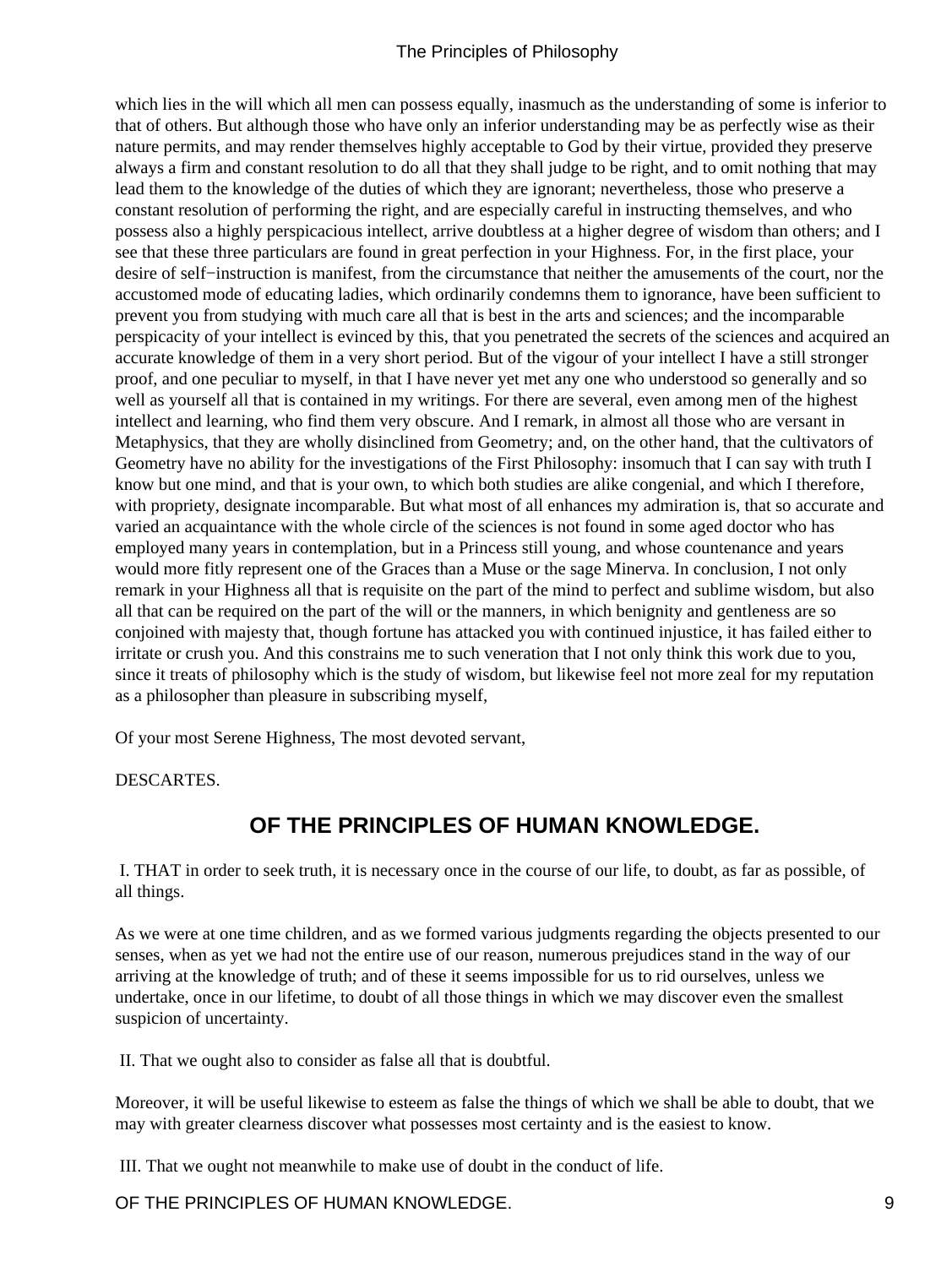In the meantime, it is to be observed that we are to avail ourselves of this general doubt only while engaged in the contemplation of truth. For, as far as concerns the conduct of life, we are very frequently obliged to follow opinions merely probable, or even sometimes, though of two courses of action we may not perceive more probability in the one than in the other, to choose one or other, seeing the opportunity of acting would not unfrequently pass away before we could free ourselves from our doubts.

IV. Why we may doubt of sensible things.

Accordingly, since we now only design to apply ourselves to the investigation of truth, we will doubt, first, whether of all the things that have ever fallen under our senses, or which we have ever imagined, any one really exist; in the first place, because we know by experience that the senses sometimes err, and it would be imprudent to trust too much to what has even once deceived us; secondly, because in dreams we perpetually seem to perceive or imagine innumerable objects which have no existence. And to one who has thus resolved upon a general doubt, there appear no marks by which he can with certainty distinguish sleep from the waking state.

V. Why we may also doubt of mathematical demonstrations.

We will also doubt of the other things we have before held as most certain, even of the demonstrations of mathematics, and of their principles which we have hitherto deemed self−evident; in the first place, because we have sometimes seen men fall into error in such matters, and admit as absolutely certain and self evident what to us appeared false, but chiefly because we have learnt that God who created us is all−powerful; for we do not yet know whether perhaps it was his will to create us so that we are always deceived, even in the things we think we know best: since this does not appear more impossible than our being occasionally deceived, which, however, as observation teaches us, is the case. And if we suppose that an all− powerful God is not the author of our being, and that we exist of ourselves or by some other means, still, the less powerful we suppose our author to be, the greater reason will we have for believing that we are not so perfect as that we may not be continually deceived.

 VI. That we possess a free−will, by which we can withhold our assent from what is doubtful, and thus avoid error.

But meanwhile, whoever in the end may be the author of our being, and however powerful and deceitful he may be, we are nevertheless conscious of a freedom, by which we can refrain from admitting to a place in our belief aught that is not manifestly certain and undoubted, and thus guard against ever being deceived.

 VII. That we cannot doubt of our existence while we doubt, and that this is the first knowledge we acquire when we philosophize in order.

While we thus reject all of which we can entertain the smallest doubt, and even imagine that it is false, we easily indeed suppose that there is neither God, nor sky, nor bodies, and that we ourselves even have neither hands nor feet, nor, finally, a body; but we cannot in the same way suppose that we are not while we doubt of the truth of these things; for there is a repugnance in conceiving that what thinks does not exist at the very time when it thinks. Accordingly, the knowledge, I\_ THINK, THEREFORE I\_AM, is the first and most certain that occurs to one who philosophizes orderly.

 VIII. That we hence discover the distinction between the mind and the body, or between a thinking and corporeal thing.

And this is the best mode of discovering the nature of the mind, and its distinctness from the body: for examining what we are, while supposing, as we now do, that there is nothing really existing apart from our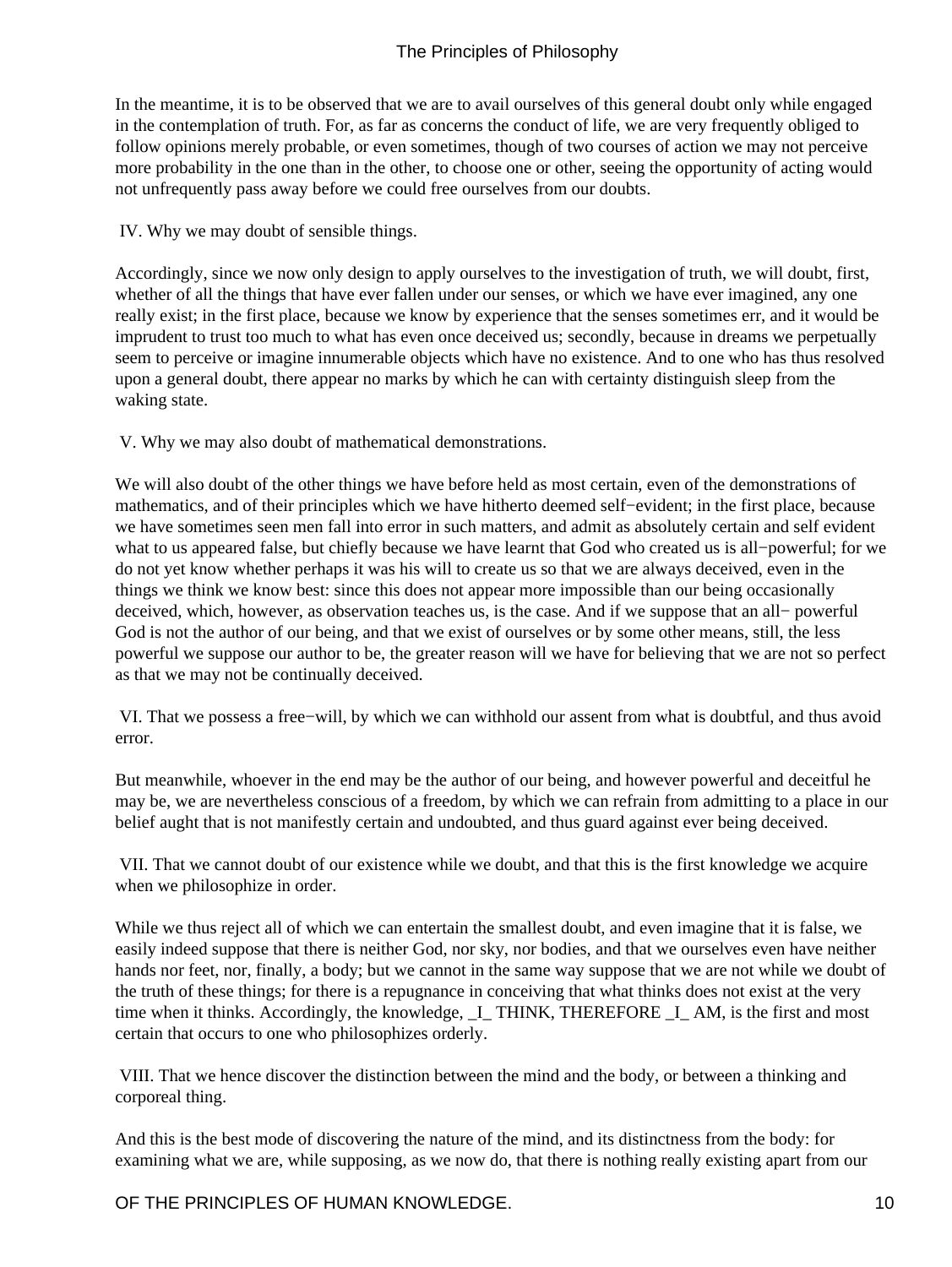thought, we clearly perceive that neither extension, nor figure, nor local motion,[Footnote: Instead of "local motion," the French has "existence in any place."] nor anything similar that can be attributed to body, pertains to our nature, and nothing save thought alone; and, consequently, that the notion we have of our mind precedes that of any corporeal thing, and is more certain, seeing we still doubt whether there is any body in existence, while we already perceive that we think.

#### IX. What thought (COGITATIO) is.

By the word thought, I understand all that which so takes place in us that we of ourselves are immediately conscious of it; and, accordingly, not only to understand (INTELLIGERE, ENTENDRE), to will (VELLE), to imagine (IMAGINARI), but even to perceive (SENTIRE, SENTIR), are here the same as to think (COGITARE, PENSER). For if I say, I see, or, I walk, therefore I am; and if I understand by vision or walking the act of my eyes or of my limbs, which is the work of the body, the conclusion is not absolutely certain, because, as is often the case in dreams, I may think that I see or walk, although I do not open my eyes or move from my place, and even, perhaps, although I have no body: but, if I mean the sensation itself, or consciousness of seeing or walking, the knowledge is manifestly certain, because it is then referred to the mind, which alone perceives or is conscious that it sees or walks. [Footnote: In the French, "which alone has the power of perceiving, or of being conscious in any other way whatever."]

 X. That the notions which are simplest and self−evident, are obscured by logical definitions; and that such are not to be reckoned among the cognitions acquired by study, [but as born with us].

I do not here explain several other terms which I have used, or design to use in the sequel, because their meaning seems to me sufficiently self−evident. And I frequently remarked that philosophers erred in attempting to explain, by logical definitions, such truths as are most simple and self−evident; for they thus only rendered them more obscure. And when I said that the proposition, I\_ THINK, THEREFORE I\_AM, is of all others the first and most certain which occurs to one philosophizing orderly, I did not therefore deny that it was necessary to know what thought, existence, and certitude are, and the truth that, in order to think it is necessary to be, and the like; but, because these are the most simple notions, and such as of themselves afford the knowledge of nothing existing, I did not judge it proper there to enumerate them.

XI. How we can know our mind more clearly than our body.

But now that it may be discerned how the knowledge we have of the mind not only precedes, and has greater certainty, but is even clearer, than that we have of the body, it must be remarked, as a matter that is highly manifest by the natural light, that to nothing no affections or qualities belong; and, accordingly, that where we observe certain affections, there a thing or substance to which these pertain, is necessarily found. The same light also shows us that we know a thing or substance more clearly in proportion as we discover in it a greater number of qualities. Now, it is manifest that we remark a greater number of qualities in our mind than in any other thing; for there is no occasion on which we know anything whatever when we are not at the same time led with much greater certainty to the knowledge of our own mind. For example, if I judge that there is an earth because I touch or see it, on the same ground, and with still greater reason, I must be persuaded that my mind exists; for it may be, perhaps, that I think I touch the earth while there is one in existence; but it is not possible that I should so judge, and my mind which thus judges not exist; and the same holds good of whatever object is presented to our mind.

XII. How it happens that every one does not come equally to know this.

Those who have not philosophized in order have had other opinions on this subject, because they never distinguished with sufficient care the mind from the body. For, although they had no difficulty in believing that they themselves existed, and that they had a higher assurance of this than of any other thing,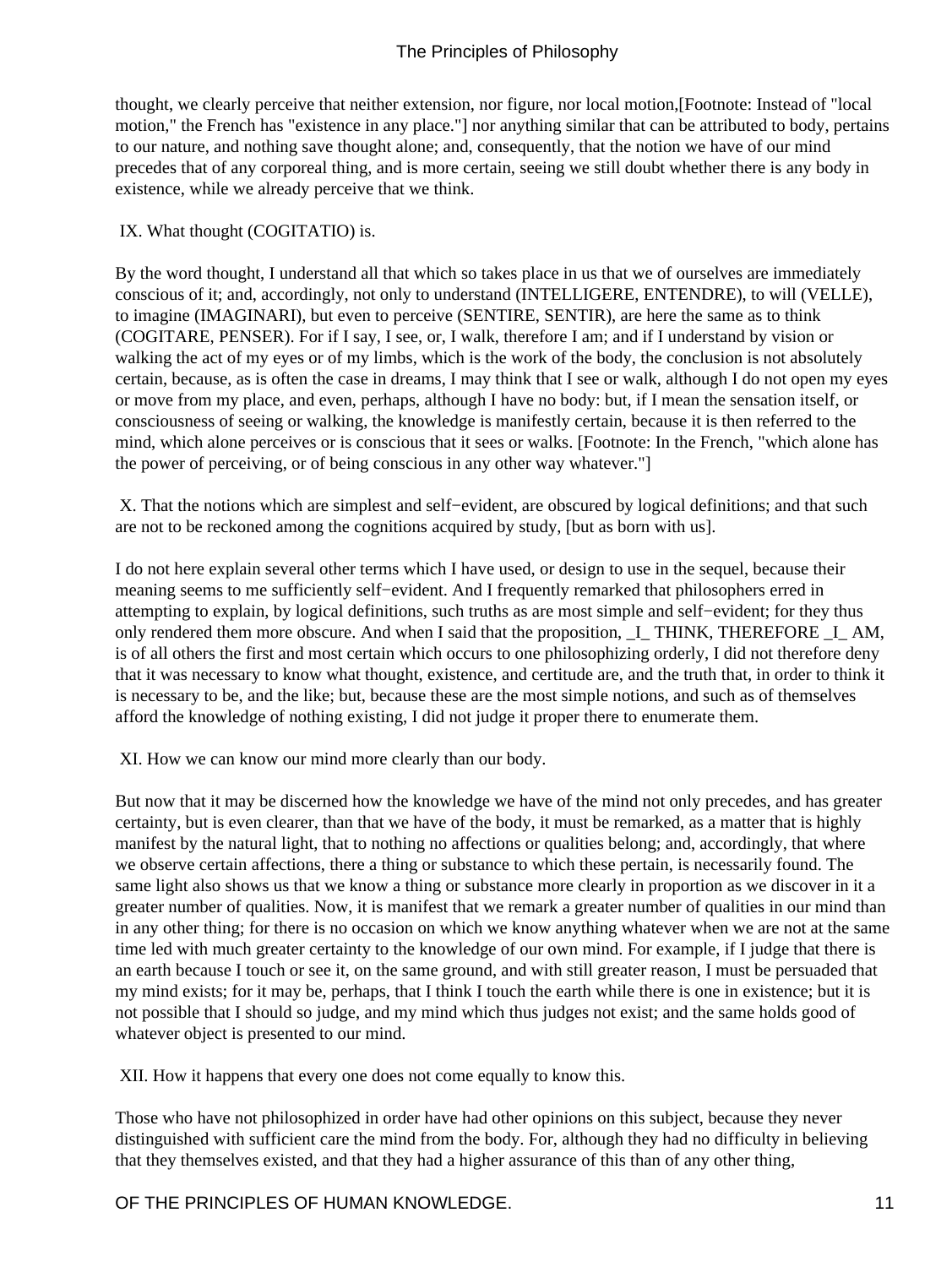nevertheless, as they did not observe that by THEMSELVES, they ought here to understand their MINDS alone [when the question related to metaphysical certainty]; and since, on the contrary, they rather meant their bodies which they saw with their eyes, touched with their hands, and to which they erroneously attributed the faculty of perception, they were prevented from distinctly apprehending the nature of the mind.

XIII. In what sense the knowledge of other things depends upon the knowledge of God.

But when the mind, which thus knows itself but is still in doubt as to all other things, looks around on all sides, with a view to the farther extension of its knowledge, it first of all discovers within itself the ideas of many things; and while it simply contemplates them, and neither affirms nor denies that there is anything beyond itself corresponding to them, it is in no danger of erring. The mind also discovers certain common notions out of which it frames various demonstrations that carry conviction to such a degree as to render doubt of their truth impossible, so long as we give attention to them. For example, the mind has within itself ideas of numbers and figures, and it has likewise among its common notions the principle THAT IF EQUALS BE ADDED TO EQUALS THE WHOLES WILL BE EQUAL and the like; from which it is easy to demonstrate that the three angles of a triangle are equal to two right angles, etc. Now, so long as we attend to the premises from which this conclusion and others similar to it were deduced, we feel assured of their truth; but, as the mind cannot always think of these with attention, when it has the remembrance of a conclusion without recollecting the order of its deduction, and is uncertain whether the author of its being has created it of a nature that is liable to be deceived, even in what appears most evident, it perceives that there is just ground to distrust the truth of such conclusions, and that it cannot possess any certain knowledge until it has discovered its author.

 XIV. That we may validly infer the existence of God from necessary existence being comprised in the concept we have of him.

When the mind afterwards reviews the different ideas that are in it, it discovers what is by far the chief among themthat of a Being omniscient, all−powerful, and absolutely perfect; and it observes that in this idea there is contained not only possible and contingent existence, as in the ideas of all other things which it clearly perceives, but existence absolutely necessary and eternal. And just as because, for example, the equality of its three angles to two right angles is necessarily comprised in the idea of a triangle, the mind is firmly persuaded that the three angles of a triangle are equal to two right angles; so, from its perceiving necessary and eternal existence to be comprised in the idea which it has of an all−perfect Being, it ought manifestly to conclude that this all−perfect Being exists.

 XV. That necessary existence is not in the same way comprised in the notions which we have of other things, but merely contingent existence.

The mind will be still more certain of the truth of this conclusion, if it consider that it has no idea of any other thing in which it can discover that necessary existence is contained; for, from this circumstance alone, it will discern that the idea of an all−perfect Being has not been framed by itself, and that it does not represent a chimera, but a true and immutable nature, which must exist since it can only be conceived as necessarily existing.

XVI. That prejudices hinder many from clearly knowing the necessity of the existence of God.

Our mind would have no difficulty in assenting to this truth, if it were, first of all, wholly free from prejudices; but as we have been accustomed to distinguish, in all other things, essence from existence, and to imagine at will many ideas of things which neither are nor have been, it easily happens, when we do not steadily fix our thoughts on the contemplation of the all−perfect Being, that a doubt arises as to whether the idea we have of him is not one of those which we frame at pleasure, or at least of that class to whose essence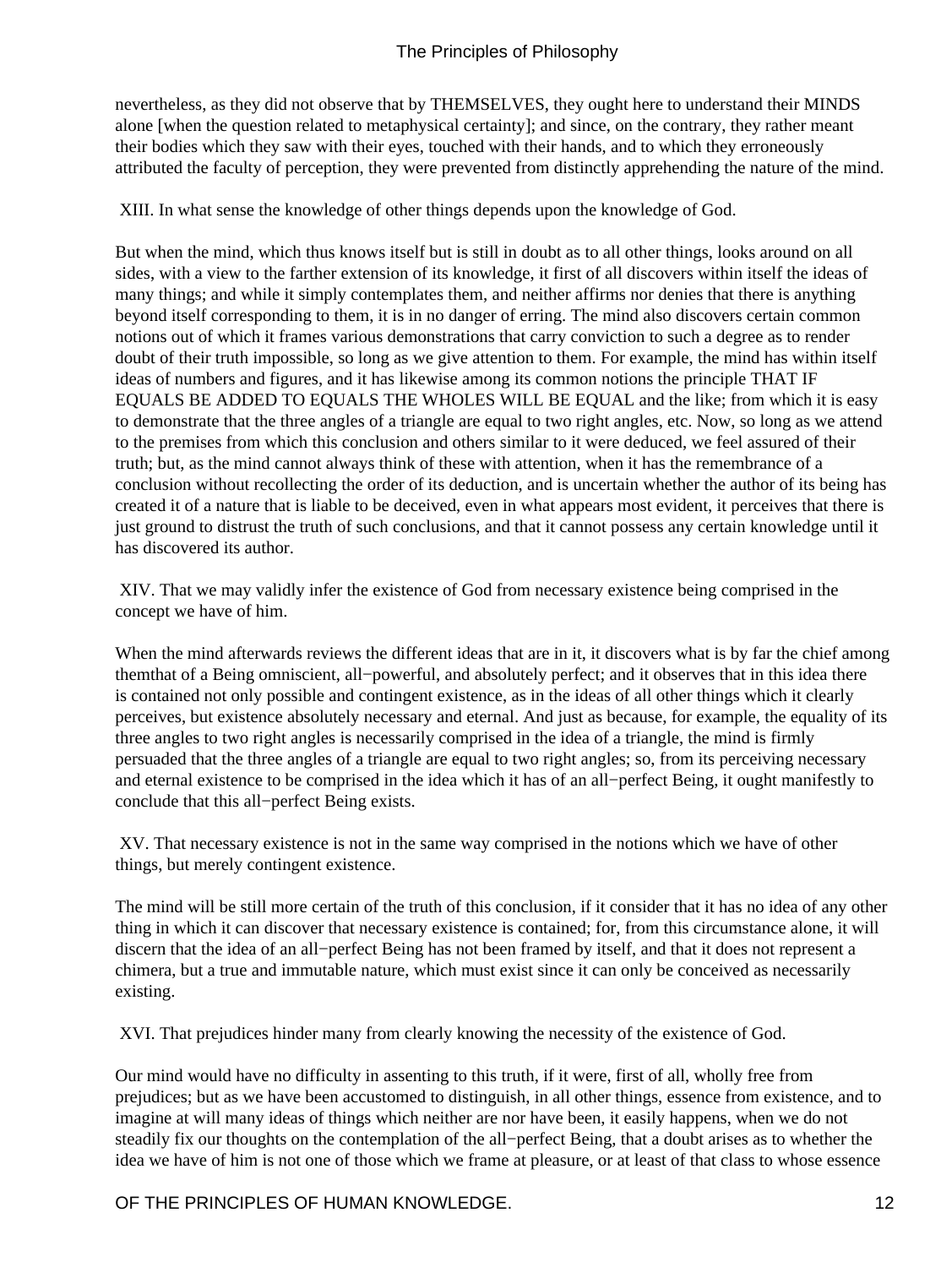existence does not pertain.

 XVII. That the greater objective (representative) perfection there is in our idea of a thing, the greater also must be the perfection of its cause.

When we further reflect on the various ideas that are in us, it is easy to perceive that there is not much difference among them, when we consider them simply as certain modes of thinking, but that they are widely different, considered in reference to the objects they represent; and that their causes must be so much the more perfect according to the degree of objective perfection contained in them. [Footnote: "as what they represent of their object has more perfection."FRENCH.] For there is no difference between this and the case of a person who has the idea of a machine, in the construction of which great skill is displayed, in which circumstances we have a right to inquire how he came by this idea, whether, for example, he somewhere saw such a machine constructed by another, or whether he was so accurately taught the mechanical sciences, or is endowed with such force of genius, that he was able of himself to invent it, without having elsewhere seen anything like it; for all the ingenuity which is contained in the idea objectively only, or as it were in a picture, must exist at least in its first and chief cause, whatever that may be, not only objectively or representatively, but in truth formally or eminently.

XVIII. That the existence of God may be again inferred from the above.

Thus, because we discover in our minds the idea of God, or of an all−perfect Being, we have a right to inquire into the source whence we derive it; and we will discover that the perfections it represents are so immense as to render it quite certain that we could only derive it from an all−perfect Being; that is, from a God really existing. For it is not only manifest by the natural light that nothing cannot be the cause of anything whatever, and that the more perfect cannot arise from the less perfect, so as to be thereby produced as by its efficient and total cause, but also that it is impossible we can have the idea or representation of anything whatever, unless there be somewhere, either in us or out of us, an original which comprises, in reality, all the perfections that are thus represented to us; but, as we do not in any way find in ourselves those absolute perfections of which we have the idea, we must conclude that they exist in some nature different from ours, that is, in God, or at least that they were once in him; and it most manifestly follows [from their infinity] that they are still there.

 XIX. That, although we may not comprehend the nature of God, there is yet nothing which we know so clearly as his perfections.

This will appear sufficiently certain and manifest to those who have been accustomed to contemplate the idea of God, and to turn their thoughts to his infinite perfections; for, although we may not comprehend them, because it is of the nature of the infinite not to be comprehended by what is finite, we nevertheless conceive them more clearly and distinctly than material objects, for this reason, that, being simple, and unobscured by limits,[Footnote: After LIMITS, "what of them we do conceive is much less confused. There is, besides, no speculation more calculated to aid in perfecting our understanding, and which is more important than this, inasmuch as the consideration of an object that has no limits to its perfections fills us with satisfaction and assurance."−FRENCH.] they occupy our mind more fully.

XX. That we are not the cause of ourselves, but that this is God, and consequently that there is a God.

But, because every one has not observed this, and because, when we have an idea of any machine in which great skill is displayed, we usually know with sufficient accuracy the manner in which we obtained it, and as we cannot even recollect when the idea we have of a God was communicated to us by him, seeing it was always in our minds, it is still necessary that we should continue our review, and make inquiry after our author, possessing, as we do, the idea of the infinite perfections of a God: for it is in the highest degree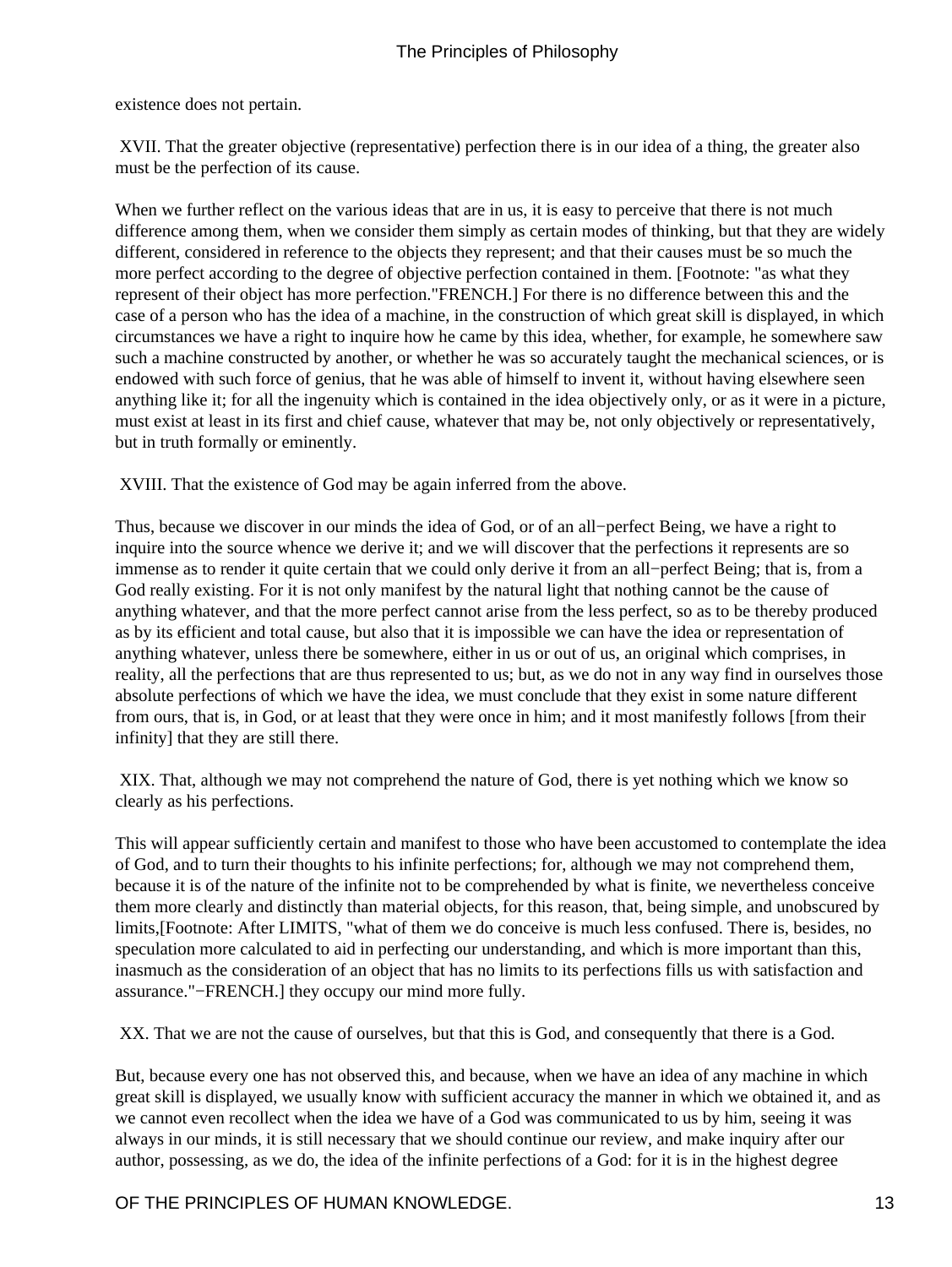evident by the natural light, that that which knows something more perfect than itself, is not the source of its own being, since it would thus have given to itself all the perfections which it knows; and that, consequently, it could draw its origin from no other being than from him who possesses in himself all those perfections, that is, from God.

XXI. That the duration alone of our life is sufficient to demonstrate the existence of God.

The truth of this demonstration will clearly appear, provided we consider the nature of time, or the duration of things; for this is of such a kind that its parts are not mutually dependent, and never co−existent; and, accordingly, from the fact that we now are, it does not necessarily follow that we shall be a moment afterwards, unless some cause, viz., that which first produced us, shall, as it were, continually reproduce us, that is, conserve us. For we easily understand that there is no power in us by which we can conserve ourselves, and that the being who has so much power as to conserve us out of himself, must also by so much the greater reason conserve himself, or rather stand in need of being conserved by no one whatever, and, in fine, be God.

 XXII. That in knowing the existence of God, in the manner here explained, we likewise know all his attributes, as far as they can be known by the natural light alone.

There is the great advantage in proving the existence of God in this way, viz., by his idea, that we at the same time know what he is, as far as the weakness of our nature allows; for, reflecting on the idea we have of him which is born with us, we perceive that he is eternal, omniscient, omnipotent, the source of all goodness and truth, creator of all things, and that, in fine, he has in himself all that in which we can clearly discover any infinite perfection or good that is not limited by any imperfection.

XXIII. That God is not corporeal, and does not perceive by means of senses as we do, or will the evil of sin.

For there are indeed many things in the world that are to a certain extent imperfect or limited, though possessing also some perfection; and it is accordingly impossible that any such can be in God. Thus, looking to corporeal nature,[Footnote: In the French, "since extension constitutes the nature of body."] since divisibility is included in local extension, and this indicates imperfection, it is certain that God is not body. And although in men it is to some degree a perfection to be capable of perceiving by means of the senses, nevertheless since in every sense there is passivity [Footnote: In the French, "because our perceptions arise from impressions made upon us from another source," i.e., than ourselves.] which indicates dependency, we must conclude that God is in no manner possessed of senses, and that he only understands and wills, not, however, like us, by acts in any way distinct, but always by an act that is one, identical, and the simplest possible, understands, wills, and operates all, that is, all things that in reality exist; for he does not will the evil of sin, seeing this is but the negation of being.

 XXIV. That in passing from the knowledge of God to the knowledge of the creatures, it is necessary to remember that our understanding is finite, and the power of God infinite.

But as we know that God alone is the true cause of all that is or can be, we will doubtless follow the best way of philosophizing, if, from the knowledge we have of God himself, we pass to the explication of the things which he has created, and essay to deduce it from the notions that are naturally in our minds, for we will thus obtain the most perfect science, that is, the knowledge of effects through their causes. But that we may be able to make this attempt with sufficient security from error, we must use the precaution to bear in mind as much as possible that God, who is the author of things, is infinite, while we are wholly finite.

XXV. That we must believe all that God has revealed, although it may surpass the reach of our faculties.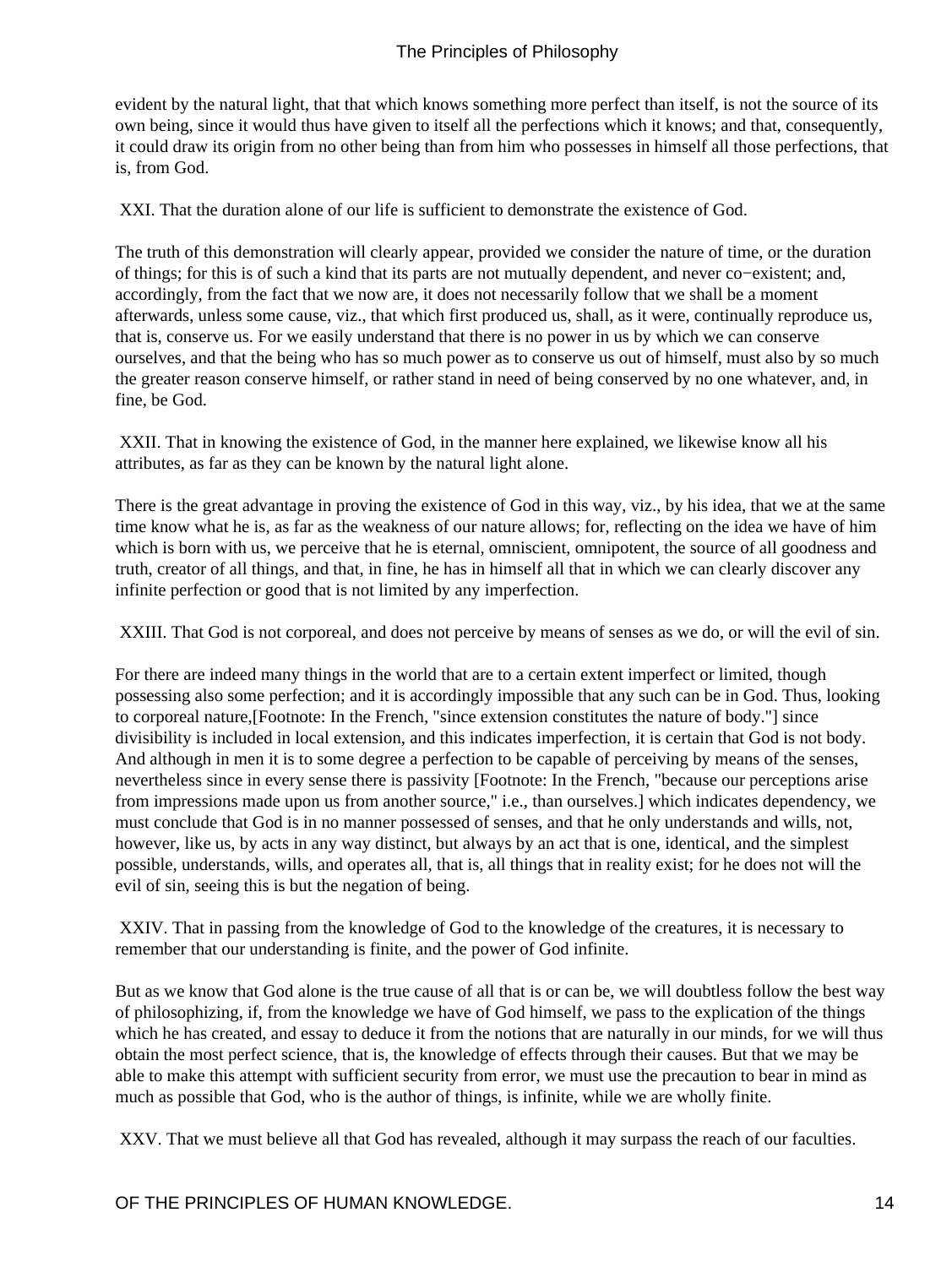Thus, if perhaps God reveal to us or others, matters concerning himself which surpass the natural powers of our mind, such as the mysteries of the incarnation and of the trinity, we will not refuse to believe them, although we may not clearly understand them; nor will we be in any way surprised to find in the immensity of his nature, or even in what he has created, many things that exceed our comprehension.

 XXVI. That it is not needful to enter into disputes [Footnote: "to essay to comprehend the infinite."FRENCH.] regarding the infinite, but merely to hold all that in which we can find no limits as indefinite, such as the extension of the world, the divisibility of the parts of matter, the number of the stars, etc.

We will thus never embarrass ourselves by disputes about the infinite, seeing it would be absurd for us who are finite to undertake to determine anything regarding it, and thus as it were to limit it by endeavouring to comprehend it. We will accordingly give ourselves no concern to reply to those who demand whether the half of an infinite line is also infinite, and whether an infinite number is even or odd, and the like, because it is only such as imagine their minds to be infinite who seem bound to entertain questions of this sort. And, for our part, looking to all those things in which in certain senses, we discover no limits, we will not, therefore, affirm that they are infinite, but will regard them simply as indefinite. Thus, because we cannot imagine extension so great that we cannot still conceive greater, we will say that the magnitude of possible things is indefinite, and because a body cannot be divided into parts so small that each of these may not be conceived as again divided into others still smaller, let us regard quantity as divisible into parts whose number is indefinite; and as we cannot imagine so many stars that it would seem impossible for God to create more, let us suppose that their number is indefinite, and so in other instances.

XXVII. What difference there is between the indefinite and the infinite.

And we will call those things indefinite rather than infinite, with the view of reserving to God alone the appellation of infinite; in the first place, because not only do we discover in him alone no limits on any side, but also because we positively conceive that he admits of none; and in the second place, because we do not in the same way positively conceive that other things are in every part unlimited, but merely negatively admit that their limits, if they have any, cannot be discovered by us.

XXVIII. That we must examine, not the final, but the efficient, causes of created things.

Likewise, finally, we will not seek reasons of natural things from the end which God or nature proposed to himself in their creation (i. e., final causes), [Footnote: "We will not stop to consider the ends which God proposed to himself in the creation of the world, and we will entirely reject from our philosophy the search of final causes!" French.] for we ought not to presume so far as to think that we are sharers in the counsels of Deity, but, considering him as the efficient cause of all things, let us endeavour to discover by the natural light [Footnote: "Faculty of reasoning." FRENCH.] which he has planted in us, applied to those of his attributes of which he has been willing we should have some knowledge, what must be concluded regarding those effects we perceive by our senses; bearing in mind, however, what has been already said, that we must only confide in this natural light so long as nothing contrary to its dictates is revealed by God himself. [Footnote: The last clause, beginning "bearing in mind." is omitted in the French.]

XXIX. That God is not the cause of our errors.

The first attribute of God which here falls to be considered, is that he is absolutely veracious and the source of all light, so that it is plainly repugnant for him to deceive us, or to be properly and positively the cause of the errors to which we are consciously subject; for although the address to deceive seems to be some mark of subtlety of mind among men, yet without doubt the will to deceive only proceeds from malice or from fear and weakness, and consequently cannot be attributed to God.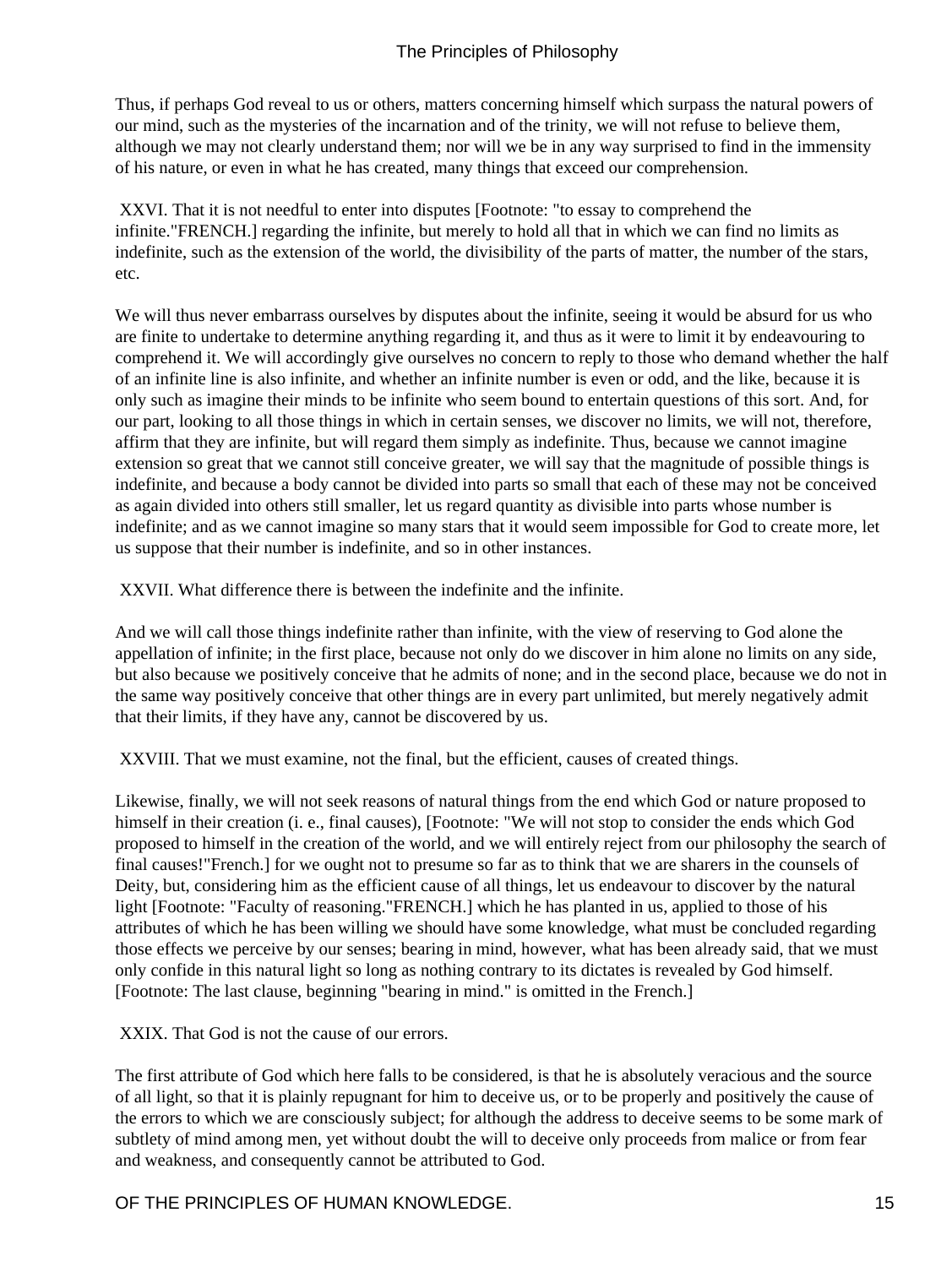XXX. That consequently all which we clearly perceive is true, and that we are thus delivered from the doubts above proposed.

Whence it follows, that the light of nature, or faculty of knowledge given us by God, can never compass any object which is not true, in as far as it attains to a knowledge of it, that is, in as far as the object is clearly and distinctly apprehended. For God would have merited the appellation of a deceiver if he had given us this faculty perverted, and such as might lead us to take falsity for truth [when we used it aright]. Thus the highest doubt is removed, which arose from our ignorance on the point as to whether perhaps our nature was such that we might be deceived even in those things that appear to us the most evident. The same principle ought also to be of avail against all the other grounds of doubting that have been already enumerated. For mathematical truths ought now to be above suspicion, since these are of the clearest. And if we perceive anything by our senses, whether while awake or asleep, we will easily discover the truth provided we separate what there is of clear and distinct in the knowledge from what is obscure and confused. There is no need that I should here say more on this subject, since it has already received ample treatment in the metaphysical Meditations; and what follows will serve to explain it still more accurately.

XXXI. That our errors are, in respect of God, merely negations, but, in respect of ourselves, privations.

But as it happens that we frequently fall into error, although God is no deceiver, if we desire to inquire into the origin and cause of our errors, with a view to guard against them, it is necessary to observe that they depend less on our understanding than on our will, and that they have no need of the actual concourse of God, in order to their production; so that, when considered in reference to God, they are merely negations, but in reference to ourselves, privations.

 XXXII. That there are only two modes of thinking in us, viz., the perception of the understanding and the action of the will.

For all the modes of thinking of which we are conscious may be referred to two general classes, the one of which is the perception or operation of the understanding, and the other the volition or operation of the will. Thus, to perceive by the senses (SENTIRE), to imagine, and to conceive things purely intelligible, are only different modes of perceiving (PERCIP IENDI); but to desire, to be averse from, to affirm, to deny, to doubt, are different modes of willing.

XXXIII. That we never err unless when we judge of something which we do not sufficiently apprehend.

When we apprehend anything we are in no danger of error, if we refrain from judging of it in any way; and even when we have formed a judgment regarding it, we would never fall into error, provided we gave our assent only to what we clearly and distinctly perceived; but the reason why we are usually deceived, is that we judge without possessing an exact knowledge of that of which we judge.

XXXIV. That the will as well as the understanding is required for judging.

I admit that the understanding is necessary for judging, there being no room to suppose that we can judge of that which we in no way apprehend; but the will also is required in order to our assenting to what we have in any degree perceived. It is not necessary, however, at least to form any judgment whatever, that we have an entire and perfect apprehension of a thing; for we may assent to many things of which we have only a very obscure and confused knowledge.

XXXV. That the will is of greater extension than the understanding, and is thus the source of our errors.

Further, the perception of the intellect extends only to the few things that are presented to it, and is always

OF THE PRINCIPLES OF HUMAN KNOWLEDGE. THE STATE RESERVED AND METALLIC MILITARY OF THE PRINCIPLES OF HUMAN KNOWLEDGE.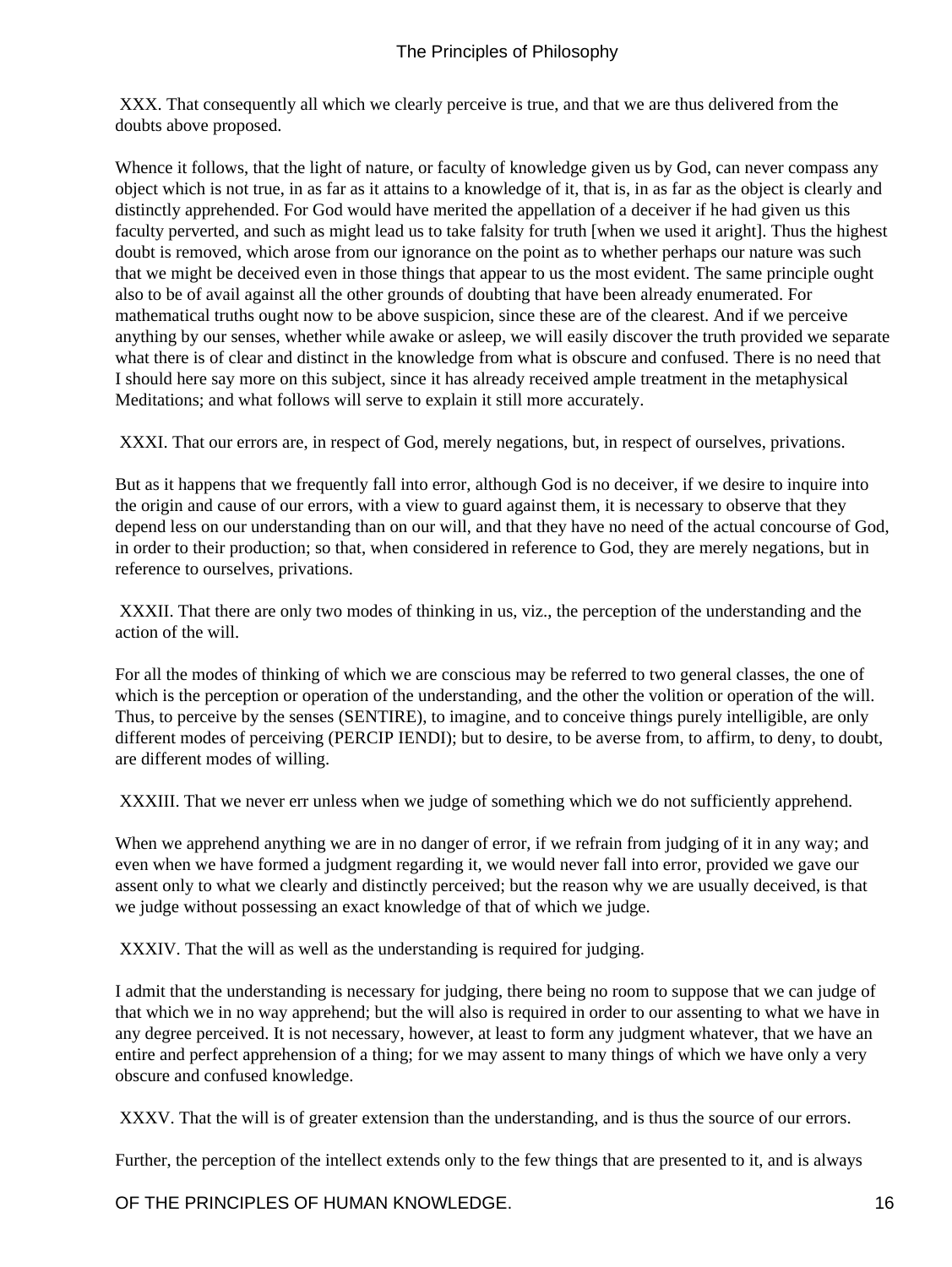very limited: the will, on the other hand, may, in a certain sense, be said to be infinite, because we observe nothing that can be the object of the will of any other, even of the unlimited will of God, to which ours cannot also extend, so that we easily carry it beyond the objects we clearly perceive; and when we do this, it is not wonderful that we happen to be deceived.

XXXVI. That our errors cannot be imputed to God.

But although God has not given us an omniscient understanding, he is not on this account to be considered in any wise the author of our errors, for it is of the nature of created intellect to be finite, and of finite intellect not to embrace all things.

 XXXVII. That the chief perfection of man is his being able to act freely or by will, and that it is this which renders him worthy of praise or blame.

That the will should be the more extensive is in harmony with its nature: and it is a high perfection in man to be able to act by means of it, that is, freely; and thus in a peculiar way to be the master of his own actions, and merit praise or blame. For self− acting machines are not commended because they perform with exactness all the movements for which they were adapted, seeing their motions are carried on necessarily; but the maker of them is praised on account of the exactness with which they were framed, because he did not act of necessity, but freely; and, on the same principle, we must attribute to ourselves something more on this account, that when we embrace truth, we do so not of necessity, but freely.

 XXXVIII. That error is a defect in our mode of acting, not in our nature; and that the faults of their subjects may be frequently attributed to other masters, but never to God.

It is true, that as often as we err, there is some defect in our mode of action or in the use of our liberty, but not in our nature, because this is always the same, whether our judgments be true or false. And although God could have given to us such perspicacity of intellect that we should never have erred, we have, notwithstanding, no right to demand this of him; for, although with us he who was able to prevent evil and did not is held guilty of it, God is not in the same way to be reckoned responsible for our errors because he had the power to prevent them, inasmuch as the dominion which some men possess over others has been instituted for the purpose of enabling them to hinder those under them from doing evil, whereas the dominion which God exercises over the universe is perfectly absolute and free. For this reason we ought to thank him for the goods he has given us, and not complain that he has not blessed us with all which we know it was in his power to impart.

XXXIX. That the liberty of our will is self−evident.

Finally, it is so manifest that we possess a free will, capable of giving or withholding its assent, that this truth must be reckoned among the first and most common notions which are born with us. This, indeed, has already very clearly appeared, for when essaying to doubt of all things, we went so far as to suppose even that he who created us employed his limitless power in deceiving us in every way, we were conscious nevertheless of being free to abstain from believing what was not in every respect certain and undoubted. Bat that of which we are unable to doubt at such a time is as self− evident and clear as any thing we can ever know.

XL. That it is likewise certain that God has fore−ordained all things.

But because what we have already discovered of God, gives us the assurance that his power is so immense that we would sin in thinking ourselves capable of ever doing anything which he had not ordained beforehand, we should soon be embarrassed in great difficulties if we undertook to harmonise the

OF THE PRINCIPLES OF HUMAN KNOWLEDGE. THE STATE RESERVED AND THE PRINCIPLES OF HUMAN KNOWLEDGE.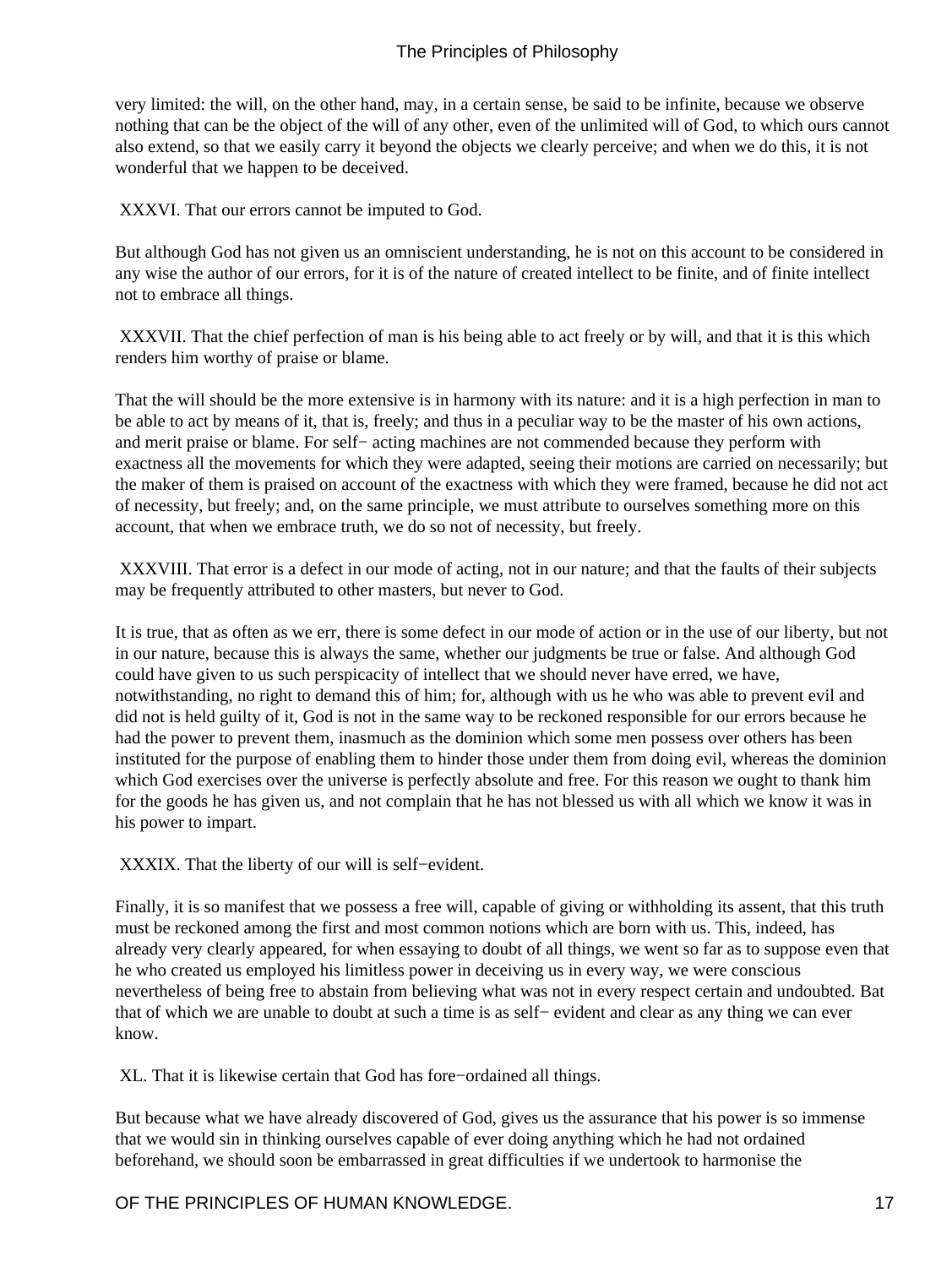pre−ordination of God with the freedom of our will, and endeavoured to comprehend both truths at once.

XLI. How the freedom of our will may be reconciled with the Divine pre−ordination.

But, in place of this, we will be free from these embarrassments if we recollect that our mind is limited, while the power of God, by which he not only knew from all eternity what is or can be, but also willed and pre−ordained it, is infinite. It thus happens that we possess sufficient intelligence to know clearly and distinctly that this power is in God, but not enough to comprehend how he leaves the free actions of men indeterminate} and, on the other hand, we have such consciousness of the liberty and indifference which exists in ourselves, that there is nothing we more clearly or perfectly comprehend: [so that the omnipotence of God ought not to keep us from believing it]. For it would be absurd to doubt of that of which we are fully conscious, and which we experience as existing in ourselves, because we do not comprehend another matter which, from its very nature, we know to be incomprehensible.

XLII. How, although we never will to err, it is nevertheless by our will that we do err.

But now since we know that all our errors depend upon our will, and as no one wishes to deceive himself, it may seem wonderful that there is any error in our judgments at all. It is necessary to remark, however, that there is a great difference between willing to be deceived, and willing to yield assent to opinions in which it happens that error is found. For though there is no one who expressly wishes to fall into error, we will yet hardly find any one who is not ready to assent to things in which, unknown to himself, error lurks; and it even frequently happens that it is the desire itself of following after truth that leads those not fully aware of the order in which it ought to be sought for, to pass judgment on matters of which they have no adequate knowledge, and thus to fall into error.

XLIII. That we shall never err if we give our assent only to what we clearly and distinctly perceive.

But it is certain we will never admit falsity for truth, so long as we judge only of that which we clearly and distinctly perceive; because, as God is no deceiver, the faculty of knowledge which he has given us cannot be fallacious, nor, for the same reason, the faculty of will, when we do not extend it beyond the objects we clearly know. And even although this truth could not be established by reasoning, the minds of all have been so impressed by nature as spontaneously to assent to whatever is clearly perceived, and to experience an impossibility to doubt of its truth.

 XLIV. That we uniformly judge improperly when we assent to what we do not clearly perceive, although our judgment may chance to be true; and that it is frequently our memory which deceives us by leading us to believe that certain things were formerly sufficiently understood by us.

It is likewise certain that, when we approve of any reason which we do not apprehend, we are either deceived, or, if we stumble on the truth, it is only by chance, and thus we can never possess the assurance that we are not in error. I confess it seldom happens that we judge of a thing when we have observed we do not apprehend it, because it is a dictate of the natural light never to judge of what we do not know. But we most frequently err in this, that we presume upon a past knowledge of much to which we give our assent, as to something treasured up in the memory, and perfectly known to us; whereas, in truth, we have no such knowledge.

XLV. What constitutes clear and distinct perception.

There are indeed a great many persons who, through their whole lifetime, never perceive anything in a way necessary for judging of it properly; for the knowledge upon which we can establish a certain and indubitable judgment must be not only clear, but also, distinct. I call that clear which is present and manifest to the mind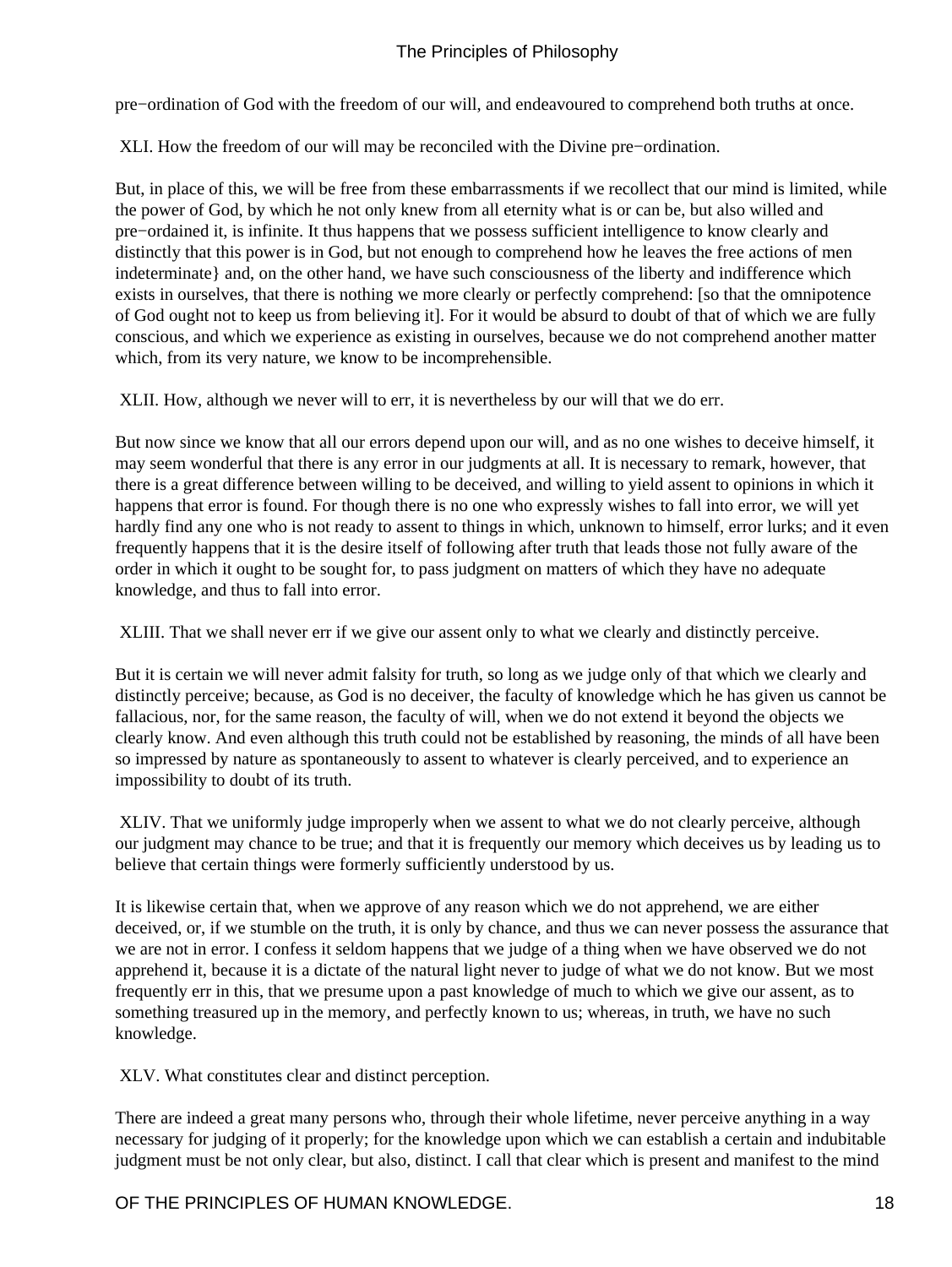giving attention to it, just as we are said clearly to see objects when, being present to the eye looking on, they stimulate it with sufficient force. and it is disposed to regard them; but the distinct is that which is so precise and different from all other objects as to comprehend in itself only what is clear. [Footnote: "what appears manifestly to him who considers it as he ought." FRENCH.]

 XLVI. It is shown, from the example of pain, that a perception may be clear without being distinct, but that it cannot be distinct unless it is clear.

For example, when any one feels intense pain, the knowledge which he has of this pain is very clear, but it is not always distinct; for men usually confound it with the obscure judgment they form regarding its nature, and think that there is in the suffering part something similar to the sensation of pain of which they are alone conscious. And thus perception may be clear without being distinct, but it can never be distinct without likewise being clear.

 XLVII. That, to correct the prejudices of our early years, we must consider what is clear in each of our simple [Footnote: "first." FRENCH.] notions.

And, indeed, in our early years, the mind was so immersed in the body, that, although it perceived many things with sufficient clearness, it yet knew nothing distinctly; and since even at that time we exercised our judgment in many matters, numerous prejudices were thus contracted, which, by the majority, are never afterwards laid aside. But that we may now be in a position to get rid of these, I will here briefly enumerate all the simple notions of which our thoughts are composed, and distinguish in each what is clear from what is obscure, or fitted to lead into error.

 XLVIII. That all the objects of our knowledge are to be regarded either (1) as things or the affections of things: or (2) as eternal truths; with the enumeration of things.

Whatever objects fall under our knowledge we consider either as things or the affections of things,[Footnote: Things and the affections of things are (in the French) equivalent to "what has some (i.e., a REAL) existence," as opposed to the class of "eternal truths," which have merely an IDEAL existence.] or as eternal truths possessing no existence beyond our thought. Of the first class the most general are substance, duration, order, number, and perhaps also some others, which notions apply to all the kinds of things. I do not, however, recognise more than two highest kinds (SUMMA GENERA) of things; the first of intellectual things, or such as have the power of thinking, including mind or thinking substance and its properties; the second, of material things, embracing extended substance, or body and its properties. Perception, volition, and all modes as well of knowing as of willing, are related to thinking substance; on the other hand, to extended substance we refer magnitude, or extension in length, breadth, and depth, figure, motion, situation, divisibility of parts themselves, and the like. There are, however, besides these, certain things of which we have an internal experience that ought not to be referred either to the mind of itself, or to the body alone, but to the close and intimate union between them, as will hereafter be shown in its place. Of this class are the appetites of hunger and thirst, etc., and also the emotions or passions of the mind which are not exclusively mental affections, as the emotions of anger, joy, sadness, love, etc.; and, finally, all the sensations, as of pain, titillation, light and colours, sounds, smells, tastes, heat, hardness, and the other tactile qualities.

XLIX. That the eternal truths cannot be thus enumerated, but that this is not necessary.

What I have already enumerated we are to regard as things, or the qualities or modes of things. We now come to speak of eternal truths. When we apprehend that it is impossible a thing can arise from nothing, this proposition, EX NIHILO NIHIL FIT, is not considered as somewhat existing, or as the mode of a thing, but as an eternal truth having its seat in our mind, and is called a common notion or axiom. Of this class are the following: It is impossible the same thing can at once be and not be; what is done cannot be undone; he who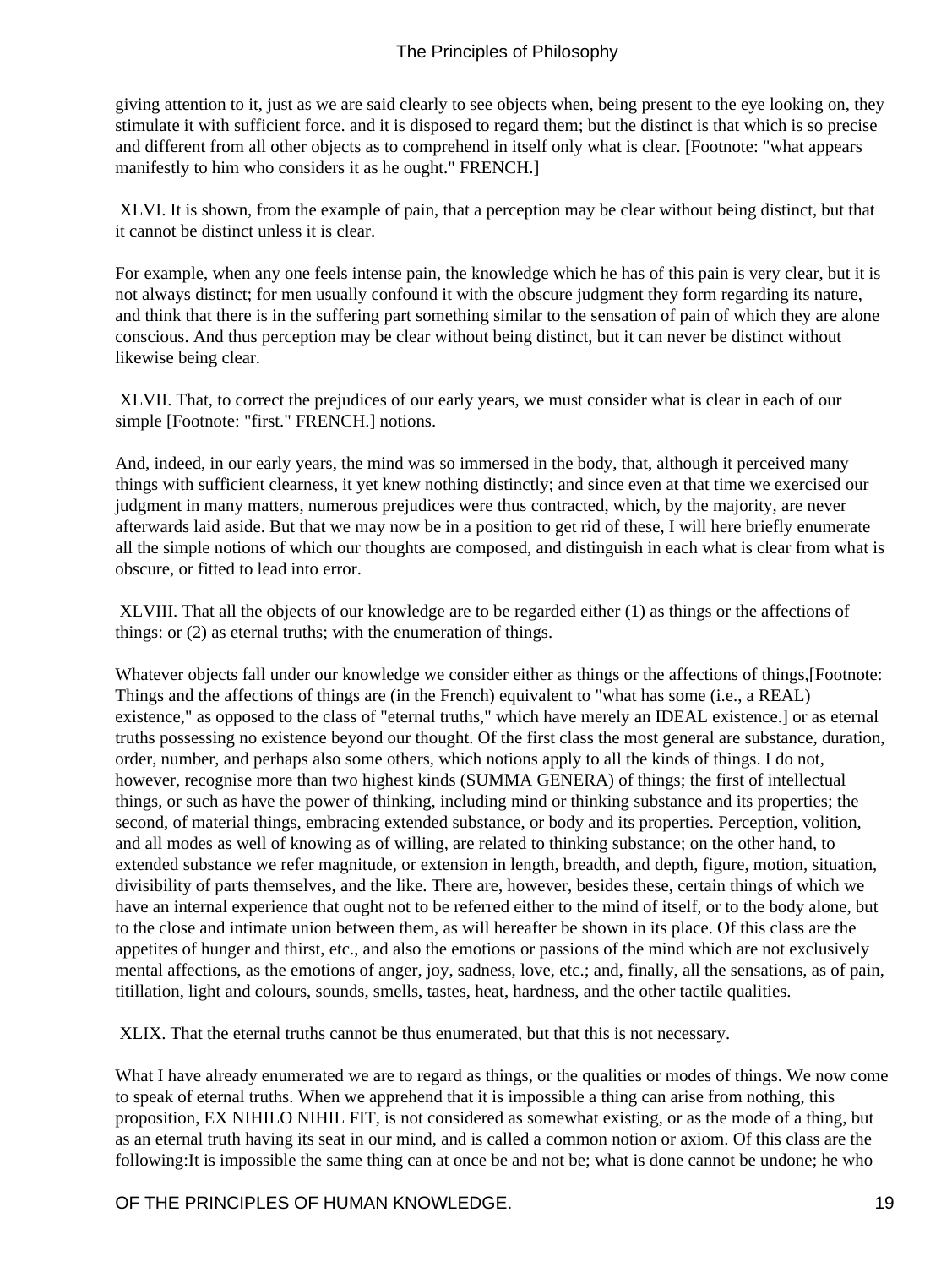thinks must exist while he thinks; and innumerable others, the whole of which it is indeed difficult to enumerate, but this is not necessary, since, if blinded by no prejudices, we cannot fail to know them when the occasion of thinking them occurs.

L. That these truths are clearly perceived, but not equally by all men, on account of prejudices.

And, indeed, with regard to these common notions, it is not to be doubted that they can be clearly and distinctly known, for otherwise they would not merit this appellation: as, in truth, some of them are not, with respect to all men, equally deserving of the name, because they are not equally admitted by all: not, however, from this reason, as I think, that the faculty of knowledge of one man extends farther than that of another, but rather because these common notions are opposed to the prejudices of some, who, on this account, are not able readily to embrace them, even although others, who are free from those prejudices, apprehend them with the greatest clearness.

LI. What substance is, and that the term is not applicable to God and the creatures in the same sense.

But with regard to what we consider as things or the modes of things, it is worth while to examine each of them by itself. By substance we can conceive nothing else than a thing which exists in such a way as to stand in need of nothing beyond itself in order to its existence. And, in truth, there can be conceived but one substance which is absolutely independent, and that is God. We perceive that all other things can exist only by help of the concourse of God. And, accordingly, the term substance does not apply to God and the creatures UNIVOCALLY, to adopt a term familiar in the schools; that is, no signification of this word can be distinctly understood which is common to God and them.

LII. That the term is applicable univocally to the mind and the body, and how substance itself is known.

Created substances, however, whether corporeal or thinking, may be conceived under this common concept; for these are things which, in order to their existence, stand in need of nothing but the concourse of God. But yet substance cannot be first discovered merely from its being a thing which exists independently, for existence by itself is not observed by us. We easily, however, discover substance itself from any attribute of it, by this common notion, that of nothing there are no attributes, properties, or qualities: for, from perceiving that some attribute is present, we infer that some existing thing or substance to which it may be attributed is also of necessity present.

LIII. That of every substance there is one principal attribute, as thinking of the mind, extension of the body.

But, although any attribute is sufficient to lead us to the knowledge of substance, there is, however, one principal property of every substance, which constitutes its nature or essence, and upon which all the others depend. Thus, extension in length, breadth, and depth, constitutes the nature of corporeal substance; and thought the nature of thinking substance. For every other thing that can be attributed to body, presupposes extension, and is only some mode of an extended thing; as all the properties we discover in the mind are only diverse modes of thinking. Thus, for example, we cannot conceive figure unless in something extended, nor motion unless in extended space, nor imagination, sensation, or will, unless in a thinking thing. But, on the other hand, we can conceive extension without figure or motion, and thought without imagination or sensation, and so of the others; as is clear to any one who attends to these matters.

 LIV. How we may have clear and distinct notions of the substance which thinks, of that which is corporeal, and of God.

And thus we may easily have two clear and distinct notions or ideas, the one of created substance, which thinks, the other of corporeal substance, provided we carefully distinguish all the attributes of thought from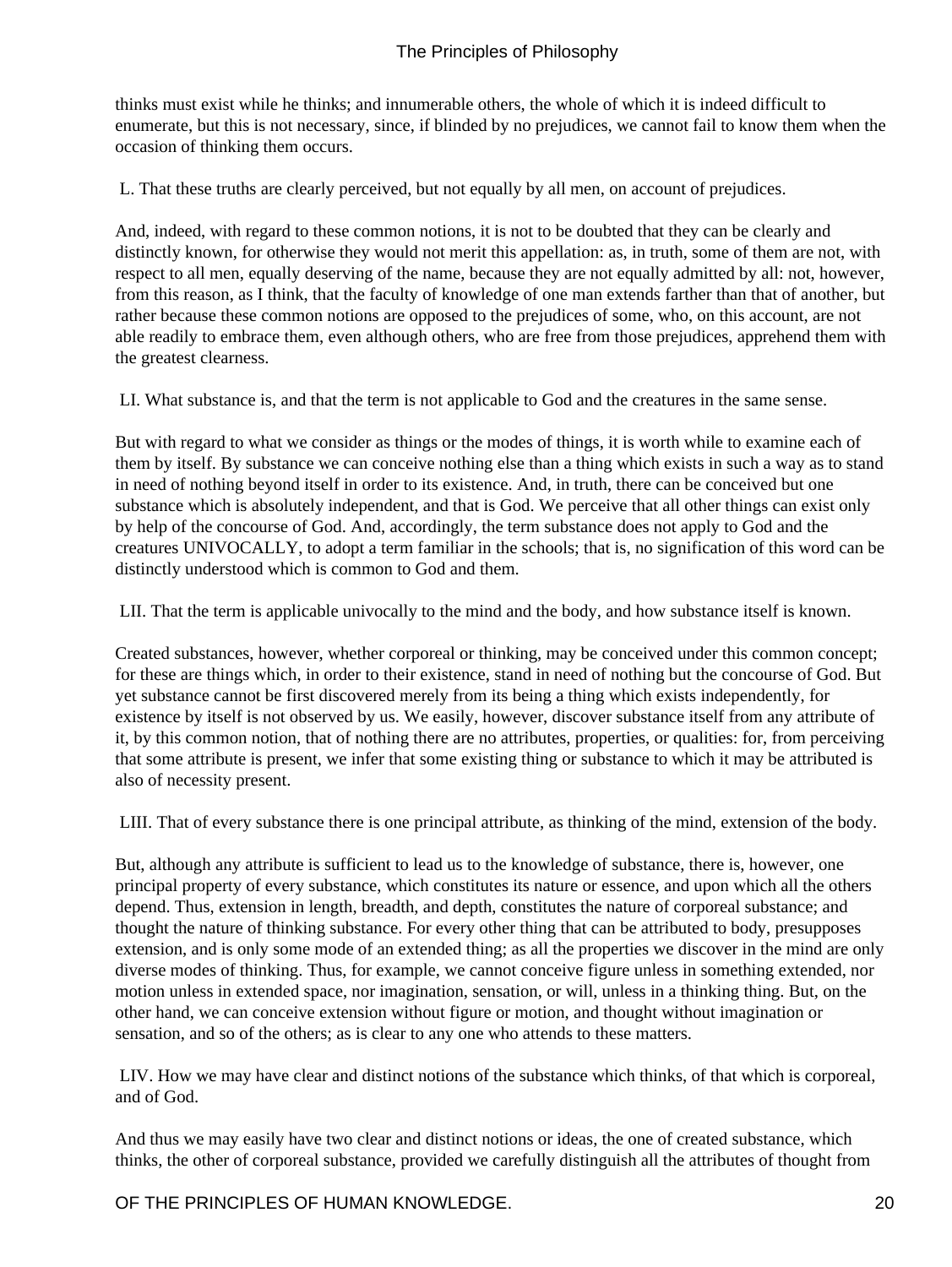those of extension. We may also have a clear and distinct idea of an uncreated and independent thinking substance, that is, of God, provided we do not suppose that this idea adequately represents to us all that is in God, and do not mix up with it anything fictitious, but attend simply to the characters that are comprised in the notion we have of him, and which we clearly know to belong to the nature of an absolutely perfect Being. For no one can deny that there is in us such an idea of God, without groundlessly supposing that there is no knowledge of God at all in the human mind.

LV. How duration, order, and number may be also distinctly conceived.

We will also have most distinct conceptions of duration, order, and number, if, in place of mixing up with our notions of them that which properly belongs to the concept of substance, we merely think that the duration of a thing is a mode under which we conceive this thing, in so far as it continues to exist; and, in like manner, that order and number are not in reality different from things disposed in order and numbered, but only modes under which we diversely consider these things.

LVI. What are modes, qualities, attributes.

And, indeed, we here understand by modes the same with what we elsewhere designate attributes or qualities. But when we consider substance as affected or varied by them, we use the term modes; when from this variation it may be denominated of such a kind, we adopt the term qualities [to designate the different modes which cause it to be so named]; and, finally, when we simply regard these modes as in the substance, we call them attributes. Accordingly, since God must be conceived as superior to change, it is not proper to say that there are modes or qualities in him, but simply attributes; and even in created things that which is found in them always in the same mode, as existence and duration in the thing which exists and endures, ought to be called attribute and not mode or quality.

 LVII. That some attributes exist in the things to which they are attributed, and others only in our thought; and what duration and time are.

Of these attributes or modes there are some which exist in the things themselves, and others that have only an existence in our thought; thus, for example, time, which we distinguish from duration taken in its generality, and call the measure of motion, is only a certain mode under which we think duration itself, for we do not indeed conceive the duration of things that are moved to be different from the duration of things that are not moved: as is evident from this, that if two bodies are in motion for an hour, the one moving quickly and the other slowly, we do not reckon more time in the one than in the other, although there may be much more motion in the one of the bodies than in the other. But that we may comprehend the duration of all things under a common measure, we compare their duration with that of the greatest and most regular motions that give rise to years and days, and which we call time; hence what is so designated is nothing superadded to duration, taken in its generality, but a mode of thinking.

LVIII. That number and all universals are only modes of thought.

In the same way number, when it is not considered as in created things, but merely in the abstract or in general, is only a mode of thinking; and the same is true of all those general ideas we call universals.

 LIX. How universals are formed; and what are the five common, viz., genus, species, difference, property, and accident.

Universals arise merely from our making use of one and the same idea in thinking of all individual objects between which there subsists a certain likeness; and when we comprehend all the objects represented by this idea under one name, this term likewise becomes universal. For example, when we see two stones, and do not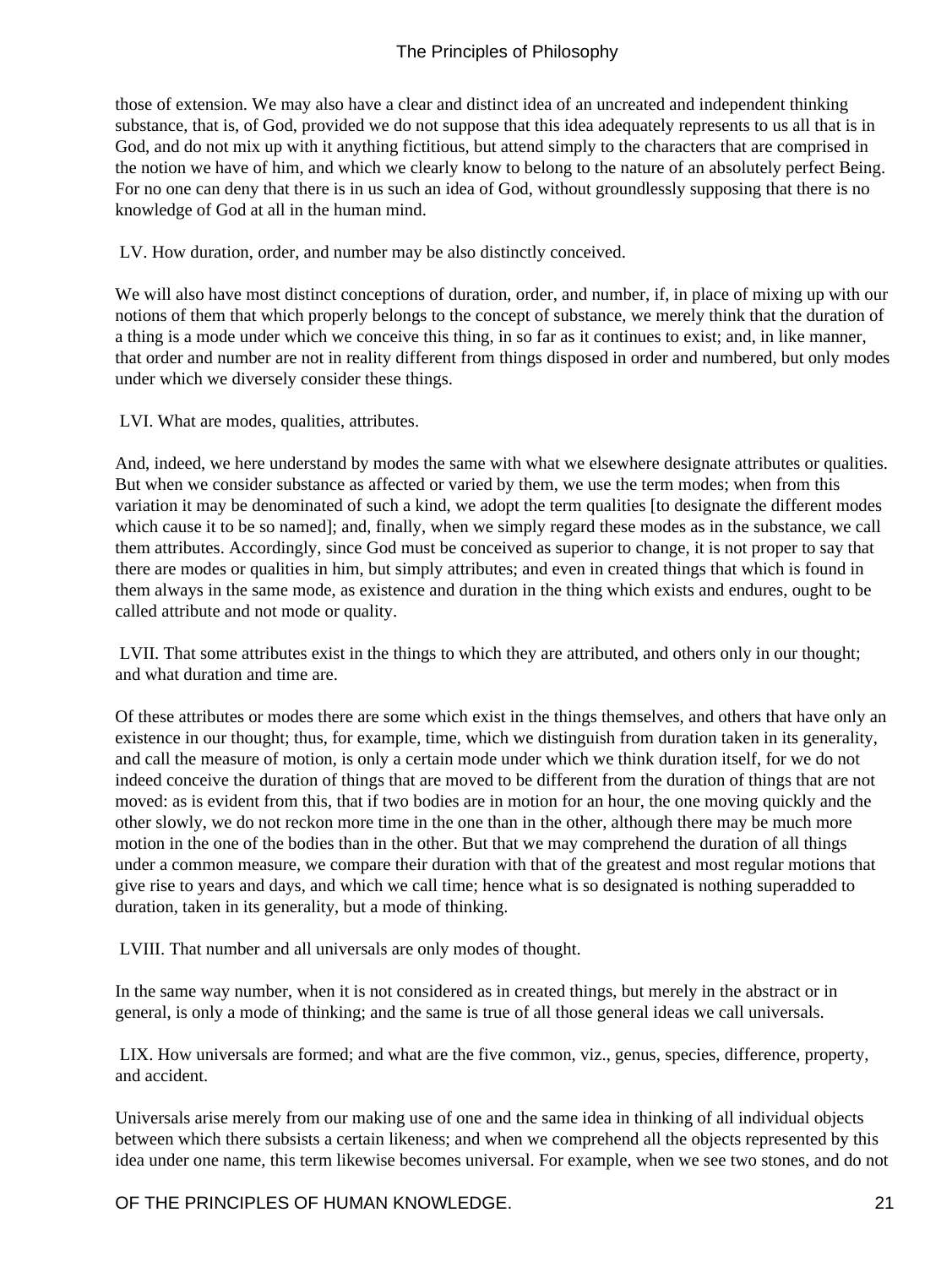regard their nature farther than to remark that there are two of them, we form the idea of a certain number, which we call the binary; and when we afterwards see two birds or two trees, and merely take notice of them so far as to observe that there are two of them, we again take up the same idea as before, which is, accordingly, universal; and we likewise give to this number the same universal appellation of binary. In the same way, when we consider a figure of three sides, we form a certain idea, which we call the idea of a triangle, and we afterwards make use of it as the universal to represent to our mind all other figures of three sides. But when we remark more particularly that of figures of three sides, some have a right angle and others not, we form the universal idea of a right−angled triangle, which being related to the preceding as more general, may be called species; and the right angle the universal difference by which right−angled triangles are distinguished from all others; and farther, because the square of the side which sustains the right angle is equal to the squares of the other two sides, and because this property belongs only to this species of triangles, we may call it the universal property of the species. Finally, if we suppose that of these triangles some are moved and others not, this will be their universal accident; and, accordingly, we commonly reckon five universals, viz., genus, species, difference, property, accident.

#### LX. Of distinctions; and first of the real.

But number in things themselves arises from the distinction there is between them: and distinction is threefold, viz., real, modal, and of reason. The real properly subsists between two or more substances; and it is sufficient to assure us that two substances are really mutually distinct, if only we are able clearly and distinctly to conceive the one of them without the other. For the knowledge we have of God renders it certain that he can effect all that of which we have a distinct idea: wherefore, since we have now, for example, the idea of an extended and corporeal substance, though we as yet do not know with certainty whether any such thing is really existent, nevertheless, merely because we have the idea of it, we may be assured that such may exist; and, if it really exists, that every part which we can determine by thought must be really distinct from the other parts of the same substance. In the same way, since every one is conscious that he thinks, and that he in thought can exclude from himself every other substance, whether thinking or extended, it is certain that each of us thus considered is really distinct from every other thinking and corporeal substance. And although we suppose that God united a body to a soul so closely that it was impossible to form a more intimate union, and thus made a composite whole, the two substances would remain really distinct, notwithstanding this union; for with whatever tie God connected them, he was not able to rid himself of the power he possessed of separating them, or of conserving the one apart from the other, and the things which God can separate or conserve separately are really distinct.

#### LXI. Of the modal distinction.

There are two kinds of modal distinctions, viz., that between the mode properly so−called and the substance of which it is a mode, and that between two modes of the same substance. Of the former we have an example in this, that we can clearly apprehend substance apart from the mode which we say differs from it; while, on the other hand, we cannot conceive this mode without conceiving the substance itself. There is, for example, a modal distinction between figure or motion and corporeal substance in which both exist; there is a similar distinction between affirmation or recollection and the mind. Of the latter kind we have an illustration in our ability to recognise the one of two modes apart from the other, as figure apart from motion, and motion apart from figure; though we cannot think of either the one or the other without thinking of the common substance in which they adhere. If, for example, a stone is moved, and is withal square, we can, indeed, conceive its square figure without its motion, and reciprocally its motion without its square figure; but we can conceive neither this motion nor this figure apart from the substance of the stone. As for the distinction according to which the mode of one substance is different from another substance, or from the mode of another substance, as the motion of one body is different from another body or from the mind, or as motion is different from doubt, it seems to me that it should be called real rather than modal, because these modes cannot be clearly conceived apart from the really distinct substances of which they are the modes.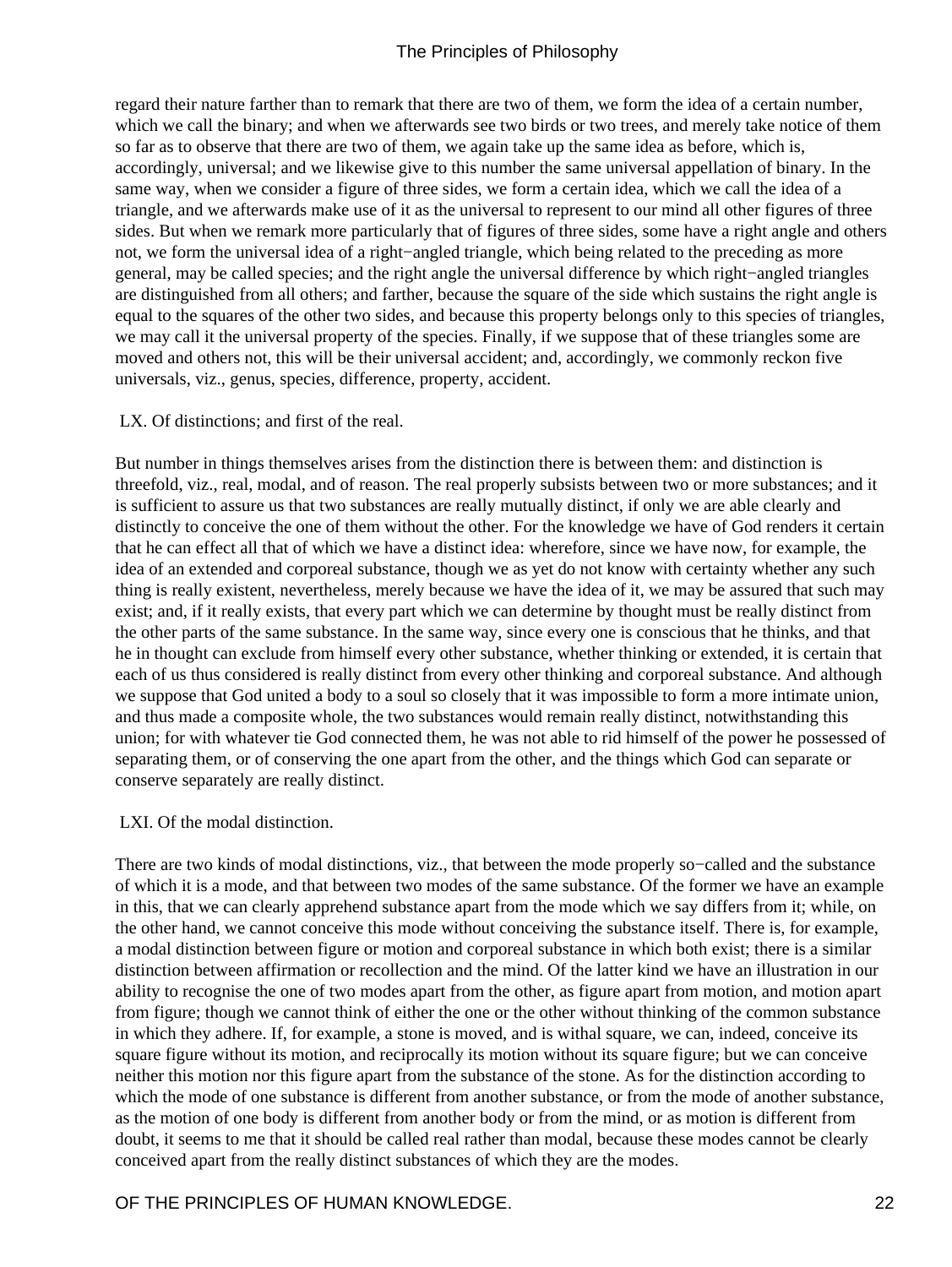LXII. Of the distinction of reason (logical distinction).

Finally, the distinction of reason is that between a substance and some one of its attributes, without which it is impossible, however, we can have a distinct conception of the substance itself; or between two such attributes of a common substance, the one of which we essay to think without the other. This distinction is manifest from our inability to form a clear and distinct idea of such substance, if we separate from it such attribute; or to have a clear perception of the one of two such attributes if we separate it from the other. For example, because any substance which ceases to endure ceases also to exist, duration is not distinct from substance except in thought (RATIONE); and in general all the modes of thinking which we consider as in objects differ only in thought, as well from the objects of which they are thought as from each other in a common object.[Footnote: "and generally all the attributes that lead us to entertain different thoughts of the same thing, such as, for example, the extension of body and its property of divisibility, do not differ from the body which is to us the object of them, or from each other, unless as we sometimes confusedly think the one without thinking the other." FRENCH.] It occurs, indeed, to me that I have elsewhere classed this kind of distinction with the modal (viz., towards the end of the Reply to the First Objections to the Meditations on the First Philosophy); but there it was only necessary to treat of these distinctions generally, and it was sufficient for my purpose at that time simply to distinguish both of them from the real.

 LXIII. How thought and extension may be distinctly known, as constituting, the one the nature of mind, the other that of body.

Thought and extension may be regarded as constituting the natures of intelligent and corporeal substance; and then they must not be otherwise conceived than as the thinking and extended substances themselves, that is, as mind and body, which in this way are conceived with the greatest clearness and distinctness. Moreover, we more easily conceive extended or thinking substance than substance by itself, or with the omission of its thinking or extension. For there is some difficulty in abstracting the notion of substance from the notions of thinking and extension, which, in truth, are only diverse in thought itself (i.e., logically different); and a concept is not more distinct because it comprehends fewer properties, but because we accurately distinguish what is comprehended in it from all other notions.

LXIV. How these may likewise be distinctly conceived as modes of substance.

Thought and extension may be also considered as modes of substance; in as far, namely, as the same mind may have many different thoughts, and the same body, with its size unchanged, may be extended in several diverse ways, at one time more in length and less in breadth or depth, and at another time more in breadth and less in length; and then they are modally distinguished from substance, and can be conceived not less clearly and distinctly, provided they be not regarded as substances or things separated from others, but simply as modes of things. For by regarding them as in the substances of which they are the modes, we distinguish them from these substances, and take them for what in truth they are: whereas, on the other hand, if we wish to consider them apart from the substances in which they are, we should by this itself regard them as self−subsisting things, and thus confound the ideas of mode and substance.

LXV. How we may likewise know their modes.

In the same way we will best apprehend the diverse modes of thought, as intellection, imagination, recollection, volition, etc., and also the diverse modes of extension, or those that belong to extension, as all figures, the situation of parts and their motions, provided we consider them simply as modes of the things in which they are; and motion as far as it is concerned, provided we think merely of locomotion, without seeking to know the force that produces it, and which nevertheless I will essay to explain in its own place.

LXVI. How our sensations, affections, and appetites may be clearly known, although we are frequently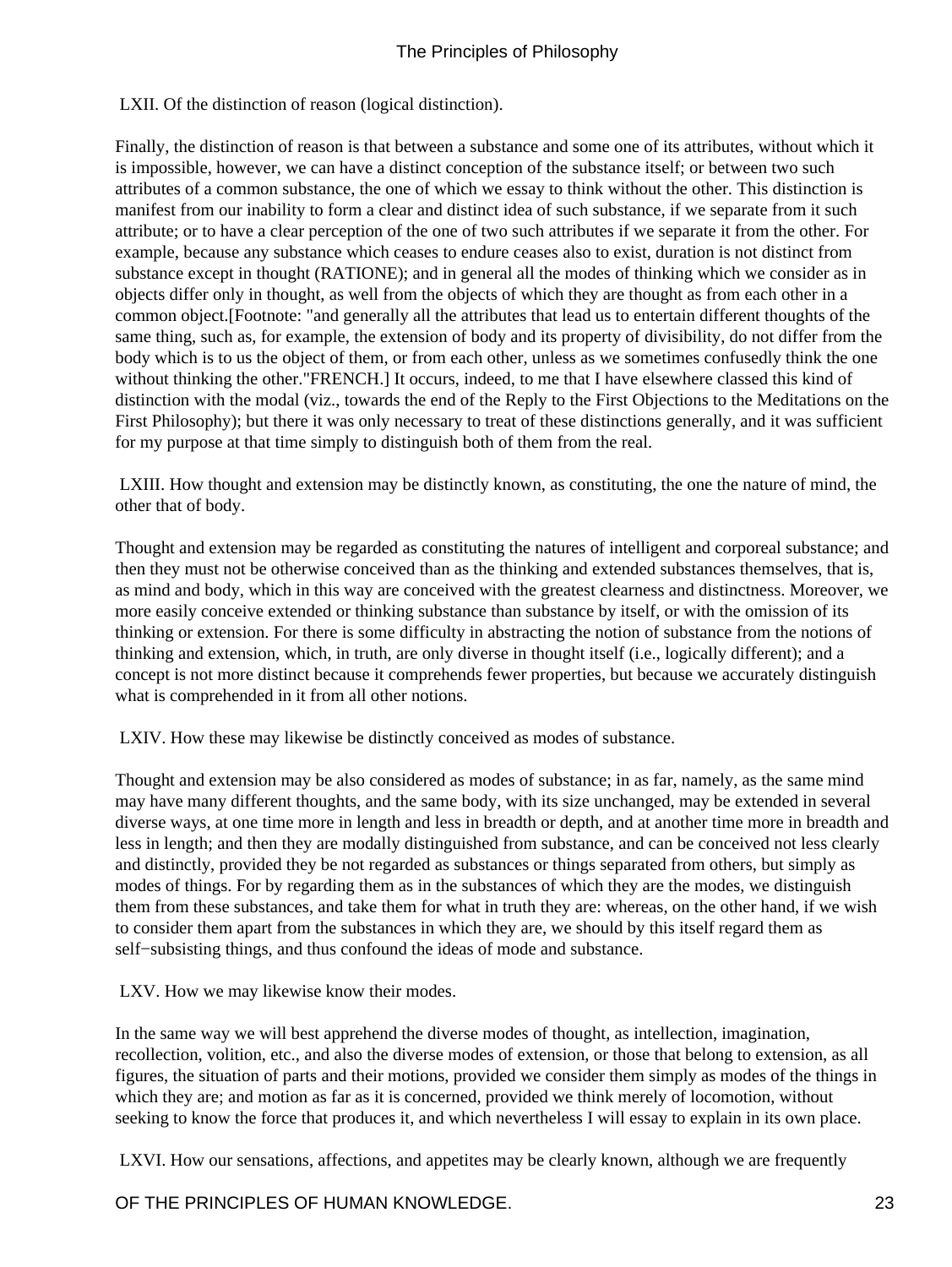wrong in our judgments regarding them.

There remain our sensations, affections, and appetites, of which we may also have a clear knowledge, if we take care to comprehend in the judgments we form of them only that which is precisely contained in our perception of them, and of which we are immediately conscious. There is, however, great difficulty in observing this, at least in respect of sensations; because we have all, without exception, from our youth judged that all the things we perceived by our senses had an existence beyond our thought, and that they were entirely similar to the sensations, that is, perceptions, we ad of them. Thus when, for example, we saw a certain colour, we thought we saw something occupying a place out of us, and which was entirely similar to that idea of colour we were then conscious of; and from the habit of judging in this way, we seemed to see this so clearly and distinctly that we esteemed it (i.e., the externality of the colour) certain and indubitable.

LXVII. That we are frequently deceived in our judgments regarding pain itself.

The same prejudice has place in all our other sensations, even in those of titillation and pain. For though we are not in the habit of believing that there exist out of us objects that resemble titillation and pain, we do not nevertheless consider these sensations as in the mind alone, or in our perception, but as in the hand, or foot, or some other part of our body. There is no reason, however, to constrain us to believe that the pain, for example, which we feel, as it were, in the foot is something out of the mind existing in the foot, or that the light which we see, as it were, in the sun exists in the sun as it is in us. Both these beliefs are prejudices of our early years, as will clearly appear in the sequel.

 LXVIII. How in these things what we clearly conceive is to be distinguished from that in which we may be deceived.

But that we may distinguish what is clear in our sensations from what is obscure, we ought most carefully to observe that we possess a clear and distinct knowledge of pain, colour, and other things of this sort, when we consider them simply as sensations or thoughts; but that, when they are judged to be certain things subsisting beyond our mind, we are wholly unable to form any conception of them. Indeed, when any one tells us that he sees colour in a body or feels pain in one of his limbs, this is exactly the same as if he said that he there saw or felt something of the nature of which he was entirely ignorant, or that he did not know what he saw or felt. For although, when less attentively examining his thoughts, a person may easily persuade himself that he has some knowledge of it, since he supposes that there is something resembling that sensation of colour or of pain of which he is conscious; yet, if he reflects on what the sensation of colour or pain represents to him as existing in a coloured body or in a wounded member, he will find that of such he has absolutely no knowledge.

LXIX. That magnitude, figure, etc., are known far differently from colour, pain, etc.

What we have said above will be more manifest; especially if we consider that size in the body perceived, figure, motion (at least local, for philosophers by fancying other kinds of motion have rendered its nature less intelligible to themselves), the situation of parts, duration, number, and those other properties which, as we have already said, we clearly perceive in all bodies, are known by us in a way altogether different from that in which we know what colour is in the same body, or pain, smell, taste, or any other of those properties which I have said above must be referred to the senses. For although when we see a body we are not less assured of its existence from its appearing figured than from its appearing coloured,[Footnote: "by the colour we perceive on occasion of it." FRENCH.] we yet know with far greater clearness its property of figure than its colour.

 LXX. That we may judge of sensible things in two ways, by the one of which we avoid error, by the other fall into it.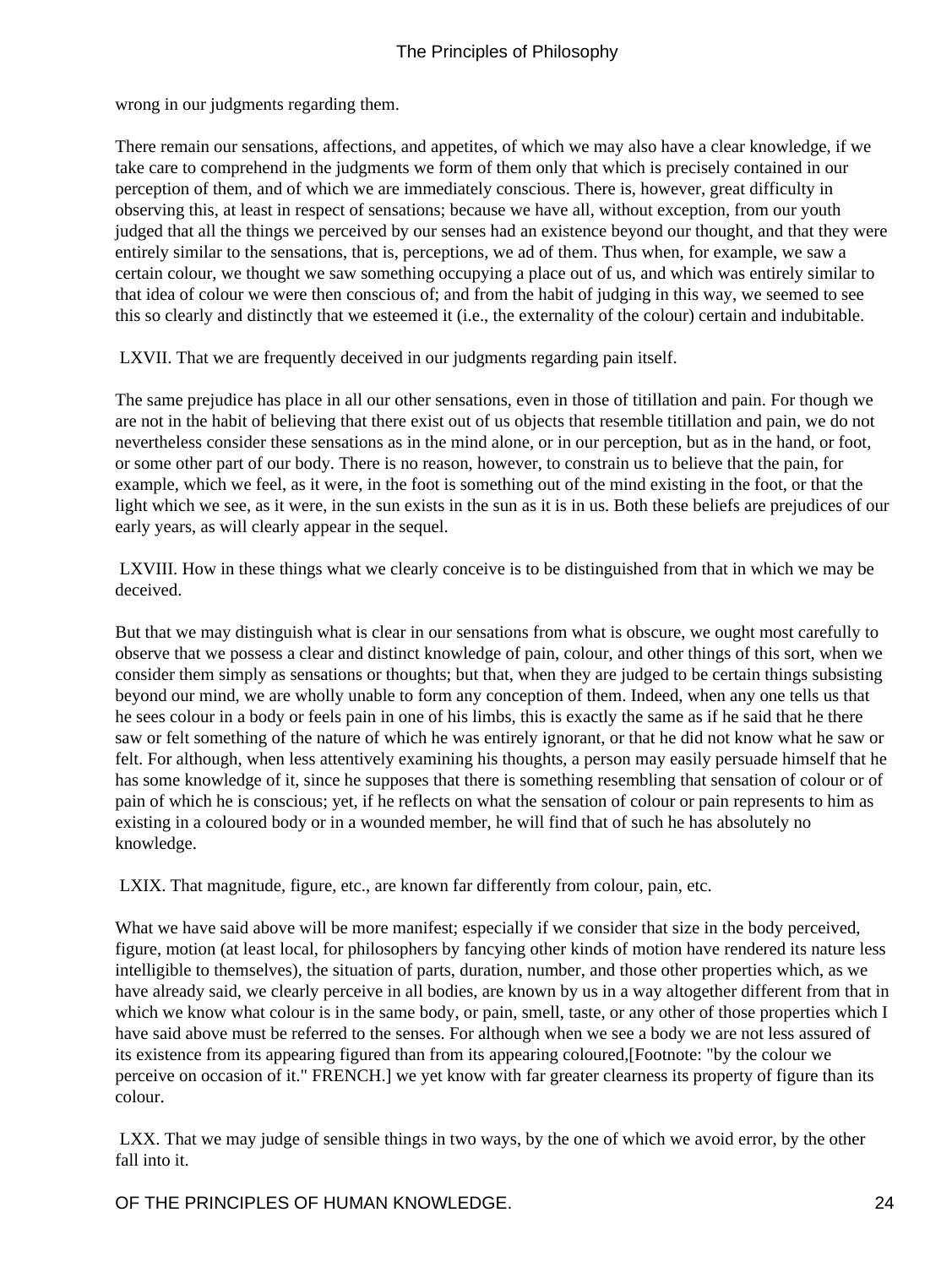It is thus manifest that to say we perceive colours in objects is in reality equivalent to saying we perceive something in objects and are yet ignorant of what it is, except as that which determines in us a certain highly vivid and clear sensation, which we call the sensation of colours. There is, however, very great diversity in the manner of judging: for so long as we simply judge that there is an unknown something in objects (that is, in things such as they are, from which the sensation reached us), so far are we from falling into error that, on the contrary, we thus rather provide against it, for we are less apt to judge rashly of a thing which we observe we do not know. But when we think we perceive colours in objects, although we are in reality ignorant of what we then denominate colour, and are unable to conceive any resemblance between the colour we suppose to be in objects, and that of which we are conscious in sensation, yet because we do not observe this, or because there are in objects several properties, as size, figure, number, etc., which, as we clearly know, exist, or may exist in them as they are perceived by our senses or conceived by our understanding, we easily glide into the error of holding that what is called colour in objects is something entirely resembling the colour we perceive, and thereafter of supposing that we have a clear perception of what is in no way perceived by us.

LXXI. That the chief cause of our errors is to be found in the prejudices of our childhood.

And here we may notice the first and chief cause of our errors. In early life the mind was so closely bound to the body that it attended to nothing beyond the thoughts by which it perceived the objects that made impression on the body; nor as yet did it refer these thoughts to anything existing beyond itself, but simply felt pain when the body was hurt, or pleasure when anything beneficial to the body occurred, or if the body was so highly affected that it was neither greatly benefited nor hurt, the mind experienced the sensations we call tastes, smells, sounds, heat, cold, light, colours, and the like, which in truth are representative of nothing existing out of our mind, and which vary according to the diversities of the parts and modes in which the body is affected. [Footnote: "which vary according to the diversities of the movements that pass from all parts of our body to the part of the brain to which it (the mind) is closely joined and united."FRENCH.] The mind at the same time also perceived magnitudes, figures, motions, and the like, which were not presented to it as sensations but as things or the modes of things existing, or at least capable of existing out of thought, although it did not yet observe this difference between these two kinds of perceptions. And afterwards when the machine of the body, which has been so fabricated by nature that it can of its own inherent power move itself in various ways, by turning itself at random on every side, followed after what was useful and avoided what was detrimental; the mind, which was closely connected with it, reflecting on the objects it pursued or avoided, remarked, for the first time, that they existed out of itself, and not only attributed to them magnitudes, figures, motions, and the like, which it apprehended either as things or as the modes of things, but, in addition, attributed to them tastes, odours, and the other ideas of that sort, the sensations of which were caused by itself; [Footnote: "which it perceived on occasion of them" (i.e., of external objects).FRENCH.] and as it only considered other objects in so far as they were useful to the body, in which it was immersed, it judged that there was greater or less reality in each object, according as the impressions it caused on the body were more or less powerful. Hence arose the belief that there was more substance or body in rocks and metals than in air or water, because the mind perceived in them more hardness and weight. Moreover, the air was thought to be merely nothing so long as we experienced no agitation of it by the wind, or did not feel it hot or cold. And because the stars gave hardly more light than the slender flames of candles, we supposed that each star was but of this size. Again, since the mind did not observe that the earth moved on its axis, or that its superficies was curved like that of a globe, it was on that account more ready to judge the earth immovable and its surface flat. And our mind has been imbued from our infancy with a thousand other prejudices of the same sort which afterwards in our youth we forgot we had accepted without sufficient examination, and admitted as possessed of the highest truth and clearness, as if they had been known by means of our senses, or implanted in us by nature.

LXXII. That the second cause of our errors is that we cannot forget these prejudices.

And although now in our mature years, when the mind, being no longer wholly subject to the body, is not in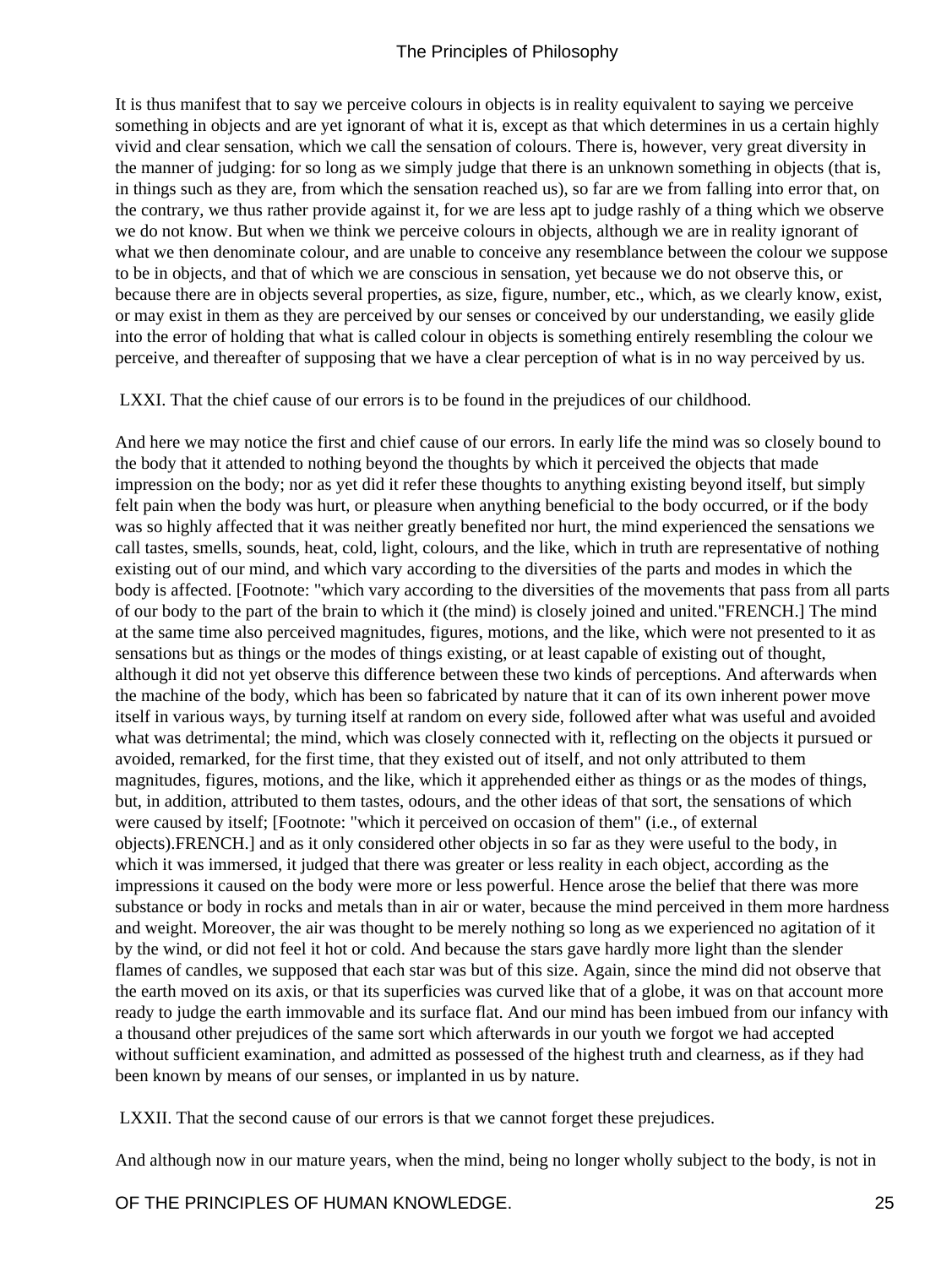the habit of referring all things to it, but also seeks to discover the truth of things considered in themselves, we observe the falsehood of a great many of the judgments we had before formed; yet we experience a difficulty in expunging them from our memory, and, so long as they remain there, they give rise to various errors. Thus, for example, since from our earliest years we imagined the stars to be of very small size, we find it highly difficult to rid ourselves of this imagination, although assured by plain astronomical reasons that they are of the greatest, so prevailing is the power of preconceived opinion.

 LXXIII. The third cause is, that we become fatigued by attending to those objects which are not present to the senses; and that we are thus accustomed to judge of these not from present perception but from pre−conceived opinion.

Besides, our mind cannot attend to any object without at length experiencing some pain and fatigue; and of all objects it has the greatest difficulty in attending to those which are present neither to the senses nor to the imagination: whether for the reason that this is natural to it from its union with the body, or because in our early years, being occupied merely with perceptions and imaginations, it has become more familiar with, and acquired greater facility in thinking in those modes than in any other. Hence it also happens that many are unable to conceive any substance except what is imaginable and corporeal, and even sensible. For they are ignorant of the circumstance, that those objects alone are imaginable which consist in extension, motion, and figure, while there are many others besides these that are intelligible; and they persuade themselves that nothing can subsist but body, and, finally, that there is no body which is not sensible. And since in truth we perceive no object such as it is by sense alone [but only by our reason exercised upon sensible objects], as will hereafter be clearly shown, it thus happens that the majority during life perceive nothing unless in a confused way.

 LXXIV. The fourth source of our errors is, that we attach our thoughts to words which do not express them with accuracy.

Finally, since for the use of speech we attach all our conceptions to words by which to express them, and commit to memory our thoughts in connection with these terms, and as we afterwards find it more easy to recall the words than the things signified by them, we can scarcely conceive anything with such distinctness as to separate entirely what we conceive from the words that were selected to express it. On this account the majority attend to words rather than to things; and thus very frequently assent to terms without attaching to them any meaning, either because they think they once understood them, or imagine they received them from others by whom they were correctly understood. This, however, is not the place to treat of this matter in detail, seeing the nature of the human body has not yet been expounded, nor the existence even of body established; enough, nevertheless, appears to have been said to enable one to distinguish such of our conceptions as are clear and distinct from those that are obscure and confused.

LXXV. Summary of what must be observed in order to philosophize correctly.

Wherefore if we would philosophize in earnest, and give ourselves to the search after all the truths we are capable of knowing, we must, in the first place, lay aside our prejudices; in other words, we must take care scrupulously to withhold our assent from the opinions we have formerly admitted, until upon new examination we discover that they are true. We must, in the next place, make an orderly review of the notions we have in our minds, and hold as true all and only those which we will clearly and distinctly apprehend. In this way we will observe, first of all, that we exist in so far as it is our nature to think, and at the same time that there is a God upon whom we depend; and after considering his attributes we will be able to investigate the truth of all other things, since God is the cause of them. Besides the notions we have of God and of our mind, we will likewise find that we possess the knowledge of many propositions which are eternally true, as, for example, that nothing cannot be the cause of anything, etc. We will farther discover in our minds the knowledge of a corporeal or extended nature that may be moved, divided, etc., and also of certain sensations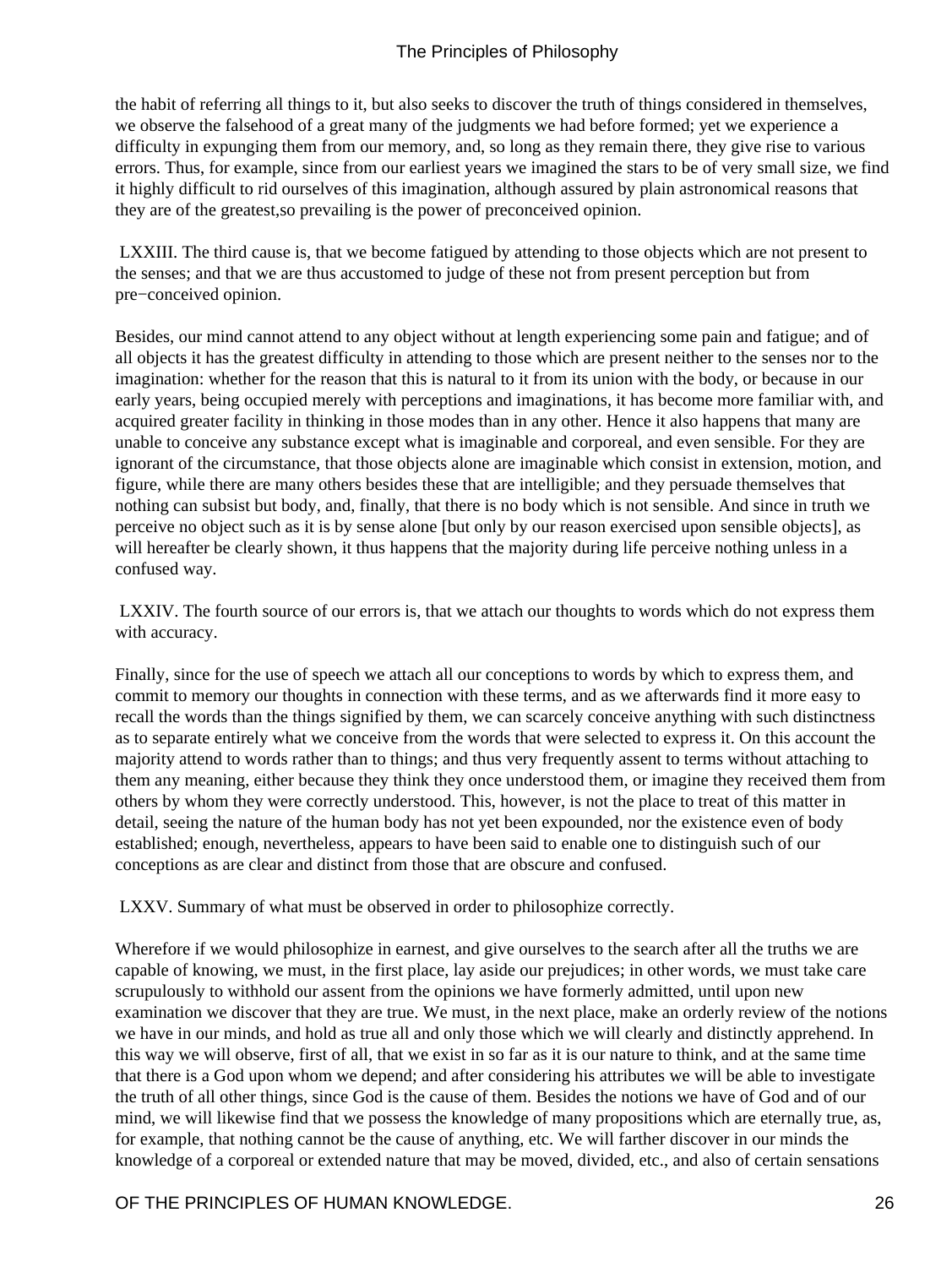that affect us, as of pain, colours, tastes, etc., although we do not yet know the cause of our being so affected; and, comparing what we have now learne'd, by examining those things in their order, with our former confused knowledge of them, we will acquire the habit of forming clear and distinct conceptions of all the objects we are capable of knowing. In these few precepts seem to me to be comprised the most general and important principles of human knowledge.

 LXXVI. That we ought to prefer the Divine authority to our perception; [Footnote: "reasonings."FRENCH]. but that, apart from things revealed, we ought to assent to nothing that we do not clearly apprehend.

Above all, we must impress on our memory the infallible rule, that what God has revealed is incomparably more certain than anything else; and that, we ought to submit our belief to the Divine authority rather than to our own judgment, even although perhaps the light of reason should, with the greatest clearness and evidence, appear to suggest to us something contrary to what is revealed. But in things regarding which there is no revelation, it is by no means consistent with the character of a philosopher to accept as true what he has not ascertained to be such, and to trust more to the senses, in other words, to the inconsiderate judgments of childhood than to the dictates of mature reason.

PART II.

#### OF THE PRINCIPLES OF MATERIAL THINGS.

I. The grounds on which the existence of material things may be known with certainty.

Although we are all sufficiently persuaded of the existence of material things, yet, since this was before called in question by us, and since we reckoned the persuasion of their existence as among the prejudices of our childhood, it is now necessary for us to investigate the grounds on which this truth may be known with certainty. In the first place, then, it cannot be doubted that every perception we have comes to us from some object different from our mind; for it is not in our power to cause ourselves to experience one perception rather than another, the perception being entirely dependent on the object which affects our senses. It may, indeed, be matter of inquiry whether that object be God, or something different from God; but because we perceive, or rather, stimulated by sense, clearly and distinctly apprehend, certain matter extended in length, breadth, and thickness, the various parts of which have different figures and motions, and give rise to the sensation we have of colours, smells, pain, etc., God would, without question, deserve to be regarded as a deceiver, if he directly and of himself presented to our mind the idea of this extended matter, or merely caused it to be presented to us by some object which possessed neither extension, figure, nor motion. For we clearly conceive this matter as entirely distinct from God, and from ourselves, or our mind; and appear even clearly to discern that the idea of it is formed in us on occasion of objects existing out of our minds, to which it is in every respect similar. But since God cannot deceive us, for this is repugnant to his nature, as has been already remarked, we must unhesitatingly conclude that there exists a certain object extended in length, breadth, and thickness, and possessing all those properties which we clearly apprehend to belong to what is extended. And this extended substance is what we call body or matter.

II. How we likewise know that the human body is closely connected with the mind.

We ought also to conclude that a certain body is more closely united to our mind than any other, because we clearly observe that pain and other sensations affect us without our foreseeing them; and these, the mind is conscious, do not arise from itself alone, nor pertain to it, in so far as it is a thing which thinks, but only in so far as it is united to another thing extended and movable, which is called the human body. But this is not the place to treat in detail of this matter.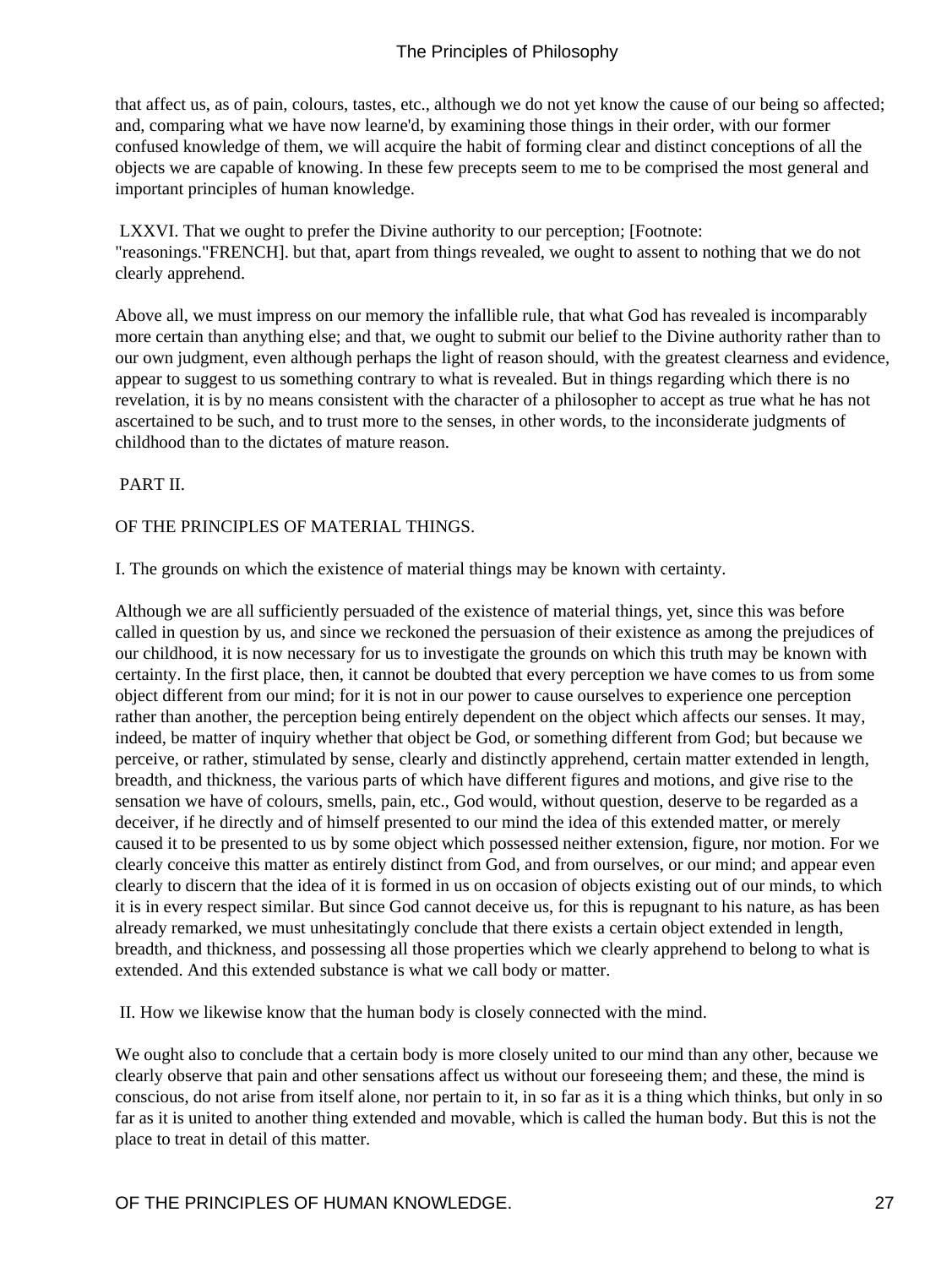III. That the perceptions of the senses do not teach us what is in reality in things, but what is beneficial of hurtful to the composite whole of mind and body.

It will be sufficient to remark that the perceptions of the senses are merely to be referred to this intimate union of the human body and mind, and that they usually make us aware of what, in external objects, may be useful or adverse to this union, but do not present to us these objects as they are in themselves, unless occasionally and by accident. For, after this observation, we will without difficulty lay aside the prejudices of the senses, and will have recourse to our understanding alone on this question by reflecting carefully on the ideas implanted in it by nature.

IV. That the nature of body consists not in weight hardness, colour and the like, but in extension alone.

In this way we will discern that the nature of matter or body, considered in general, does not consist in its being hard, or ponderous, or coloured, or that which affects our senses in any other way, but simply in its being a substance extended in length, breadth, and depth. For with respect to hardness, we know nothing of it by sense farther than that the parts of hard bodies resist the motion of our hands on coming into contact with them; but if every time our hands moved towards any part, all the bodies in that place receded as quickly as our hands approached, we should never feel hardness; and yet we have no reason to believe that bodies which might thus recede would on this account lose that which makes them bodies. The nature of body does not, therefore, consist in hardness. In the same way, it may be shown that weight, colour, and all the other qualities of this sort, which are perceived in corporeal matter, may be taken from it, itself meanwhile remaining entire: it thus follows that the nature of body depends on none of these.

 V. That the truth regarding the nature of body is obscured by the opinions respecting rarefaction and a vacuum with which we are pre− occupied.

There still remain two causes to prevent its being fully admitted that the true nature of body consists in extension alone. The first is the prevalent opinion, that most bodies admit of being so rarefied and condensed that, when rarefied, they have greater extension than when condensed; and some even have subtilized to such a degree as to make a distinction between the substance of body and its quantity, and between quantity itself and extension. The second cause is this, that where we conceive only extension in length, breadth, and depth, we are not in the habit of saying that body is there, but only space and further void space, which the generality believe to be a mere negation.

VI. In what way rarefaction takes place.

But with regard to rarefaction and condensation, whoever gives his attention to his own thoughts, and admits nothing of which he is not clearly conscious, will not suppose that there is anything in those processes further than a change of figure in the body rarefied or condensed: so that, in other words, rare bodies are those between the parts of which there are numerous distances filled with other bodies; and dense bodies, on the other hand, those whose parts approaching each other, either diminish these distances or take them wholly away, in the latter of which cases the body is rendered absolutely dense. The body, however, when condensed, has not, therefore, less extension than when the parts embrace a greater space, owing to their removal from each other, and their dispersion into branches. For we ought not to attribute to it the extension of the pores or distances which its parts do not occupy when it is rarefied, but to the other bodies that fill these interstices; just as when we see a sponge full of water or any other liquid, we do not suppose that each part of the sponge has on this account greater extension than when compressed and dry, but only that its pores are wider, and therefore that the body is diffused over a larger space.

VII. That rarefaction cannot be intelligibly explained unless in the way here proposed.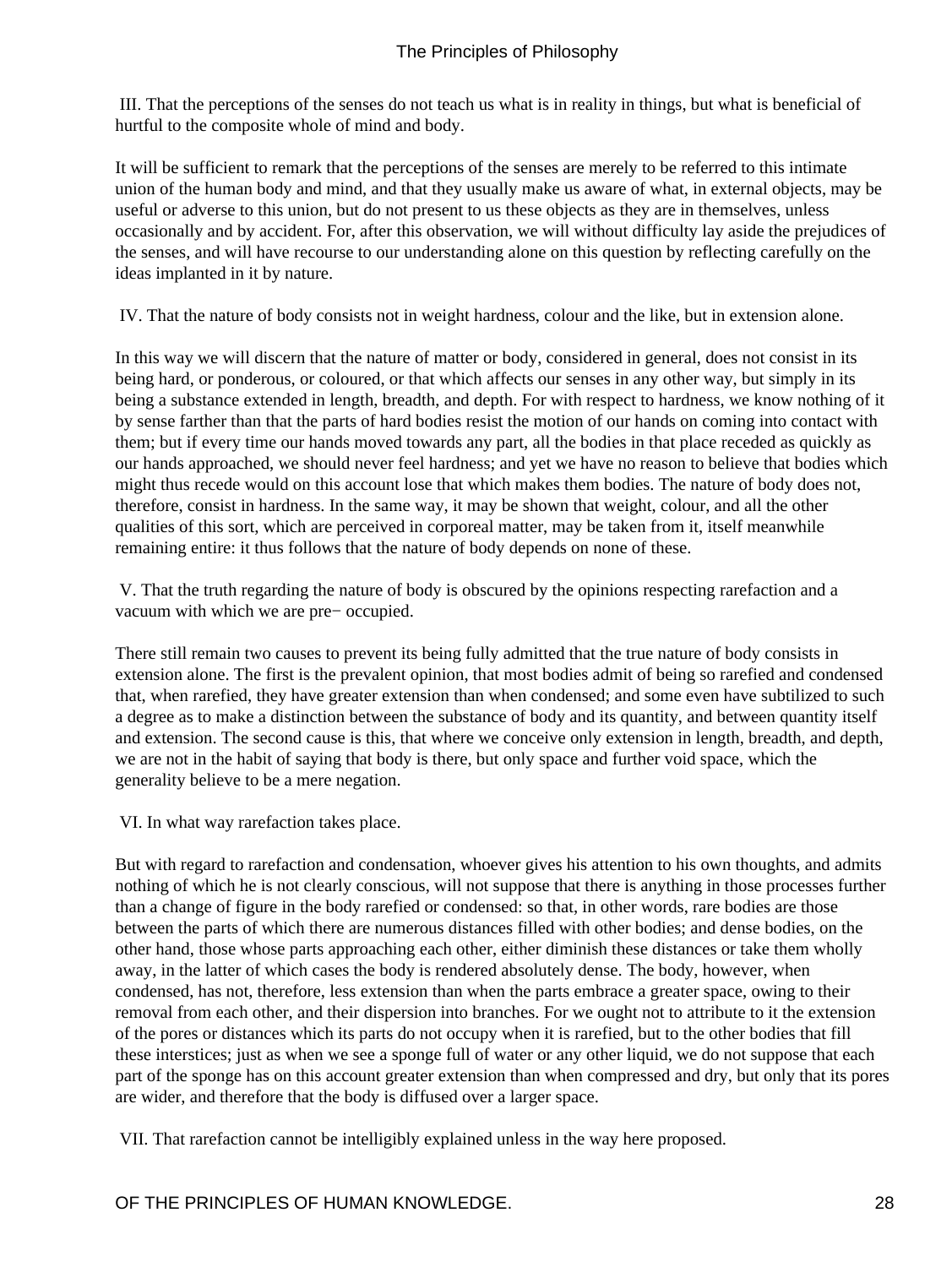And indeed I am unable to discover the force of the reasons which have induced some to say that rarefaction is the result of the augmentation of the quantity of body, rather than to explain it on the principle exemplified in the case of a sponge. For although when air or water is rarefied we do not see any of the pores that are rendered large, or the new body that is added to occupy them, it is yet less agreeable to reason to suppose something that is unintelligible for the purpose of giving a verbal and merely apparent explanation of the rarefaction of bodies, than to conclude, because of their rarefaction, that there are pores or distances between the parts which are increased in size, and filled with some new body. Nor ought we to refrain from assenting to this explanation, because we perceive this new body by none of our senses, for there is no reason which obliges us to believe that we should perceive by our senses all the bodies in existence. And we see that it is very easy to explain rarefaction in this manner, but impossible in any other; for, in fine, there would be, as appears to me, a manifest contradiction in supposing that any body was increased by a quantity or extension which it had not before, without the addition to it of a new extended substance, in other words, of another body, because it is impossible to conceive any addition of extension or quantity to a thing without supposing the addition of a substance having quantity or extension, as will more clearly appear from what follows.

 VIII. That quantity and number differ only in thought (RATIONE) from that which has quantity and is numbered.

For quantity differs from extended substance, and number from what is numbered, not in reality but merely in our thought; so that, for example, we may consider the whole nature of a corporeal substance which is comprised in a space of ten feet, although we do not attend to this measure of ten feet, for the obvious reason that the thing conceived is of the same nature in any part of that space as in the whole; and, on the other hand, we can conceive the number ten, as also a continuous quantity of ten feet, without thinking of this determinate substance, because the concept of the number ten is manifestly the same whether we consider a number of ten feet or ten of anything else; and we can conceive a continuous quantity of ten feet without thinking of this or that determinate substance, although we cannot conceive it without some extended substance of which it is the quantity. It is in reality, however, impossible that any, even the least part, of such quantity or extension, can be taken away, without the retrenchment at the same time of as much of the substance, nor, on the other hand, can we lessen the substance, without at the same time taking as much from the quantity or extension.

 IX. That corporeal substance, when distinguished from its quantity, is confusedly conceived as something incorporeal.

Although perhaps some express themselves otherwise on this matter, I am nevertheless convinced that they do not think differently from what I have now said: for when they distinguish (corporeal) substance from extension or quantity, they either mean nothing by the word (corporeal) substance, or they form in their minds merely a confused idea of incorporeal substance, which they falsely attribute to corporeal, and leave to extension the true idea of this corporeal substance; which extension they call an accident, but with such impropriety as to make it easy to discover that their words are not in harmony with their thoughts.

X. What space or internal place is.

Space or internal place, and the corporeal substance which is comprised in it, are not different in reality, but merely in the mode in which they are wont to be conceived by us. For, in truth, the same extension in length, breadth, and depth, which constitutes space, constitutes body; and the difference between them lies only in this, that in body we consider extension as particular, and conceive it to change with the body; whereas in space we attribute to extension a generic unity, so that after taking from a certain space the body which occupied it, we do not suppose that we have at the same time removed the extension of the space, because it appears to us that the same extension remains there so long as it is of the same magnitude and figure, and preserves the same situation in respect to certain bodies around it, by means of which we determine this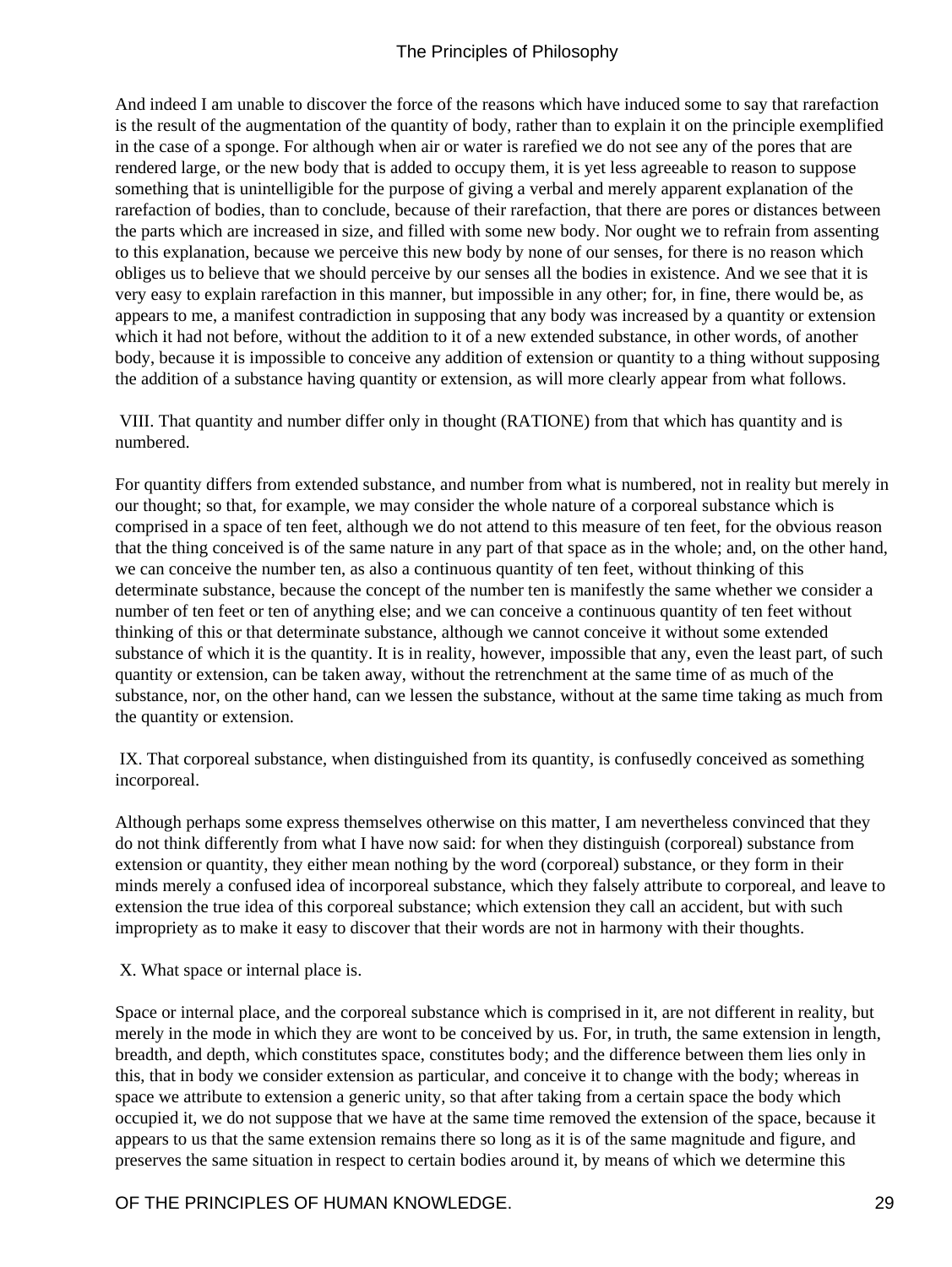#### space.

XI. How space is not in reality different from corporeal substance.

And indeed it will be easy to discern that it is the same extension which constitutes the nature of body as of space, and that these two things are mutually diverse only as the nature of the genus and species differs from that of the individual, provided we reflect on the idea we have of any body, taking a stone for example, and reject all that is not essential to the nature of body. In the first place, then, hardness may be rejected, because if the stone were liquefied or reduced to powder, it would no longer possess hardness, and yet would not cease to be a body; colour also may be thrown out of account, because we have frequently seen stones so transparent as to have no colour; again, we may reject weight, because we have the case of fire, which, though very light, is still a body; and, finally, we may reject cold, heat, and all the other qualities of this sort, either because they are not considered as in the stone, or because, with the change of these qualities, the stone is not supposed to have lost the nature of body. After this examination we will find that nothing remains in the idea of body, except that it is something extended in length, breadth, and depth; and this something is comprised in our idea of space, not only of that which is full of body, but even of what is called void space.

XII. How space differs from body in our mode of conceiving it.

There is, however, some difference between them in the mode of conception; for if we remove a stone from the space or place in which it was, we conceive that its extension also is taken away, because we regard this as particular, and inseparable from the stone itself: but meanwhile we suppose that the same extension of place in which this stone was remains, although the place of the stone be occupied by wood, water, air, or by any other body, or be even supposed vacant, because we now consider extension in general, and think that the same is common to stones, wood, water, air, and other bodies, and even to a vacuum itself, if there is any such thing, provided it be of the same magnitude and figure as before, and preserve the same situation among the external bodies which determine this space.

## XIII. What external place is.

The reason of which is, that the words place and space signify nothing really different from body which is said to be in place, but merely designate its magnitude, figure, and situation among other bodies. For it is necessary, in order to determine this situation, to regard certain other bodies which we consider as immovable; and, according as we look to different bodies, we may see that the same thing at the same time does and does not change place. For example, when a vessel is being carried out to sea, a person sitting at the stern may be said to remain always in one place, if we look to the parts of the vessel, since with respect to these he preserves the same situation; and on the other hand, if regard be had to the neighbouring shores, the same person will seem to be perpetually changing place, seeing he is constantly receding from one shore and approaching another. And besides, if we suppose that the earth moves, and that it makes precisely as much way from west to east as the vessel from east to west, we will again say that the person at the stern does not change his place, because this place will be determined by certain immovable points which we imagine to be in the heavens. But if at length we are persuaded that there are no points really immovable in the universe, as will hereafter be shown to be probable, we will thence conclude that nothing has a permanent place unless in so far as it is fixed by our thought.

XIV. Wherein place and space differ.

The terms place and space, however, differ in signification, because place more expressly designates situation than magnitude or figure, while, on the other hand, we think of the latter when we speak of space. For we frequently say that a thing succeeds to the place of another, although it be not exactly of the same magnitude or figure; but we do not therefore admit that it occupies the same space as the other; and when the situation is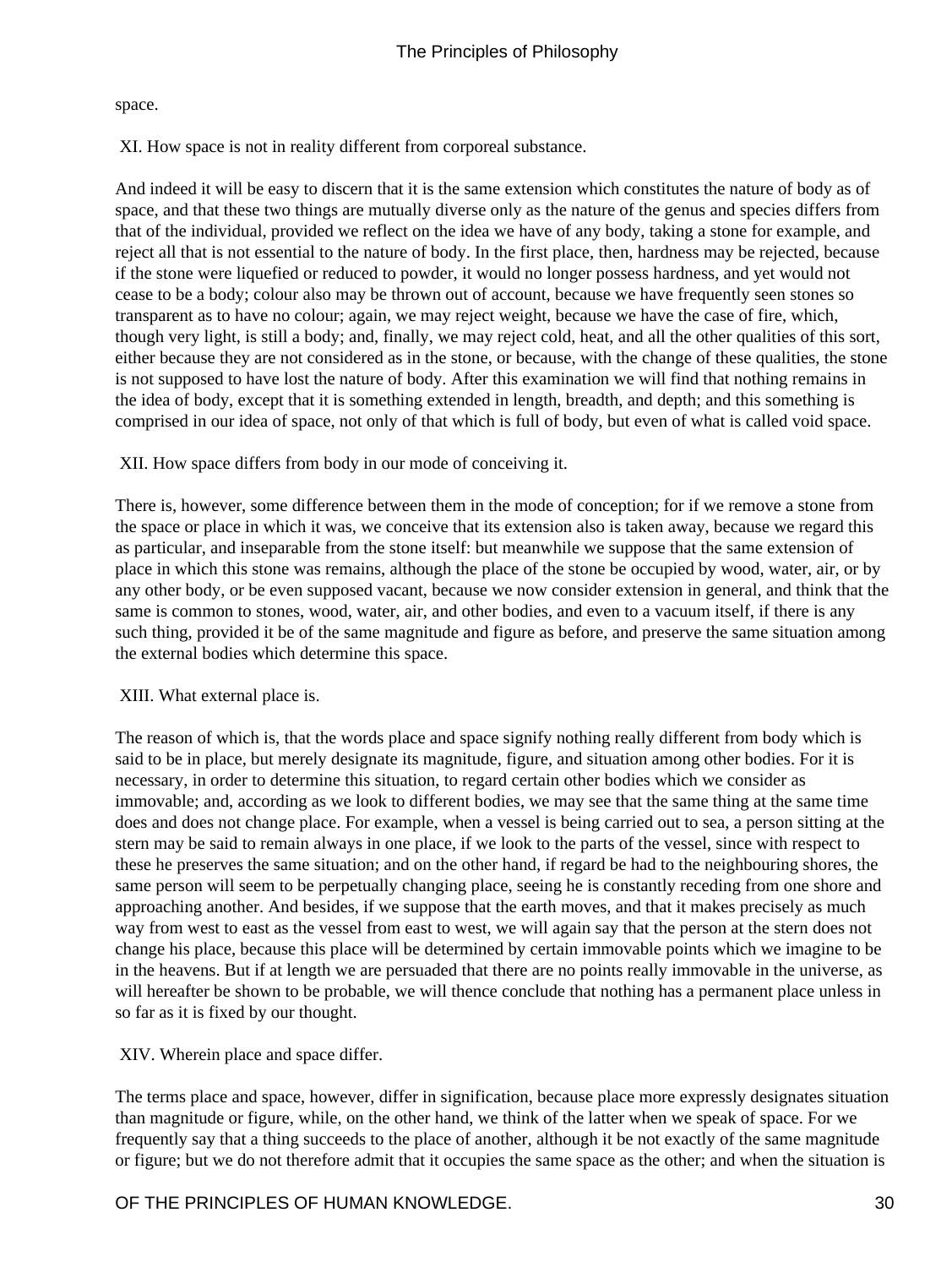changed we say that the place also is changed, although there are the same magnitude and figure as before: so that when we say that a thing is in a particular place, we mean merely that it is situated in a determinate way in respect of certain other objects; and when we add that it occupies such a space or place, we understand besides that it is of such determinate magnitude and figure as exactly to fill this space.

XV. How external place is rightly taken for the superficies of the surrounding body.

And thus we never indeed distinguish space from extension in length, breadth, and depth; we sometimes, however, consider place as in the thing placed, and at other times as out of it. Internal place indeed differs in no way from space; but external place may be taken for the superficies that immediately surrounds the thing placed. It ought to be remarked that by superficies we do not here understand any part of the surrounding body, but only the boundary between the surrounding and surrounded bodies, which is nothing more than a mode; or at least that we speak of superficies in general which is no part of one body rather than another, but is always considered the same, provided it retain the same magnitude and figure. For although the whole surrounding body with its superficies were changed, it would not be supposed that the body which was surrounded by it had therefore changed its place, if it meanwhile preserved the same situation with respect to the other bodies that are regarded as immovable. Thus, if we suppose that a boat is carried in one direction by the current of a stream, and impelled by the wind in the opposite with an equal force, so that its situation with respect to the banks is not changed, we will readily admit that it remains in the same place, although the whole superficies which surrounds it is incessantly changing.

XVI. That a vacuum or space in which there is absolutely no body is repugnant to reason.

With regard to a vacuum, in the philosophical sense of the term, that is, a space in which there is no substance, it is evident that such does not exist, seeing the extension of space or internal place is not different from that of body. For since from this alone, that a body has extension in length, breadth, and depth, we have reason to conclude that it is a substance, it being absolutely contradictory that nothing should possess extension, we ought to form a similar inference regarding the space which is supposed void, viz., that since there is extension in it there is necessarily also substance.

XVII. That a vacuum in the ordinary use of the term does not exclude all body.

And, in truth, by the term vacuum in its common use, we do not mean a place or space in which there is absolutely nothing, but only a place in which there is none of those things we presume ought to be there. Thus, because a pitcher is made to hold water, it is said to be empty when it is merely filled with air; or if there are no fish in a fish−pond, we say there is nothing in it, although it be full of water; thus a vessel is said to be empty, when, in place of the merchandise which it was designed to carry, it is loaded with sand only, to enable it to resist the violence of the wind; and, finally, it is in the same sense that we say space is void when it contains nothing sensible, although it contain created and self−subsisting matter; for we are not in the habit of considering the bodies near us, unless in so far as they cause in our organs of sense, impressions strong enough to enable us to perceive them. And if, in place of keeping in mind what ought to be understood by these terms a vacuum and nothing, we afterwards suppose that in the space we called a vacuum, there is not only no sensible object, but no object at all, we will fall into the same error as if, because a pitcher in which there is nothing but air, is, in common speech, said to be empty, we were therefore to judge that the air contained in it is not a substance (RES SUBSISTENS).

XVIII. How the prejudice of an absolute vacuum is to be corrected.

We have almost all fallen into this error from the earliest age, for, observing that there is no necessary connection between a vessel and the body it contains, we thought that God at least could take from a vessel the body which occupied it, without it being necessary that any other should be put in the place of the one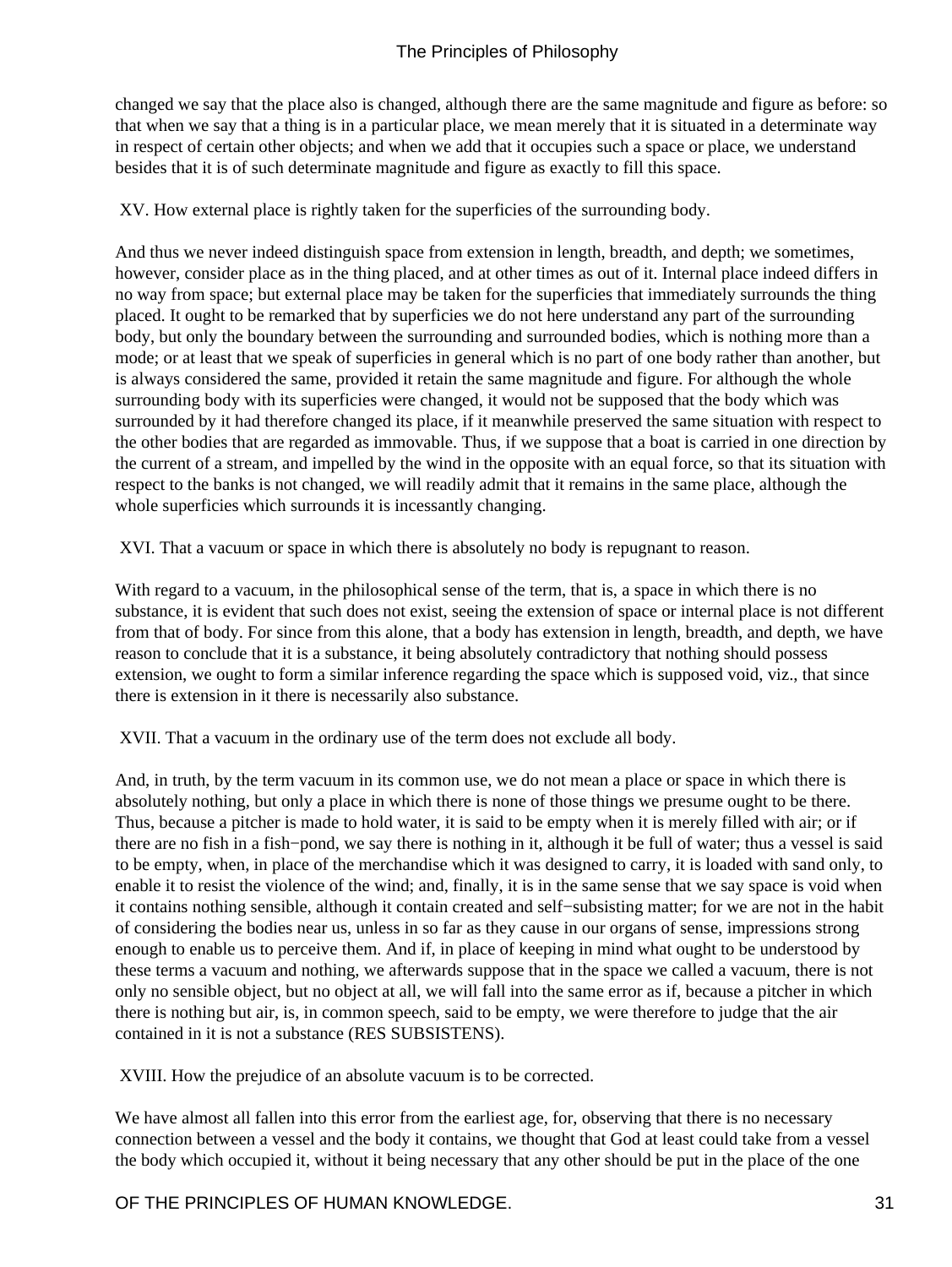removed. But that we may be able now to correct this false opinion, it is necessary to remark that there is in truth no connection between the vessel and the particular body which it contains, but that there is an absolutely necessary connection between the concave figure of the vessel and the extension considered generally which must be comprised in this cavity; so that it is not more contradictory to conceive a mountain without a valley than such a cavity without the extension it contains, or this extension apart from an extended substance, for, as we have often said, of nothing there can be no extension. And accordingly, if it be asked what would happen were God to remove from a vessel all the body contained in it, without permitting another body to occupy its place, the answer must be that the sides of the vessel would thus come into proximity with each other. For two bodies must touch each other when there is nothing between them, and it is manifestly contradictory for two bodies to be apart, in other words, that there should be a distance between them, and this distance yet be nothing; for all distance is a mode of extension, and cannot therefore exist without an extended substance.

XIX. That this confirms what was said of rarefaction.

After we have thus remarked that the nature of corporeal substance consists only in its being an extended thing, and that its extension is not different from that which we attribute to space, however empty, it is easy to discover the impossibility of any one of its parts in any way whatsoever occupying more space at one time than at another, and thus of being otherwise rarefied than in the way explained above; and it is easy to perceive also that there cannot be more matter or body in a vessel when it is filled with lead or gold, or any other body however heavy and hard, than when it but contains air and is supposed to be empty: for the quantity of the parts of which a body is composed does not depend on their weight or hardness, but only on the extension, which is always equal in the same vase.

XX. That from this the non−existence of atoms may likewise be demonstrated.

We likewise discover that there cannot exist any atoms or parts of matter that are of their own nature indivisible. For however small we suppose these parts to be, yet because they are necessarily extended, we are always able in thought to divide any one of them into two or more smaller parts, and may accordingly admit their divisibility. For there is nothing we can divide in thought which we do not thereby recognize to be divisible; and, therefore, were we to judge it indivisible our judgment would not be in harmony with the knowledge we have of the thing; and although we should even suppose that God had reduced any particle of matter to a smallness so extreme that it did not admit of being further divided, it would nevertheless be improperly styled indivisible, for though God had rendered the particle so small that it was not in the power of any creature to divide it, he could not however deprive himself of the ability to do so, since it is absolutely impossible for him to lessen his own omnipotence, as was before observed. Wherefore, absolutely speaking, the smallest extended particle is always divisible, since it is such of its very nature.

XXI. It is thus also demonstrated that the extension of the world is indefinite.

We further discover that this world or the whole (universitas) of corporeal substance, is extended without limit, for wherever we fix a limit, we still not only imagine beyond it spaces indefinitely extended, but perceive these to be truly imaginable, in other words, to be in reality such as we imagine them; so that they contain in them corporeal substance indefinitely extended, for, as has been already shown at length, the idea of extension which we conceive in any space whatever is plainly identical with the idea of corporeal substance.

 XXII. It also follows that the matter of the heavens and earth is the same, and that there cannot be a plurality of worlds.

And it may also be easily inferred from all this that the earth and heavens are made of the same matter; and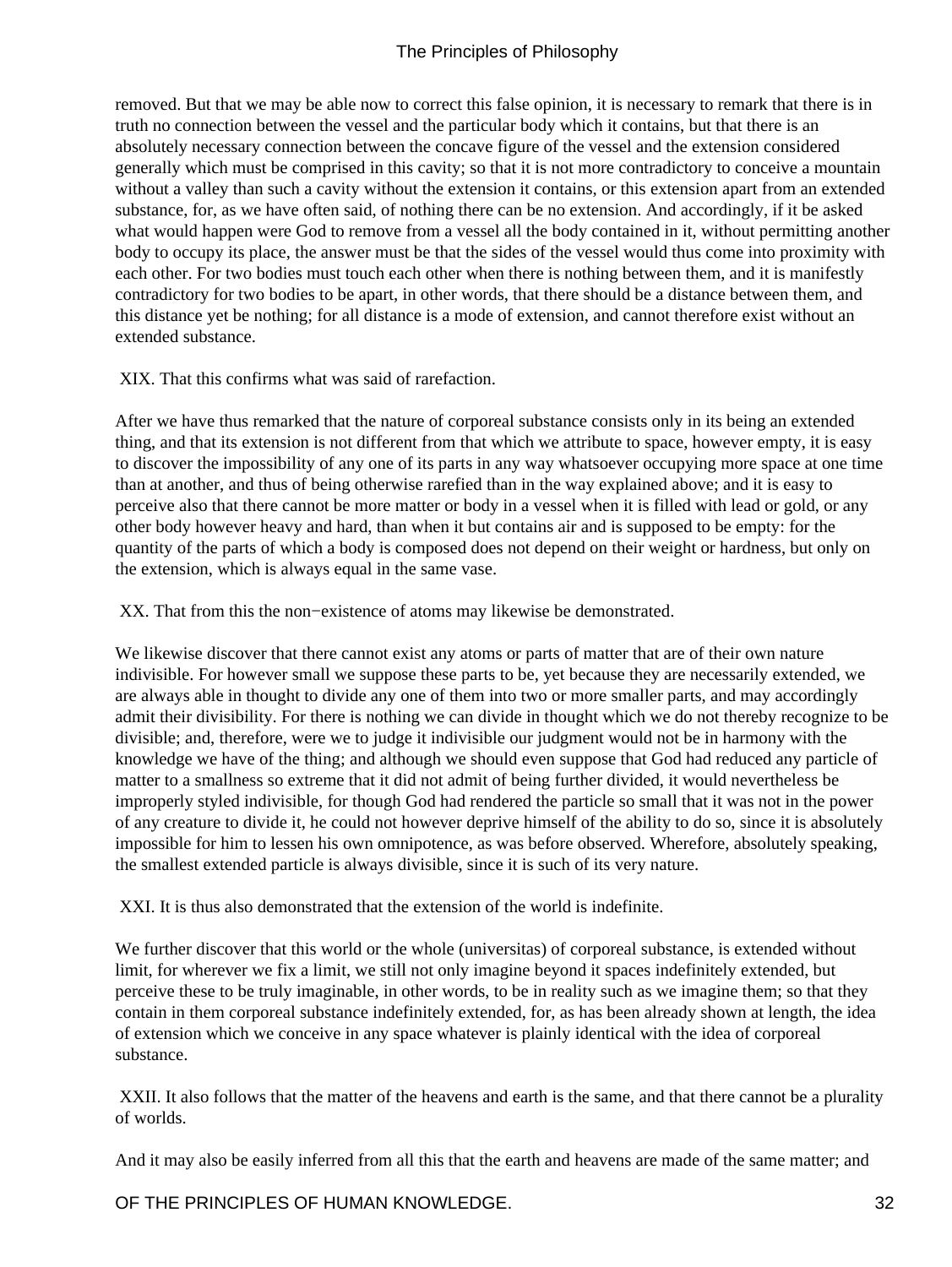<span id="page-34-0"></span>that even although there were an infinity of worlds, they would all be composed of this matter; from which it follows that a plurality of worlds is impossible, because we clearly conceive that the matter whose nature consists only in its being an extended substance, already wholly occupies all the imaginable spaces where these other worlds could alone be, and we cannot find in ourselves the idea of any other matter.

XXIII. That all the variety of matter, or the diversity of its forms, depends on motion.

There is therefore but one kind of matter in the whole universe, and this we know only by its being extended. All the properties we distinctly perceive to belong to it are reducible to its capacity of being divided and moved according to its parts; and accordingly it is capable of all those affections which we perceive can arise from the motion of its parts. For the partition of matter in thought makes no change in it; but all variation of it, or diversity of form, depends on motion. The philosophers even seem universally to have observed this, for they said that nature was the principle of motion and rest, and by nature they understood that by which all corporeal things become such as they are found in experience.

XXIV. What motion is, taking the term in its common use.

But motion (viz., local, for I can conceive no other kind of motion, and therefore I do not think we ought to suppose there is any other in nature), in the ordinary sense of the term, is nothing more than the action by which a body passes from one place to another. And just as we have remarked above that the same thing may be said to change and not to change place at the same time, so also we may say that the same thing is at the same time moved and not moved. Thus, for example, a person seated in a vessel which is setting sail, thinks he is in motion if he look to the shore that he has left, and consider it as fixed; but not if he regard the ship itself, among the parts of which he preserves always the same situation. Moreover, because we are accustomed to suppose that there is no motion without action, and that in rest there is the cessation of action, the person thus seated is more properly said to be at rest than in motion, seeing he is not conscious of being in action.

XXV. What motion is properly so called.

But if, instead of occupying ourselves with that which has no foundation, unless in ordinary usage, we desire to know what ought to be understood by motion according to the truth of the thing, we may say, in order to give it a determinate nature, that it is THE TRANSPORTING OF ONE PART OF MATTER OR OF ONE BODY FROM THE VICINITY OF THOSE BODIES THAT ARE IN IMMEDIATE CONTACT WITH IT, OR WHICH WE REGARD AS AT REST, to the vicinity of other bodies. By a body as a part of matter, I understand all that which is transferred together, although it be perhaps composed of several parts, which in themselves have other motions; and I say that it is the transporting and not the force or action which transports, with the view of showing that motion is always in the movable thing, not in that which moves; for it seems to me that we are not accustomed to distinguish these two things with sufficient accuracy. Farther, I understand that it is a mode of the movable thing, and not a substance, just as figure is a property of the thing figured, and repose of that which is at rest.

# **PART III. OF THE VISIBLE WORLD.**

I. That we cannot think too highly of the works of God.

Having now ascertained certain principles of material things, which were sought, not by the prejudices of the senses, but by the light of reason, and which thus possess so great evidence that we cannot doubt of their truth, it remains for us to consider whether from these alone we can deduce the explication of all the phenomena of nature. We will commence with those phenomena that are of the greatest generality, and upon which the others depend, as, for example, with the general structure of this whole visible world. But in order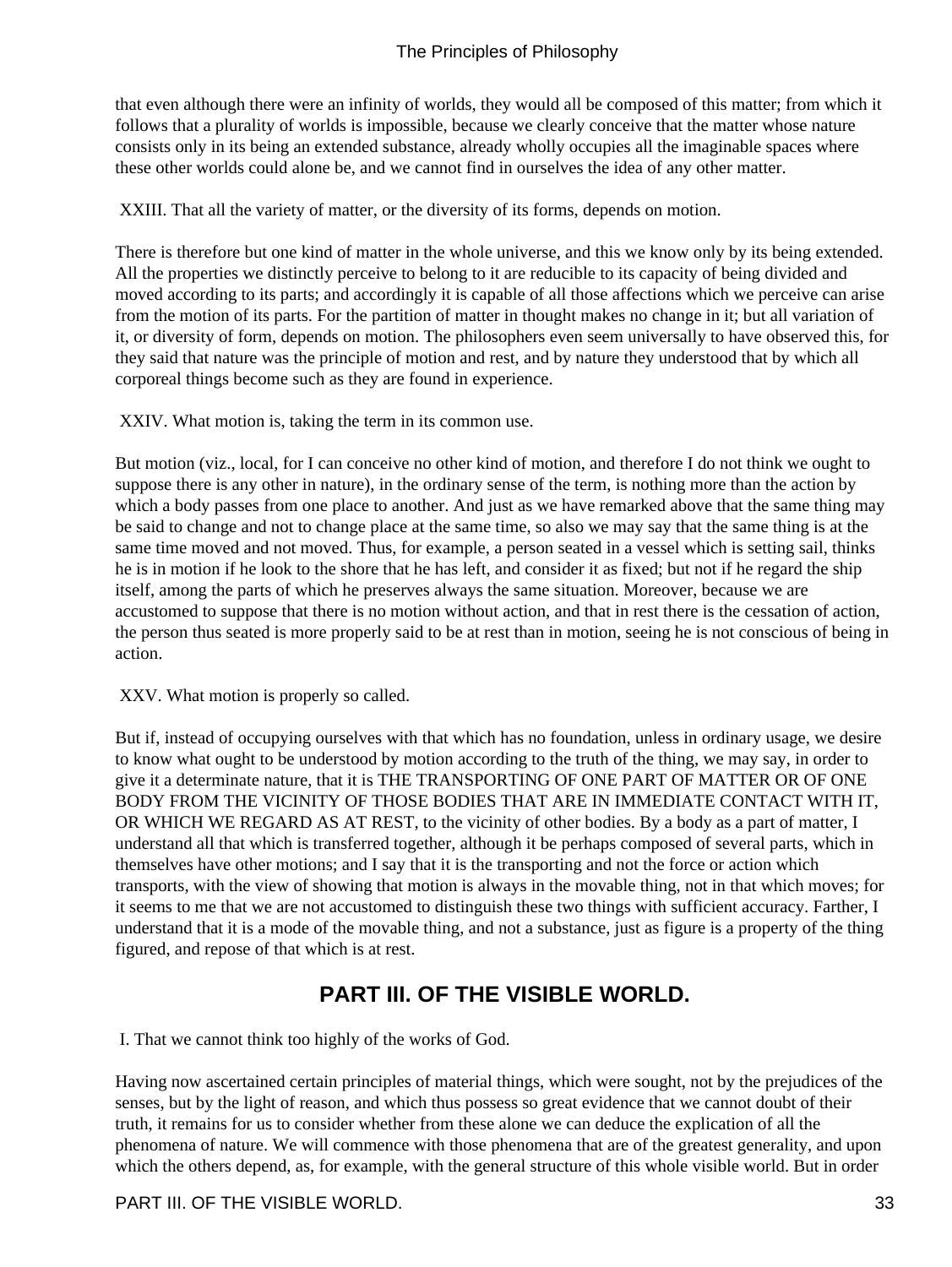<span id="page-35-0"></span>to our philosophizing aright regarding this, two things are first of all to be observed. The first is, that we should ever bear in mind the infinity of the power and goodness of God, that we may not fear falling into error by imagining his works to be too great, beautiful, and perfect, but that we may, on the contrary, take care lest, by supposing limits to them of which we have no certain knowledge, we appear to think less highly than we ought of the power of God.

 II. That we ought to beware lest, in our presumption, we imagine that the ends which God proposed to himself in the creation of the world are understood by us.

The second is, that we should beware of presuming too highly of ourselves, as it seems we should do if we supposed certain limits to the world, without being assured of their existence either by natural reasons or by divine revelation, as if the power of our thought extended beyond what God has in reality made; but likewise still more if we persuaded ourselves that all things were created by God for us only, or if we merely supposed that we could comprehend by the power of our intellect the ends which God proposed to himself in creating the universe.

III. In what sense it may be said that all things were created for the sake of man.

For although, as far as regards morals, it may be a pious thought to believe that God made all things for us, seeing we may thus be incited to greater gratitude and love toward him; and although it is even in some sense true, because there is no created thing of which we cannot make some use, if it be only that of exercising our mind in considering it, and honouring God on account of it, it is yet by no means probable that all things were created for us in this way that God had no other end in their creation; and this supposition would be plainly ridiculous and inept in physical reasoning, for we do not doubt but that many things exist, or formerly existed and have now ceased to be, which were never seen or known by man, and were never of use to him.

# **PART IV. OF THE EARTH.**

 CLXXXVIII. Of what is to be borrowed from disquisitions on animals and man to advance the knowledge of material objects.

I should add nothing farther to this the Fourth Part of the Principles of Philosophy, did I purpose carrying out my original design of writing a Fifth and Sixth Part, the one treating of things possessed of life, that is, animals and plants, and the other of man. But because I have not yet acquired sufficient knowledge of all the matters of which I should desire to treat in these two last parts, and do not know whether I shall ever have sufficient leisure to finish them, I will here subjoin a few things regarding the objects of our senses, that I may not, for the sake of the latter, delay too long the publication of the former parts, or of what may be desiderated in them, which I might have reserved for explanation in those others: for I have hitherto described this earth, and generally the whole visible world, as if it were merely a machine in which there was nothing at all to consider except the figures and motions of its parts, whereas our senses present to us many other things, for example colours, smells, sounds, and the like, of which, if I did not speak at all, it would be thought I had omitted the explication of the majority of the objects that are in nature.

CLXXXIX. What perception (SENSUS) is, and how we perceive.

We must know, therefore, that although the human soul is united to the whole body, it has, nevertheless, its principal seat in the brain, where alone it not only understands and imagines, but also perceives; and this by the medium of the nerves, which are extended like threads from the brain to all the other members, with which they are so connected that we can hardly touch any one of them without moving the extremities of some of the nerves spread over it; and this motion passes to the other extremities of those nerves which are collected in the brain round the seat of the soul, [Footnote: \*\*\* FOOTNOTE NOT VISIBLE IN PAGE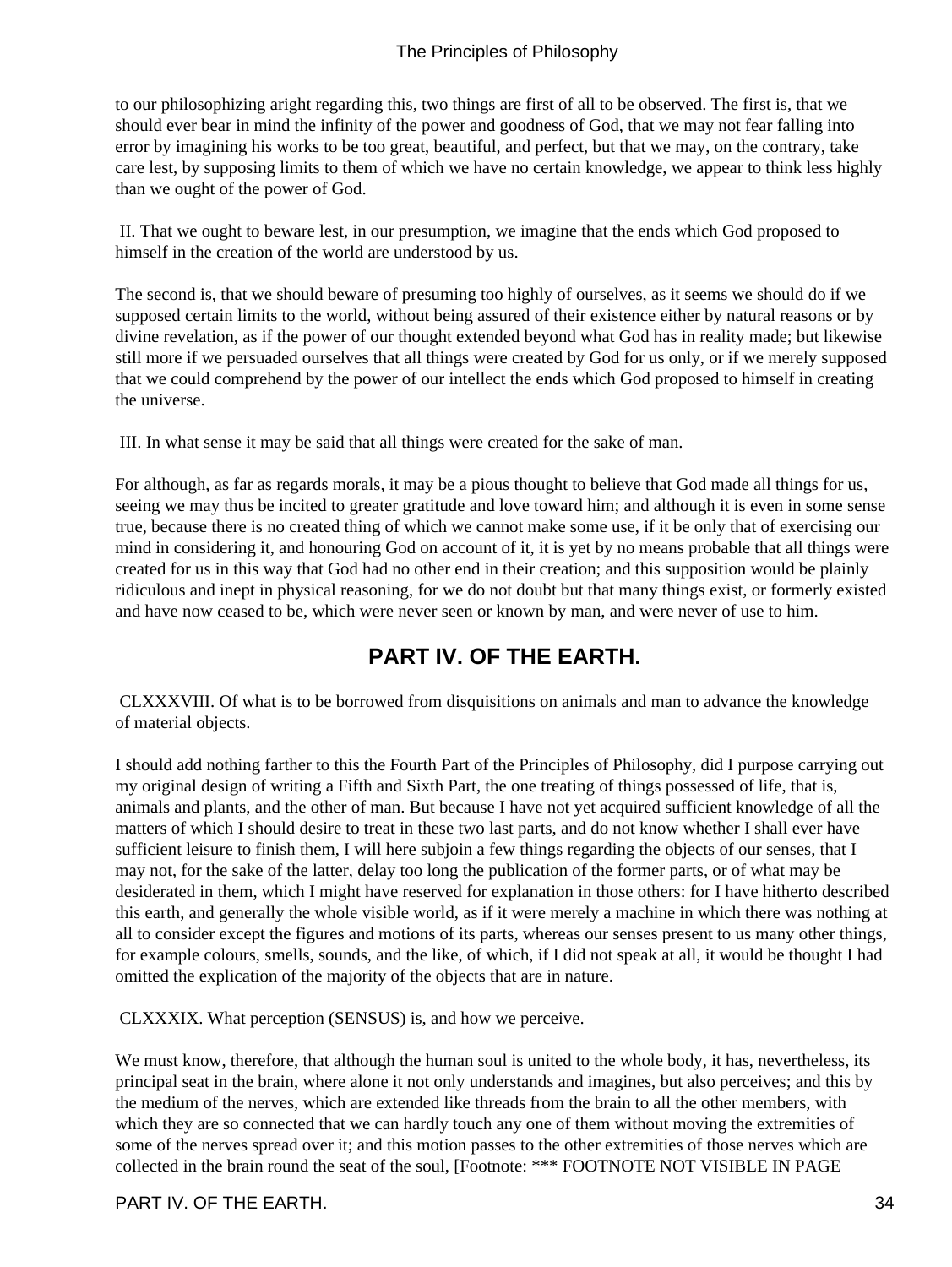IMAGE (#98, Text p 195)] as I have already explained with sufficient minuteness in the fourth chapter of the Dioptrics. But the movements which are thus excited in the brain by the nerves variously affect the soul or mind, which is intimately conjoined with the brain, according to the diversity of the motions themselves. And the diverse affections of the mind or thoughts that immediately arise from these motions, are called perceptions of the senses (SENSUUM PERCEPTIONES), or, as we commonly speak, sensations (SENSUS).

 CXC. Of the distinction of the senses; and, first, of the internal, that is, of the affections of the mind (passions), and the natural appetites.

The varieties of these sensations depend, firstly, on the diversity of the nerves themselves, and, secondly, of the movements that are made in each nerve. We have not, however, as many different senses as there are nerves. We can distinguish but seven principal classes of nerves, of which two belong to the internal, and the other five to the external senses. The nerves which extend to the stomach, the oesophagus, the fauces, and the other internal parts that are subservient to our natural wants, constitute one of our internal senses. This is called the natural appetite (APPETITUS NATURALIS). The other internal sense, which embraces all the emotions (COMMOTIONES) of the mind or passions, and affections, as joy, sadness, love, hate, and the like, depends upon the nerves which extend to the heart and the parts about the heart, and are exceedingly small; for, by way of example, when the blood happens to be pure and well tempered, so that it dilates in the heart more readily and strongly than usual, this so enlarges and moves the small nerves scattered around the orifices, that there is thence a corresponding movement in the brain, which affects the mind with a certain natural feeling of joy; and as often as these same nerves are moved in the same way, although this is by other causes, they excite in our mind the same feeling (sensus, sentiment). Thus, the imagination of the enjoyment of a good does not contain in itself the feeling of joy, but it causes the animal spirits to pass from the brain to the muscles in which these nerves are inserted; and thus dilating the orifices of the heart, it also causes these small nerves to move in the way appointed by nature to afford the sensation of joy. Thus, when we receive news, the mind first of all judges of it, and if the news be good, it rejoices with that intellectual joy (GAUDIUM INTELLECTUALE) which is independent of any emotion (COMMOTIO) of the body, and which the Stoics did not deny to their wise man [although they supposed him exempt from all passion]. But as soon as this joy passes from the understanding to the imagination, the spirits flow from the brain to the muscles that are about the heart, and there excite the motion of the small nerves, by means of which another motion is caused in the brain, which affects the mind with the sensation of animal joy (LAETITIA ANIMALIS). On the same principle, when the blood is so thick that it flows but sparingly into the ventricles of the heart, and is not there sufficiently dilated, it excites in the same nerves a motion quite different from the preceding, which, communicated to the brain, gives to the mind the sensation of sadness, although the mind itself is perhaps ignorant of the cause of its sadness. And all the other causes which move these nerves in the same way may also give to the mind the same sensation. But the other movements of the same nerves produce other effects, as the feelings of love, hate, fear, anger, etc., as far as they are merely affections or passions of the mind; in other words, as far as they are confused thoughts which the mind has not from itself alone, but from its being closely joined to the body, from which it receives impressions; for there is the widest difference between these passions and the distinct thoughts which we have of what ought to be loved, or chosen, or shunned, etc., [although these are often enough found together]. The natural appetites, as hunger, thirst, and the others, are likewise sensations excited in the mind by means of the nerves of the stomach, fauces, and other parts, and are entirely different from the will which we have to eat, drink, [and to do all that which we think proper for the conservation of our body]; but, because this will or appetition almost always accompanies them, they are therefore named appetites.

CXCI. Of the external senses; and first of touch.

We commonly reckon the external senses five in number, because there are as many different kinds of objects which move the nerves and their organs, and an equal number of kinds of confused thoughts excited in the soul by these emotions. In the first place, the nerves terminating in the skin of the whole body can be touched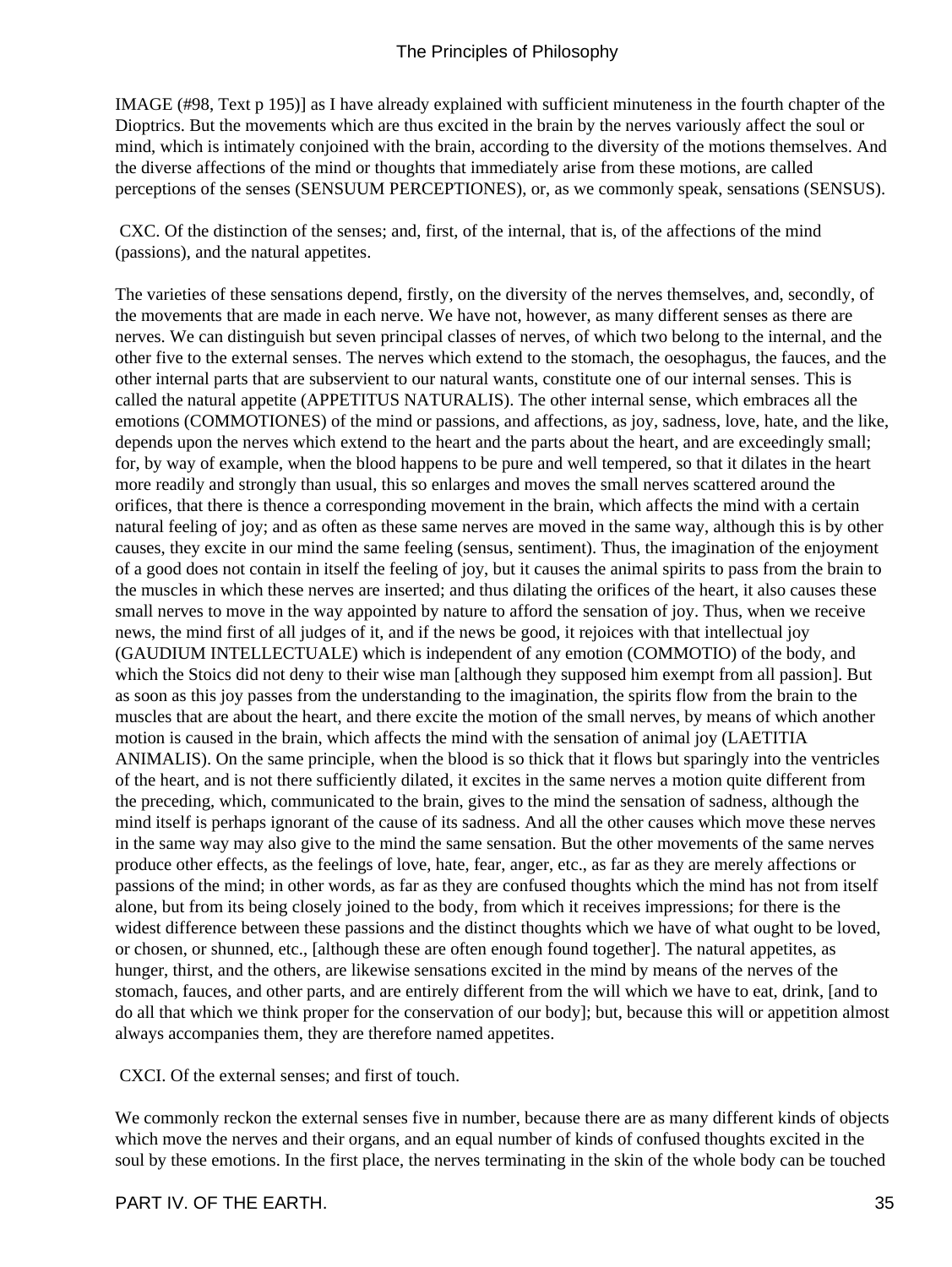through this medium by any terrene objects whatever, and moved by these wholes, in one way by their hardness, in another by their gravity, in a third by their heat, in a fourth by their humidity, etc. and in as many diverse modes as they are either moved or hindered from their ordinary motion, to that extent are diverse sensations excited in the mind, from which a corresponding number of tactile qualities derive their appellations. Besides this, when these nerves are moved a little more powerfully than usual, but not nevertheless to the degree by which our body is in any way hurt, there thus arises a sensation of titillation, which is naturally agreeable to the mind, because it testifies to it of the powers of the body with which it is joined, [in that the latter can suffer the action causing this titillation, without being hurt]. But if this action be strong enough to hurt our body in any way, this gives to our mind the sensation of pain. And we thus see why corporeal pleasure and pain, although sensations of quite an opposite character, arise nevertheless from causes nearly alike.

#### CXCII. Of taste.

In the second place, the other nerves scattered over the tongue and the parts in its vicinity are diversely moved by the particles of the same bodies, separated from each other and floating in the saliva in the mouth, and thus cause sensations of diverse tastes according to the diversity of figure in these particles. [Footnote: In the French this section begins, "Taste, after touch the grossest of the senses," etc.]

#### CXCIII. Of smell.

Thirdly, two nerves also or appendages of the brain, for they do not go beyond the limits of the skull, are moved by the particles of terrestrial bodies, separated and flying in the air, not indeed by all particles indifferently, but by those only that are sufficiently subtle and penetrating to enter the pores of the bone we call the spongy, when drawn into the nostrils, and thus to reach the nerves. From the different motions of these particles arise the sensations of the different smells.

#### CXCIV. Of hearing.

Fourthly, there are two nerves within the ears, so attached to three small bones that are mutually sustaining, and the first of which rests on the small membrane that covers the cavity we call the tympanum of the ear, that all the diverse vibrations which the surrounding air communicates to this membrane are transmitted to the mind by these nerves, and these vibrations give rise, according to their diversity, to the sensations of the different sounds.

#### CXCV. Of sight.

Finally, the extremities of the optic nerves, composing the coat in the eyes called the retina, are not moved by the air nor by any terrestrial object, but only by the globules of the second element, whence we have the sense of light and colours: as I have already at sufficient length explained in the Dioptrics and treatise of Meteors. [Footnote: In the French this section begins, "Finally, sight is the most subtle of all the senses," etc.]

CXCVI. That the soul perceives only in so far as it is in the brain.

It is clearly established, however, that the soul does not perceive in so far as it is in each member of the body, but only in so far as it is in the brain, where the nerves by their movements convey to it the diverse actions of the external objects that touch the parts of the body in which they are inserted. For, in the first place, there are various maladies, which, though they affect the brain alone, yet bring disorder upon, or deprive us altogether of the use of, our senses, just as sleep, which affects the brain only, and yet takes from us daily during a great part of our time the faculty of perception, which afterwards in our waking state is restored to us. The second proof is, that though there be no disease in the brain, [or in the members in which the organs of the external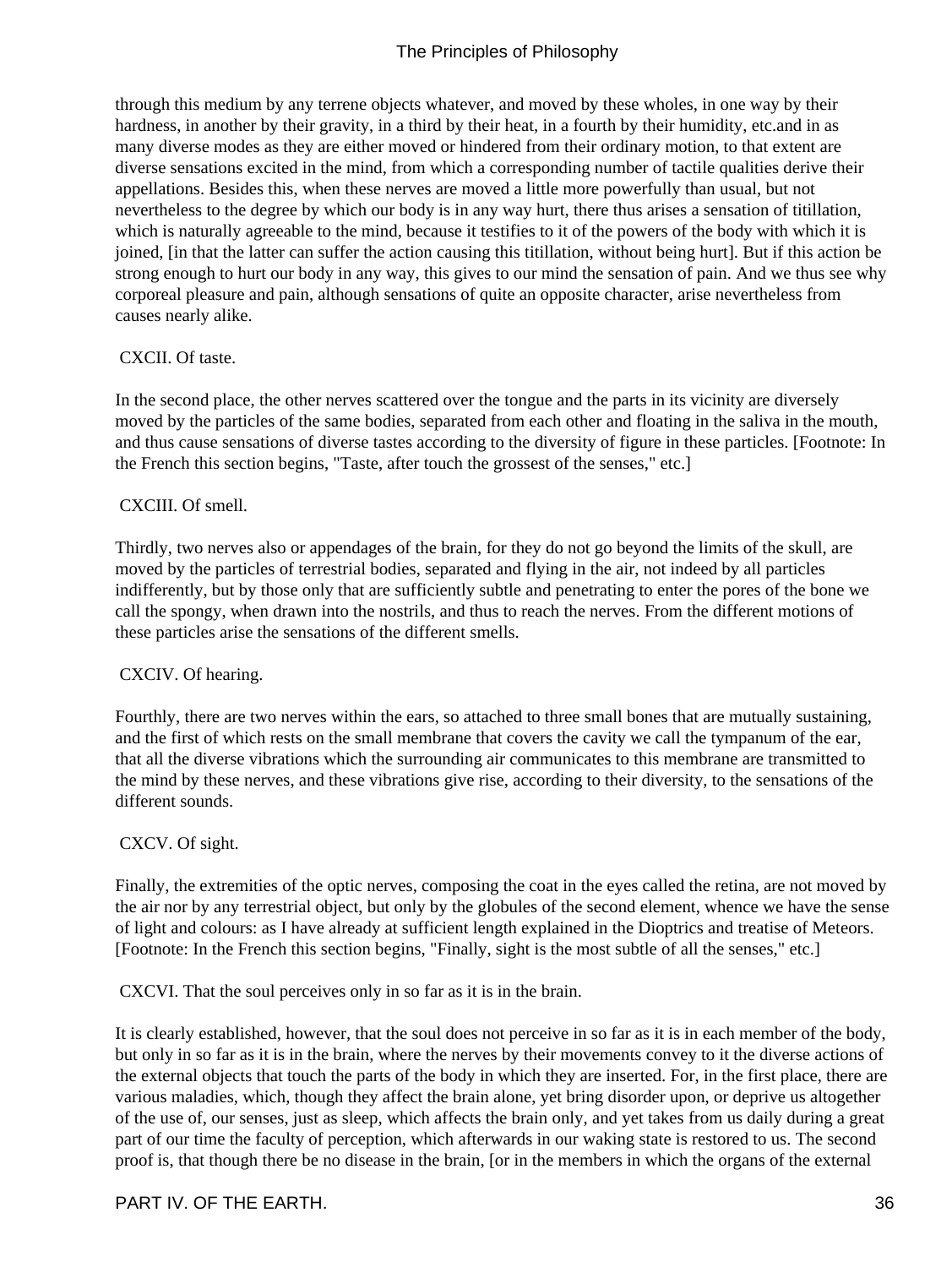senses are], it is nevertheless sufficient to take away sensation from the part of the body where the nerves terminate, if only the movement of one of the nerves that extend from the brain to these members be obstructed in any part of the distance that is between the two. And the last proof is, that we sometimes feel pain as if in certain of our members, the cause of which, however, is not in these members where it is felt, but somewhere nearer the brain, through which the nerves pass that give to the mind the sensation of it. I could establish this fact by innumerable experiments; I will here, however, merely refer to one of them. A girl suffering from a bad ulcer in the hand, had her eyes bandaged whenever the surgeon came to visit her, not being able to bear the sight of the dressing of the sore; and, the gangrene having spread, after the expiry of a few days the arm was amputated from the elbow [without the girl's knowledge]; linen cloths tied one above the other were substituted in place of the part amputated, so that she remained for some time without knowing that the operation had been performed, and meanwhile she complained of feeling various pains, sometimes in one finger of the hand that was cut off, and sometimes in another. The only explanation of this is, that the nerves which before stretched downwards from the brain to the hand, and then terminated in the arm close to the elbow, were there moved in the same way as they required to be moved before in the hand for the purpose of impressing on the mind residing in the brain the sensation of pain in this or that finger. [And this clearly shows that the pain of the hand is not felt by the mind in so far as it is in the hand, but in so far as it is in the brain.]

 CXCVII. That the nature of the mind is such that from the motion alone of body the various sensations can be excited in it.

In the next place, it can be proved that our mind is of such a nature that the motions of the body alone are sufficient to excite in it all sorts of thoughts, without it being necessary that these should in any way resemble the motions which give rise to them, and especially that these motions can excite in it those confused thoughts called sensations (SENSUS, SENSATIONES). For we see that words, whether uttered by the voice or merely written, excite in our minds all kinds of thoughts and emotions. On the same paper, with the same pen and ink, by merely moving the point of the pen over the paper in a particular way, we can trace letters that will raise in the minds of our readers the thoughts of combats, tempests, or the furies, and the passions of indignation and sorrow; in place of which, if the pen be moved in another way hardly different from the former, this slight change will cause thoughts widely different from the above, such as those of repose, peace, pleasantness, and the quite opposite passions of love and joy. Some one will perhaps object that writing and speech do not immediately excite in the mind any passions, or imaginations of things different from the letters and sounds, but afford simply the knowledge of these, on occasion of which the mind, understanding the signification of the words, afterwards excites in itself the imaginations and passions that correspond to the words. But what will be said of the sensations of pain and titillation? The motion merely of a sword cutting a part of our skin causes pain, [but does not on that account make us aware of the motion or figure of the sword]. And it is certain that this sensation of pain is not less different from the motion that causes it, or from that of the part of our body which the sword cuts, than are the sensations we have of colour, sound, odour, or taste. On this ground we may conclude that our mind is of such a nature that the motions alone of certain bodies can also easily excite in it all the other sensations, as the motion of a sword excites in it the sensation of pain.

 CXCVIII. That by our senses we know nothing of external objects beyond their figure [or situation], magnitude, and motion.

Besides, we observe no such difference between the nerves as to lead us to judge that one set of them convey to the brain from the organs of the external senses anything different from another, or that anything at all reaches the brain besides the local motion of the nerves themselves. And we see that local motion alone causes in us not only the sensation of titillation and of pain, but also of light and sounds. For if we receive a blow on the eye of sufficient force to cause the vibration of the stroke to reach the retina, we see numerous sparks of fire, which, nevertheless, are not out of our eye; and when we stop our ear with our finger, we hear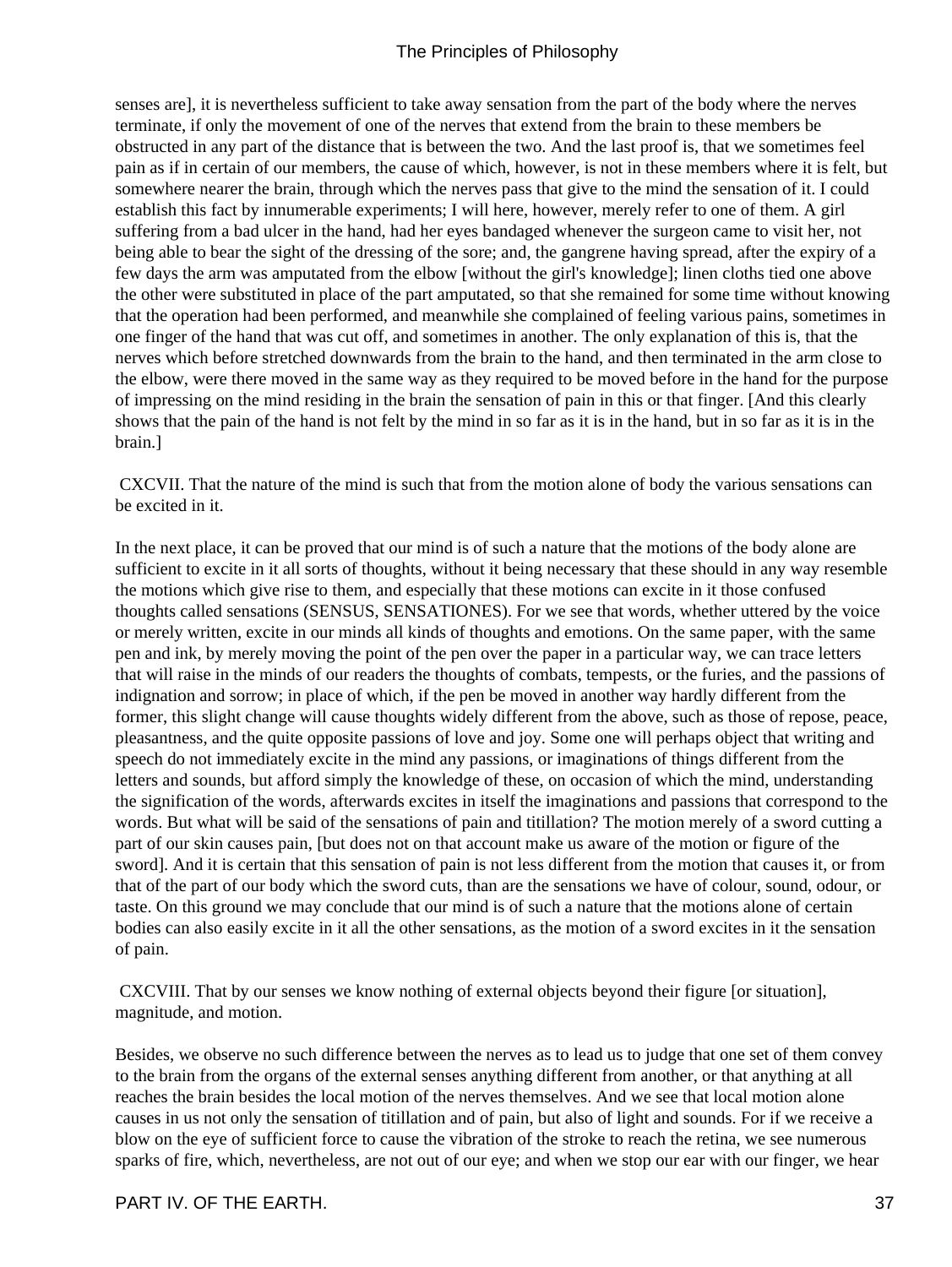a humming sound, the cause of which can only proceed from the agitation of the air that is shut up within it. Finally, we frequently observe that heat [hardness, weight], and the other sensible qualities, as far as they are in objects, and also the forms of those bodies that are purely material, as, for example, the forms of fire, are produced in them by the motion of certain other bodies, and that these in their turn likewise produce other motions in other bodies. And we can easily conceive how the motion of one body may be caused by that of another, and diversified by the size, figure, and situation of its parts, but we are wholly unable to conceive how these same things (viz., size, figure, and motion), can produce something else of a nature entirely different from themselves, as, for example, those substantial forms and real qualities which many philosophers suppose to be in bodies; nor likewise can we conceive how these qualities or forms possess force to cause motions in other bodies. But since we know, from the nature of our soul, that the diverse motions of body are sufficient to produce in it all the sensations which it has, and since we learn from experience that several of its sensations are in reality caused by such motions, while we do not discover that anything besides these motions ever passes from the organs of the external senses to the brain, we have reason to conclude that we in no way likewise apprehend that in external objects, which we call light, colour, smell, taste, sound, heat or cold, and the other tactile qualities, or that which we call their substantial forms, unless as the various dispositions of these objects which have the power of moving our nerves in various ways. [Footnote: "the diverse figures, situations, magnitudes, and motions of their parts." French.]

CXCIX. That there is no phenomenon of nature whose explanation has been omitted in this treatise.

And thus it may be gathered, from an enumeration that is easily made, that there is no phenomenon of nature whose explanation has been omitted in this treatise; for beyond what is perceived by the senses, there is nothing that can be considered a phenomenon of nature. But leaving out of account motion, magnitude, figure, [and the situation of the parts of each body], which I have explained as they exist in body, we perceive nothing out of us by our senses except light, colours, smells, tastes, sounds, and the tactile qualities; and these I have recently shown to be nothing more, at least so far as they are known to us, than certain dispositions of the objects, consisting in magnitude, figure, and motion.

 CC. That this treatise contains no principles which are not universally received; and that this philosophy is not new, but of all others the most ancient and common.

But I am desirous also that it should be observed that, though I have here endeavoured to give an explanation of the whole nature of material things, I have nevertheless made use of no principle which was not received and approved by Aristotle, and by the other philosophers of all ages; so that this philosophy, so far from being new, is of all others the most ancient and common: for I have in truth merely considered the figure, motion, and magnitude of bodies, and examined what must follow from their mutual concourse on the principles of mechanics, which are confirmed by certain and daily experience. But no one ever doubted that bodies are moved, and that they are of various sizes and figures, according to the diversity of which their motions also vary, and that from mutual collision those somewhat greater than others are divided into many smaller, and thus change figure. We have experience of the truth of this, not merely by a single sense, but by several, as touch, sight, and hearing: we also distinctly imagine and understand it. This cannot be said of any of the other things that fall under our senses, as colours, sounds, and the like; for each of these affects but one of our senses, and merely impresses upon our imagination a confused image of itself, affording our understanding no distinct knowledge of what it is.

CCI. That sensible bodies are composed of insensible particles.

But I allow many particles in each body that are perceived by none of our senses, and this will not perhaps be approved of by those who take the senses for the measure of the knowable. [We greatly wrong human reason, however, as appears to me, if we suppose that it does not go beyond the eye−sight]; for no one can doubt that there are bodies so small as not to be perceptible by any of our senses, provided he only consider what is each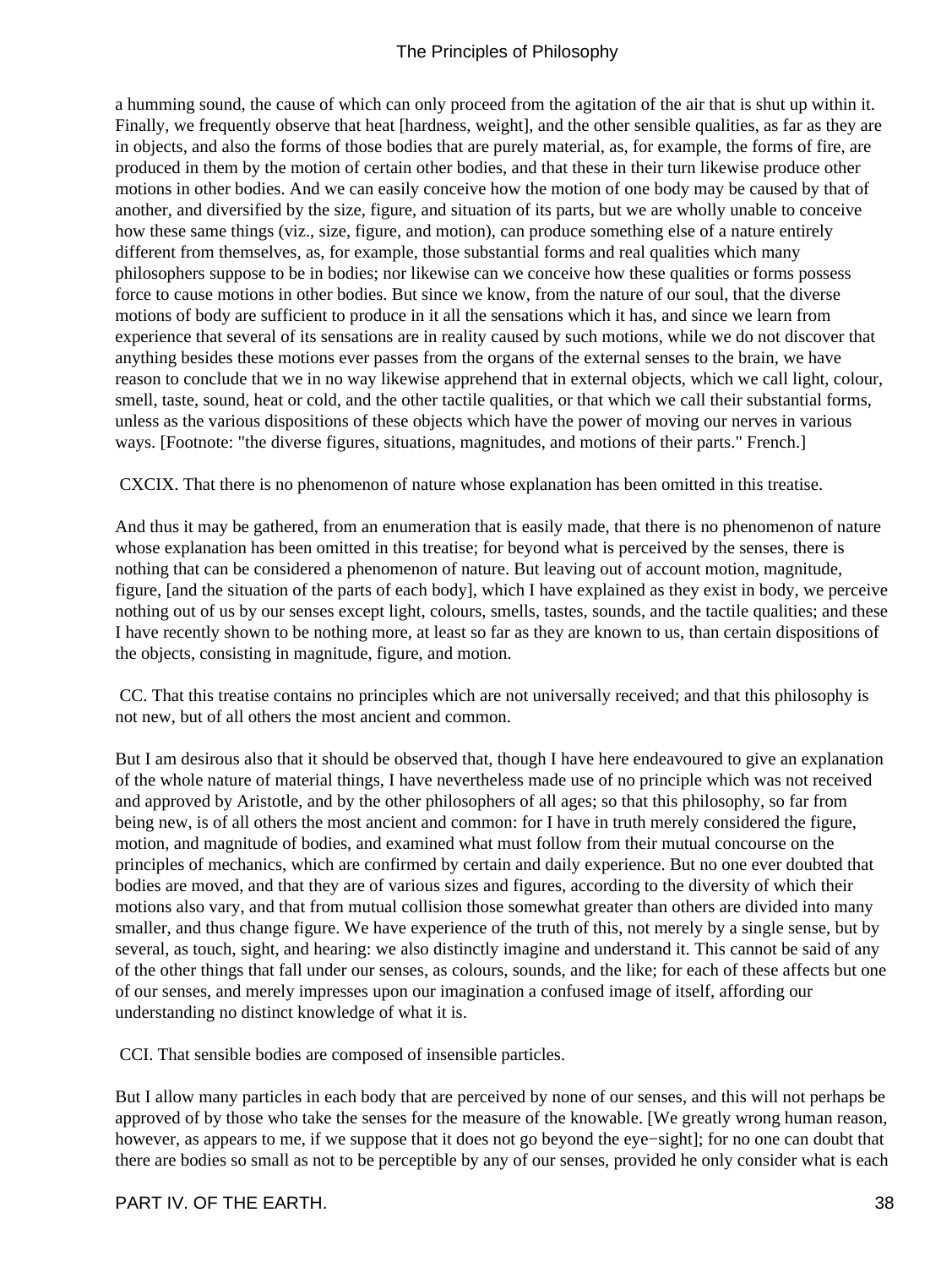moment added to those bodies that are being increased little by little, and what is taken from those that are diminished in the same way. A tree increases daily, and it is impossible to conceive how it becomes greater than it was before, unless we at the same time conceive that some body is added to it. But who ever observed by the senses those small bodies that are in one day added to a tree while growing? Among the philosophers at least, those who hold that quantity is indefinitely divisible, ought to admit that in the division the parts may become so small as to be wholly imperceptible. And indeed it ought not to be a matter of surprise, that we are unable to perceive very minute bodies; for the nerves that must be moved by objects to cause perception are not themselves very minute, but are like small cords, being composed of a quantity of smaller fibres, and thus the most minute bodies are not capable of moving them. Nor do I think that any one who makes use of his reason will deny that we philosophize with much greater truth when we judge of what takes place in those small bodies which are imperceptible from their minuteness only, after the analogy of what we see occurring in those we do perceive, [and in this way explain all that is in nature, as I have essayed to do in this treatise], than when we give an explanation of the same things by inventing I know not what novelties, that have no relation to the things we actually perceive, [as first matter, substantial forms, and all that grand array of qualities which many are in the habit of supposing, each of which is more difficult to comprehend than all that is professed to be explained by means of them].

 CCII. That the philosophy of Democritus is not less different from ours than from the common. [Footnote: "that of Aristotle or the others." French.]

But it may be said that Democritus also supposed certain corpuscles that were of various figures, sizes, and motions, from the heaping together and mutual concourse of which all sensible bodies arose; and, nevertheless, his mode of philosophizing is commonly rejected by all. To this I reply that the philosophy of Democritus was never rejected by any one, because he allowed the existence of bodies smaller than those we perceive, and attributed to them diverse sizes, figures, and motions, for no one can doubt that there are in reality such, as we have already shown; but it was rejected, in the first place, because he supposed that these corpuscles were indivisible, on which ground I also reject it; in the second place, because he imagined there was a vacuum about them, which I show to be impossible; thirdly, because he attributed gravity to these bodies, of which I deny the existence in any body, in so far as a body is considered by itself, because it is a quality that depends on the relations of situation and motion which several bodies bear to each other; and, finally, because he has not explained in particular how all things arose from the concourse of corpuscles alone, or, if he gave this explanation with regard to a few of them, his whole reasoning was far from being coherent, [or such as would warrant us in extending the same explanation to the whole of nature]. This, at least, is the verdict we must give regarding his philosophy, if we may judge of his opinions from what has been handed down to us in writing. I leave it to others to determine whether the philosophy I profess possesses a valid coherency, [and whether on its principles we can make the requisite number of deductions; and, inasmuch as the consideration of figure, magnitude, and motion has been admitted by Aristotle and by all the others, as well as by Democritus, and since I reject all that the latter has supposed, with this single exception, while I reject generally all that has been supposed by the others, it is plain that this mode of philosophizing has no more affinity with that of Democritus than of any other particular sect].

 CCIII. How we may arrive at the knowledge of the figures, [magnitudes], and motions of the insensible particles of bodies.

But, since I assign determinate figures, magnitudes, and motions to the insensible particles of bodies, as if I had seen them, whereas I admit that they do not fall under the senses, some one will perhaps demand how I have come by my knowledge of them. [To this I reply, that I first considered in general all the clear and distinct notions of material things that are to be found in our understanding, and that, finding no others except those of figures, magnitudes, and motions, and of the rules according to which these three things can be diversified by each other, which rules are the principles of geometry and mechanics, I judged that all the knowledge man can have of nature must of necessity be drawn from this source; because all the other notions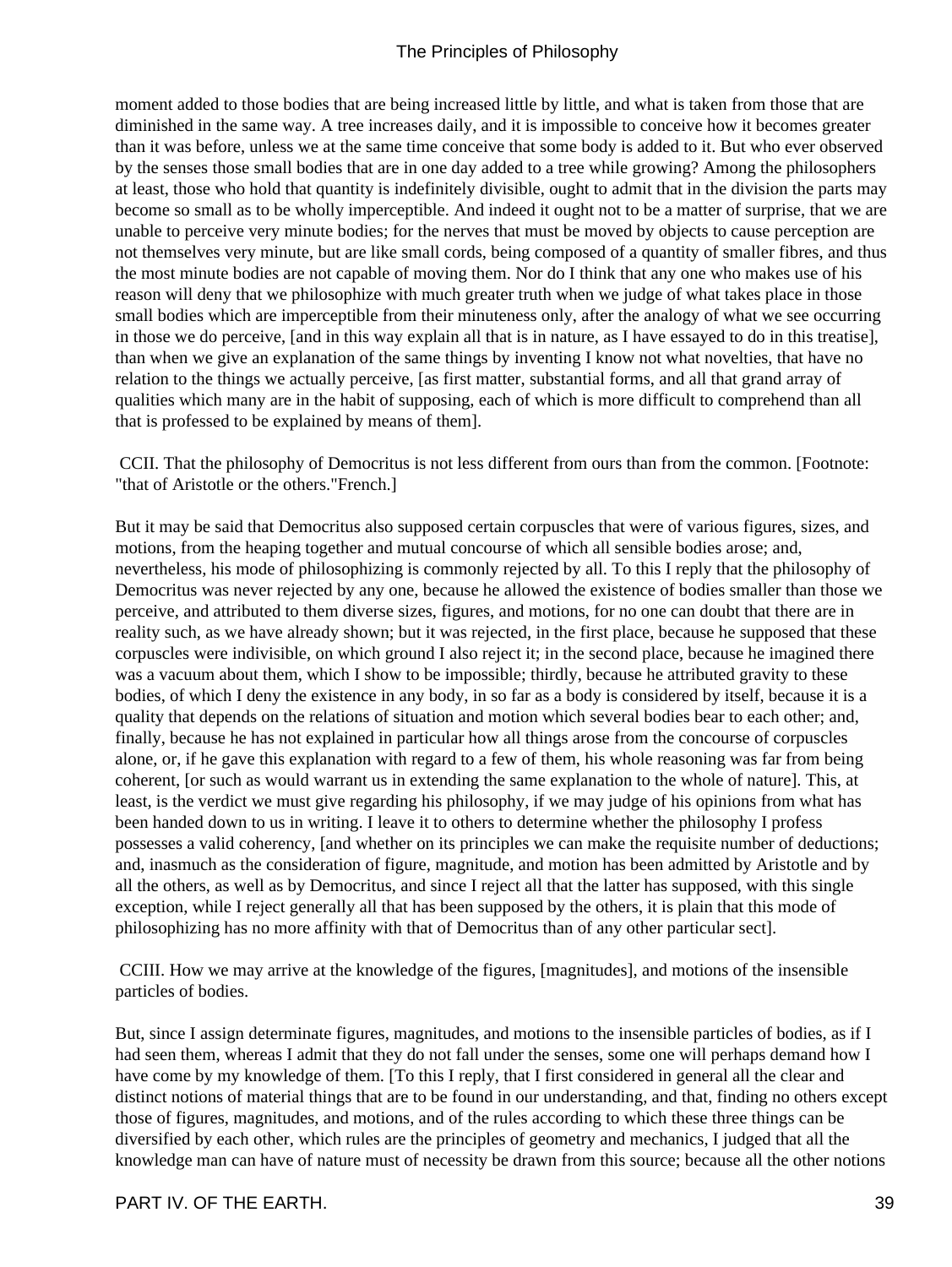we have of sensible things, as confused and obscure, can be of no avail in affording us the knowledge of anything out of ourselves, but must serve rather to impede it]. Thereupon, taking as my ground of inference the simplest and best known of the principles that have been implanted in our minds by nature, I considered the chief differences that could possibly subsist between the magnitudes, and figures, and situations of bodies insensible on account of their smallness alone, and what sensible effects could be produced by their various modes of coming into contact; and afterwards, when I found like effects in the bodies that we perceive by our senses, I judged that they could have been thus produced, especially since no other mode of explaining them could be devised. And in this matter the example of several bodies made by art was of great service to me: for I recognize no difference between these and natural bodies beyond this, that the effects of machines depend for the most part on the agency of certain instruments, which, as they must bear some proportion to the hands of those who make them, are always so large that their figures and motions can be seen; in place of which, the effects of natural bodies almost always depend upon certain organs so minute as to escape our senses. And it is certain that all the rules of mechanics belong also to physics, of which it is a part or species, [so that all that is artificial is withal natural]: for it is not less natural for a clock, made of the requisite number of wheels, to mark the hours, than for a tree, which has sprung from this or that seed, to produce the fruit peculiar to it. Accordingly, just as those who are familiar with automata, when they are informed of the use of a machine, and see some of its parts, easily infer from these the way in which the others, that are not seen by them, are made; so from considering the sensible effects and parts of natural bodies, I have essayed to determine the character of their causes and insensible parts.

 CCIV. That, touching the things which our senses do not perceive, it is sufficient to explain how they can be, [and that this is all that Aristotle has essayed].

But here some one will perhaps reply, that although I have supposed causes which could produce all natural objects, we ought not on this account to conclude that they were produced by these causes; for, just as the same artisan can make two clocks, which, though they both equally well indicate the time, and are not different in outward appearance, have nevertheless nothing resembling in the composition of their wheels; so doubtless the Supreme Maker of things has an infinity of diverse means at his disposal, by each of which he could have made all the things of this world to appear as we see them, without it being possible for the human mind to know which of all these means he chose to employ. I most freely concede this; and I believe that I have done all that was required, if the causes I have assigned are such that their effects accurately correspond to all the phenomena of nature, without determining whether it is by these or by others that they are actually produced. And it will be sufficient for the use of life to know the causes thus imagined, for medicine, mechanics, and in general all the arts to which the knowledge of physics is of service, have for their end only those effects that are sensible, and that are accordingly to be reckoned among the phenomena of nature. [Footnote: "have for their end only to apply certain sensible bodies to each other in such a way that, in the course of natural causes, certain sensible effects may be produced; and we will be able to accomplish this quite as well by considering the series of certain causes thus imagined, although false, as if they were the true, since this series is supposed similar as far as regards sensible effects."−French.]

And lest it should be supposed that Aristotle did, or professed to do, anything more than this, it ought to be remembered that he himself expressly says, at the commencement of the seventh chapter of the first book of the Meteorologies, that, with regard to things which are not manifest to the senses, he thinks to adduce sufficient reasons and demonstrations of them, if he only shows that they may be such as he explains them. [Footnote: words in Greek]

 CCV. That nevertheless there is a moral certainty that all the things of this world are such as has been here shown they may be.

But nevertheless, that I may not wrong the truth by supposing it less certain than it is, I will here distinguish two kinds of certitude. The first is called moral, that is, a certainty sufficient for the conduct of life, though, if